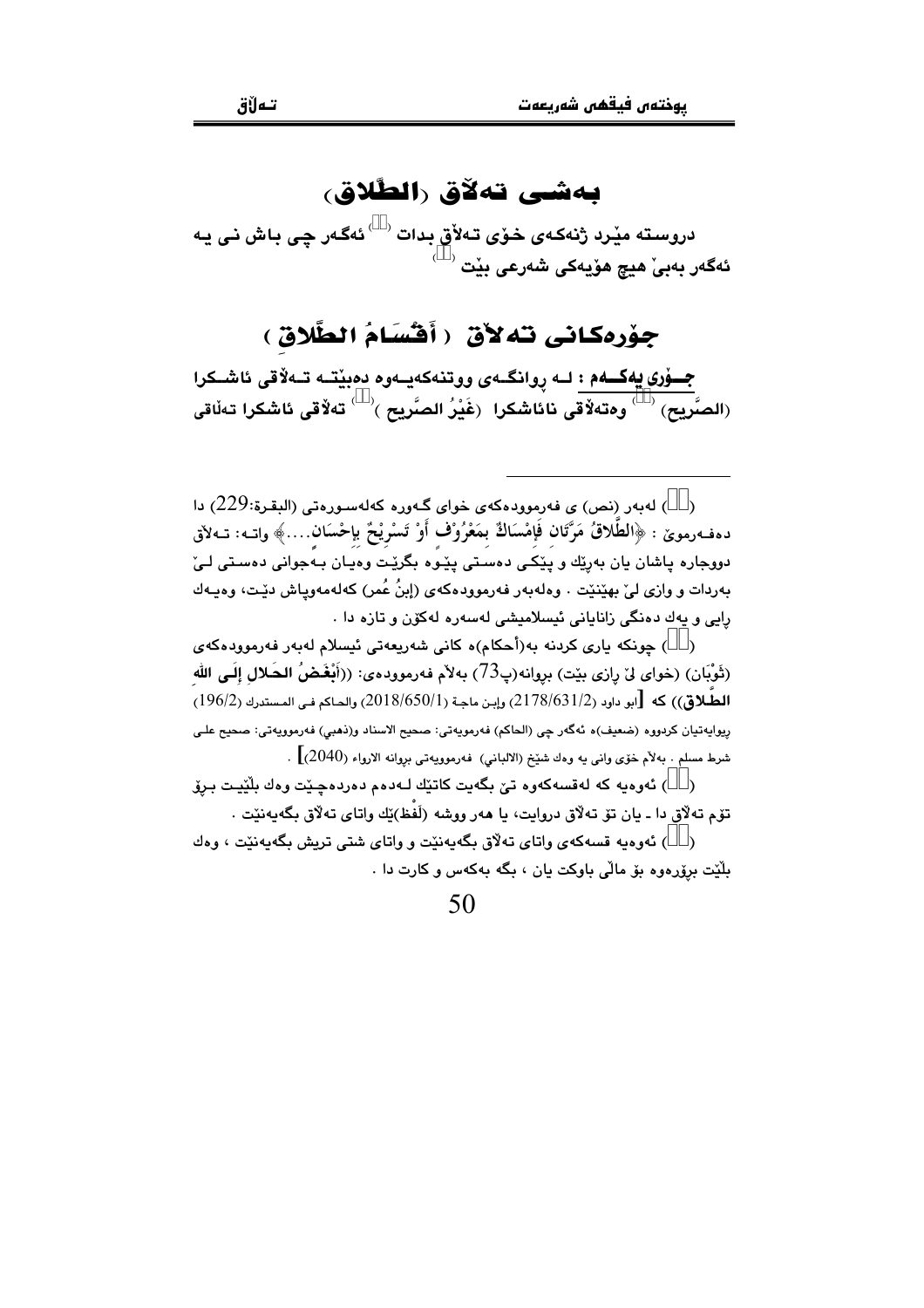$\overline{\phantom{a}}^{\circ}$ پی ده که ویت با بهگالته شهوه بیّت یان وهکو نیـهتی تهلاٌقیـشی نـهبیّت بەلام نا ئاشكرا تەلاقى ناكەوپْت مەگەر نيەتى تەلاقى ھەبِيْت  $\langle$ 

( ) له به ر فه رموود هکه ی (أَبُو هُرَيْرَة) (خـوای ليّ رازی بيّـت) کـهوا بيێغهمبـه ر (ﷺ) فهرمووي : ((تُلاثٌ جَدُّهُنَّ جَدٌّ ، وَ هَزْلَهُنَّ جَدٌ : الذِّكَاحُ وَ الطَّلَاقُ وَ الرَّجْعَةُ)) واتـه : سنی شت ههیه راستیان راستی یه و گالتهشیان ههر راستی یه ، ژن مارهکردن و تــهلاق دان و گَيْرانسەوە)) [رواه أبىوداود (2194/643/2) وإبن ماجة(1/658/658/1) و الترمذي (1195/328/2) وهو حسن بروانه الأرواء (1826)] .

وهلسهم بارهیسهوه فسهرموودهی (مَرْفُسوع و مَوْقُسوف) رْوّره ، هسهمووی یسهکتری بههێزدهكهن بروانه (الرَّوْضَةُ النَّديَة) ( لمُحَمَّد صدِّيق حسن خان) و (إبنُ القَيِّم) دهفـهرمێ : (وه تەلاقى كەسێك گالتە بكات دەكەوپت لاي جەماوەرى زانايان ھەروەھا مـارە برينيـشى راسته وهکو به (نص) (تصریح)ی یێ کراوه –مهبهستی فهرموودهکهی (أَبُـو هُرَیْـرَة)یـه– وه ئهو رايهش يارێزراوه له (صحابه) و (تابعين) هوه …) بروانه [إعلام الموقعين (124/3)] .

( ) لەبەر فەرموودەكەي (عائشة) (خواي ليْ رازي بيْت) كەوا فـەرمووي : ((كاتيْك كچكهي (الجون)يان هێنا بۆ پێغهمبهر (ﷺ) و ليمّي نزيك بويهوه وتى : پهنا بـهخوا ئـهگرم لەتۆ ، جا پێغەمبەريش پىێى فـەرموو : ((لَقَدْ عُذَت بِعَظِيْمٍ ، أَلْحقي بِأَهْلِك)) واتـه : بهراستی بیهنات بیه گیهوره و میهزن گرت ، بیروی یگیه بهکهس و کیارت دا . [رواه البخاری . (9<sub>/دقم/</sub>5254) وغيره].

وه فەرموودەكەي (كَعْبُ بنُ مَالـك) كاتێك يێغەمبـەر و خـەڵكى يـشتيان تـێ كـردن له به ر دوا که ويتنيان له غهزاي (تيوك)دا ، پيّغهمبه ري خوا (ﷺ) هه والّي يق نيارد كيهوا دوور .<br>بگره له خێزانهکهت ، جا ئهويش وټي : تهلاقي دهم يـان چـي بکـهم ؟ فـهرمووي : بـهلکو دووري ليٌ بگره و نزيكي مهكهوهرهوه ، جـا بـه خيّزانهكـهي فـهرموو : ((أَلْحقي بأَهْلُك)) واته : ((بروٌ بِگَه بِهِكَهِس و كارت دا)) [رواه البخاري (418/113/13) و مسلم (2769/2120/4) وغيرهما ..] .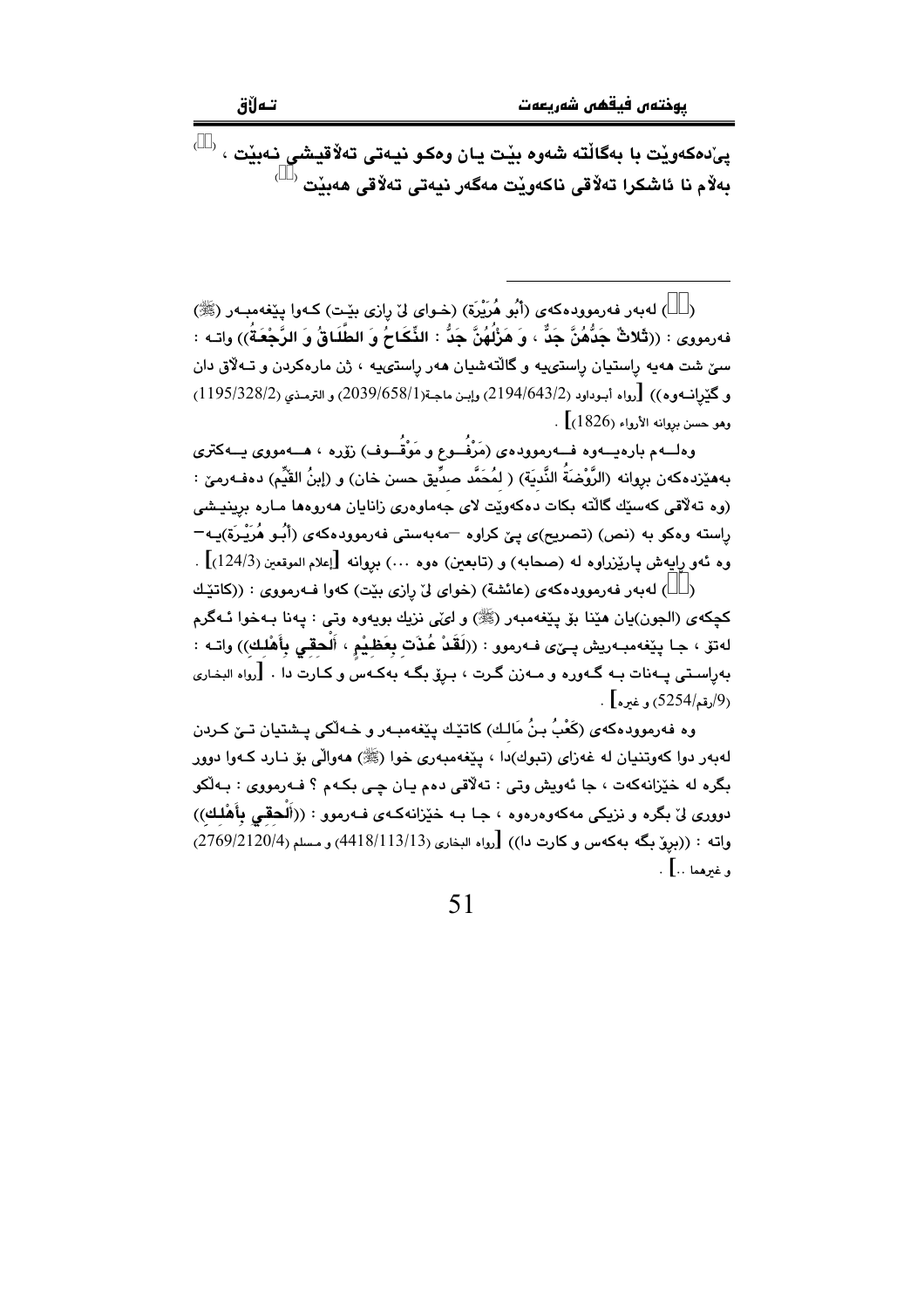جۆری دوومم : له روانگهی شێوهکهیهوه دهبێته تهلاقی سوننی وهتهلاقی داهێِنراو (بِدْعي) ، تەلاقى سوننى ئەوەيە يەك تەلاقى بدات لە يا كێتى يەك (طُهْر) دا که که جیماعی لهگهڵ دا نـهکرد بـێ تێیـدا  $\langle\;\;\rangle$ وهتـهلأقی داهێنـراو (بِلدْعي) يش وهك لهجهيزدا تـهلأقي بـدات يـان لـهياكيّتي(طُهْـر) يْـك دا كـه

ئەوا دەبينين ووتەكەي يێغەمبەرى خوا بەكچەكەي (الجون) و وتەكەي (كَعْب)يش بە خێزانهکهي ههريهك ووتـهبوو ، بـهلام بێغهمبـهري خـوا (ﷺ) نيـهتي تـهلاق دان بـوو بۆيـه بەتەلاق ژمێردرا ، بەلاّم (كَعْب) نىيەتى تەلاّق نەبووە بۆيە بە تەلاّق نەژمێردرا .

) له به ر فه رمووده ی خوای گهوره له سورهتی (البقرة : 229) دا کـه دهفـهرمیّ ( : ﴿الطَّلاقُ مَرَّتَانٍ فَإِمْسَاكٌ بِمَعْرُوفٍ أَوْ تَسْرِيْحٌ بِإِحْسَانٍ﴾ بروانـه (پ84) وه هــهروهما فه رمووده ي خواي گه وره له سورهتي (الطلاق : 1)دا که دهفه رميّ : ﴿يَا أَيُّهَا ۚ الْـــنَّبِيُّ إِذَا طَلَّقْتُمُ النِّسَاءَ فَطَلَّقَوْهُنَّ لعدَّتهنَّ﴾ واته : ئەي يێغەمبەرى خـوا ئەگـەر ئێـوە ئافرەتانتـان تهلاق دا ئەوە لەماوە (عدَّە)ى خۆيان دا تەلاقيان بدەن . وەيێغەمبـەرى خـوا (ﷺ) خـۆي تەفسىرى ئەم ئايەتەدەكات كاتێك كە (إبنُ عُمر) خێزانەكەي تەلاق دا لەحـەيزدا بـوو ، جـا (عُمر بنُ الخَطَابِ) پرسپاری لەيێغەمبەری خوا (ﷺ) کرد لەبارەی ئـەوەوە ؟ يێغەمبـەريش (ﷺ) فەرمورى ((مُرْهُ فَلْيُرَاجِعْهَا ۖ ثُمَّ ليُمْسكْهَا حَتَّى تَطْهُرَ ثُمَّ تَحيْضَ ثُمَّ تَطْهُرَ ثُمَّ إِنْ شَاءَ أمْسنَكَ بَعْدَ ذَلكَ وَإِنْ شَاءَ طَلَّقَ قَبْلَ أَنْ يَمَسَّ ، فَتَلْكَ العدَّةُ الَّتَى أَمَرَاللهُ سُبْحَاذَهُ أنْ تُطَلُّقَ لَهَا الذِّساءُ)) واته: فەرمانى ييّ بكه با بيگێرێتەوه ياشان دەستى يێوە بگرێت .<br>تاياك دەبێتەوە ياشان دەكەوێتە جەيزەوە ياشان ياك دەبێتەوە ياشـان ئەگـەر ويـستى هەبور دەستى يێوە دەگرێت ياش ئەوە، يان ئەگەر ويستى لەسـەرى بـور تـﻪلأقى بـدات یێش ئەوەي چیماعی لەگەلٌ دا یکات ، ئەوەببە ئەو ماوە (عدَّة) بىەي كەخواي گەورە ف1رماني يــيّ كـردووه ئــافرەتى تێـدا تــهلأق بـدرێت . [رواه البخـاري (9/رقـم /5332) ومـسلم .<br>(1471/1093/2) وابوداود (2165/227/6) وفي لفظ مسلم ((**صُرْهُ فَلْيُرَاجِعْهَا ثُمَّ ليُطَلِّقْهَا طَاهرَاً** أوْ هَـاملاً)) واته ((فەرمانى يـيْ بـكه بيـگێرێتەوه يـاشان باتـهلاقى بدات كاتێك كه ياكه يـان  $\frac{1}{2}$ سك يره))(1471/1095).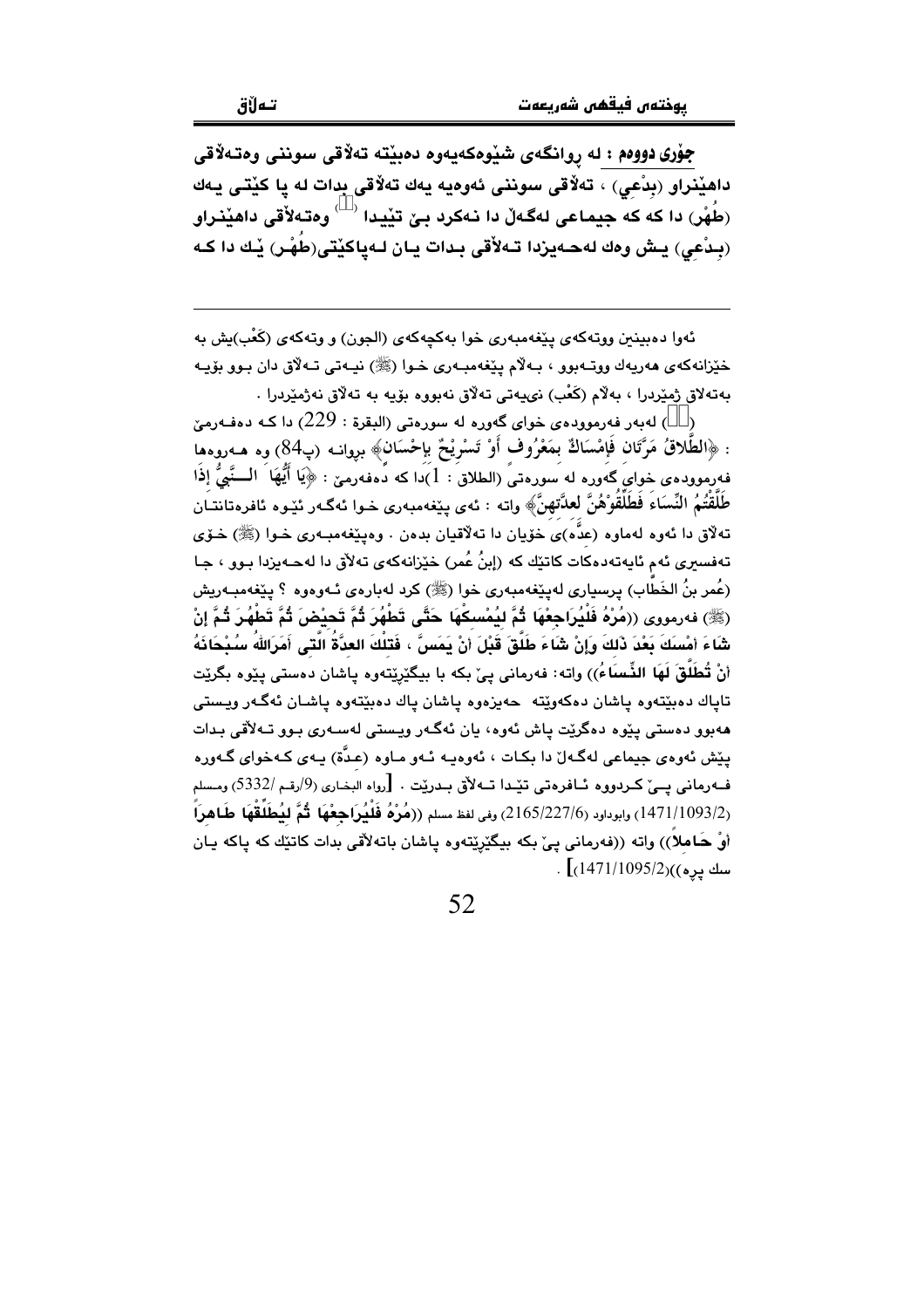حيماعي لهگەلْ دا كردېيْت تٽيدا <sup>( )</sup> يان ھەسى<sub>ّ</sub> تەلأقەكە بەيـەك جـار بِلْيْت يان بەســێ جـار، بــەلأم لەيــەك دانيــشتن دا $\sim$  جائەگــەر بەشــێوەي  $^{\circ}$ داهێِنراو (بدْعی) تهلأقی بدات تاوان بار دهبێت  $\langle$  وهلهکهوتنی دا زانایان جياوازييان هەيە بەلأم راى راستيان ئەوەيـە كـەوا تـەلأقى داھێنراو (بدْعى) ناكەويت

> ) لەبەر فەرموودەكەي (إبنُ عُمر) ي يێشوو (پ $90$ ) .  $\lambda$

> > ) وەك بِلَيْت ((سى تەلأقەم كەوتووبِيْت)) .  $\lambda$

) وهك لەيەك دانيـشتن دا بِلْـيِّ ((تـﻪلأقم كـﻪوتبێت ، تـﻪلأقم كـﻪوتبێت ، تـﻪلأقم  $\lambda$ كەوتىئت))

) چونکه بەپێچەوانەي شەرع و فەرمانى پێغەمبەرى خواي کردووە(ﷺ) .  $\rightarrow$ 

) ئەم مەسەلە لەر مەسەلانەيە كەدور بەرەكى و (قبل و قال) يەكى زۆر توندى  $\rightarrow$ تێدا دروست بووه لهنێوان زانایاندا لهکۆن و تازهدا ههتا وای پیّ هاتووه زانای وابووه لهزانا (**مُحَقّق)** مکان لهماوهي ژياني دا چهند جار راي گۆريوه لهوانه خاوهني (سُبل السَّلام شرح بُلُوغُ المَرام) كه (الأمير الصَّنْعاني) به ، بۆيه روون كردنهوەي راستى لهم مەسەلەپە و دەرخستنى كەم كەس لەزانايان توانيويانە يێې ھەلسن ، جائەو زانايانەي كەفەرموويانە تەلاقى (بدعى) دەكەويّت زياتر بەلگەيان ئەوەيە كەدەكەويّتەژيّر(عام) ي ئايەتەكانى تەلأق وەفەرموودەكەي (إبنُ عُمر) كەفەرمووى: ((حُسبَتْ عَلَيَّ بِتَطْليْقَة)) واته: ((بەتەلأقێك لەسەرم ژمێردرا)) [رواه البخارى (9/رقم 2253)] جا (الحَافظُ إبنُ حَجَر) لەشەرحى ئەم فەرموودەيە دا لە (فَتْحُ البَارِي) دا (351/9) دەفەرمويّ: ((يێفەمبەر (ﷺ) خۆی فەرماندەرە بەگێڕانەوەيوەئەويش رێنومای كەرەوە بۆ (إبنُ عُمر) كەوا چى بكات ئهگەر ياش ئەوە بيەوٽت تەلأقى بدات ، وەئەگەر (إينُ عُمر) خۆي بلّنت كەو! ئەوەي لٽي كەوت بەتەلاقێك لەسەرى ژمێردرا ، ئەوە (إحتمال) ە ئەوەي كەبلێت ئەوەي لەسەرى ژماردوه کەسێکى تربووه جگەلەيێغەمبەر(ﷺ) زۆر دورە …)) بەلام ئەوانەي كەدەلێن ناكەوپت فەرموويانە: تەلأقى (بدْعى) ناكەوپتە ژێِر (عام) ى ئايەتەكانى تەلأقەوە ، چونكە ئەوە لەو تەلاقە نىيە كەخواي گەورە روخسەتى يىّ داوە بەلكو لەوتەلاقەيە كەخوا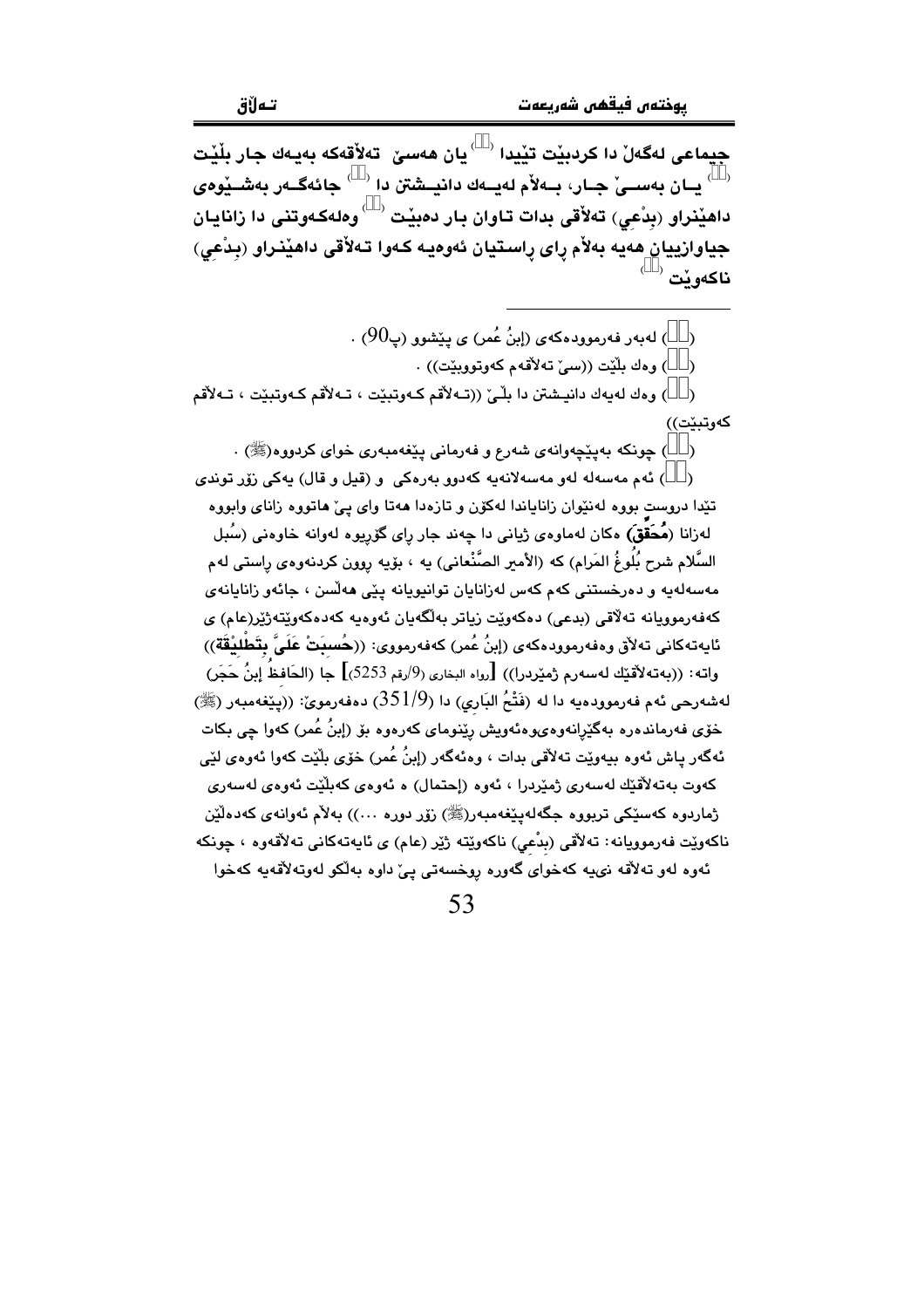جگه لهوهي كهوا ههرسيِّ تهلاُقهكه بهيهك جار بدات يان لهيهك دانيشتن دا ئەوە تەنھا يەك تەلأقى دەكەويْت <sup>(</sup>

فەرمانى بەيٽچەوانەي كردووە وەك دەفەرمويّ : ((فَطَلَقُوهُنَّ لعدَّتهنَّ)) بروانە (پ $90$ ) . وهيێغەمبەريش (ﷺ)بە(عُمر)ى فەرمور: ((مُرْهُ فَلْيُراجِعْهَا)) وەلە (صحيح) بِش دا هاتووه که تورهیش بووه کاتێك کهئهم ههوالهي ییّ گهیشت ، وهبیّ گومان یێغهمبهر (ﷺ) له شتنك تورهنابيّت خوا حه لألّى كردبيّت . وهفه رموودهكه ي (إبنُ عُمر) يش كەفەرمووى ((إِنَّهَا ۖ حُسبَتْ عَلَىَّ بِتَطْلِيْقَةٍ)) ، روونى نەكردووەتەوە كى لەسەرى ژماردوپەتى ، بەلكو لەرپواپەتى [أحمد (5524/249/7) بتخريج احمد شاكر وابو داود(2185/636/2)] دا هاتووهبه(صحيح) ی بروانه((الرَّوْضَةُ النَّدية) لمحمد صديق حسن خان بتحقيق محمد صبحي حلاق) له(إبنُ عُمر)ه وه كهوا ((أَنَّهُ طَلَّقَ إِمْرَأَتَهُ وَهِيَ حَائِضٌ فَرَدَّهَا رَسُولُ الله (ﷺ) ولَمْ يَرَهَا شَيْئًاً)) واته (ئهو ژنهکهی تهلأق داو له حهیزدا بوو جايێغەمبەرزﷺ) گێرايەوە و بەھىچى نەبىنى <sup>—</sup> مەبەستى بەتەلاقى نەژمارد<sup>\_</sup>) جادەبىنىن لێرەدا بەئاشكرا روونى دەكاتەوە كەوا ئەوەي بەھىچى نەبىنىوە يێغەمبەرى خوا بووە (ﷺ) ، جافەرموودەكەي ترى ((حُسبَتْ عَلَىَّ…)) ناتوانى دژاپەتى ئەمەبكات چونكە بهلْگەيەكە لەريوايەتى (إبنُ عُمر) دايە نەك راي خۆي (وَالحُجَّةُ في روايَته لا في رَأيه) بۆزياتر تى گەيشتن لەم باسە بروانە[ (المُطَّى) لإبْن حَزْم (358/9-389) المَسْأَلَة (1945) ونَيْلُ الأَوْطَار (226/221/6) ومُؤَلَّفَات (إِبْنُ القَيِّم) وجَمَعَ فيْه العَلَّامَة (مُحَمَّد بن إِبْرَاهيم الوَزِيْر) مُصَنَّفَاً حَا فلاً وَللشَّوْكَانى , سَالَة فَشْهَا أَنْضَاً } .

( ) زانايان لەم مەسەلەيەد چوار رايان ھەيە :-

يەكـﻪم : ﺩﻩﯓﻴﻦ ﻫﻪﺭﺳـﻴﺎﻧﻲ ﺩﻩﻛـﻪﻭﻳِّﺖ ﺋﻪﻣـﻪﺵ ﺑـﯚ ﭼـﻮﻭﻧﻲ ﻳﻴّـﺸﻪﻭﺍﻱ ﻫﻪﺭﭼـﻮﺍﺭ مەزھەبەكەبە و راي جەماۋەرى زانابانە .

دووهم : دەلێن ھەرناكەوێت نەپەك تەلاق و نەزياتر چـونكە ئەمـە تـەلاقێكى بيـدعى يه ، ئەمەش بۆچوونى كۆمەلكك لە (تابعين) وەكـو (اللَّٰدِث) باسـى كـردووە ، وەبۆچـوونى (إِبْنُ عُلَيَّة) و (هَاشمُ بنُ الحَكَم) و هـﻪموو (إماميـﻪ) كانـﻪ وهك (أهـلُ البيـت) يـش (البَـاقر والصَّادق والنَّاصر) و( أَبُوعُبَيْدَة) يـش واي ووتـووه ، وه بۆچـوونى هەنـدێك لـه (ظاهريـة)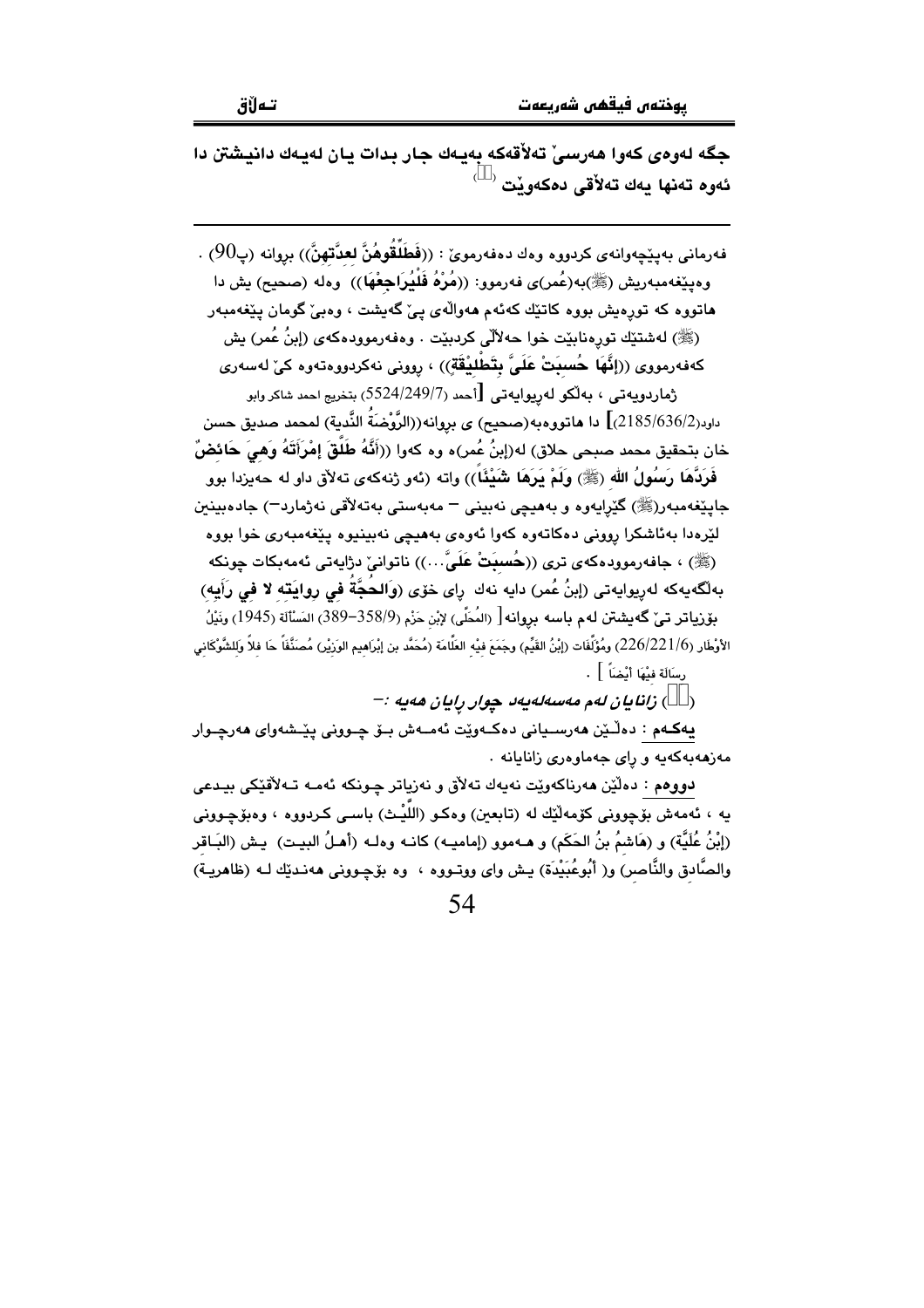كانيشه . چونكه ئەوان ووتويانه: تــهلأقى (بـدْعى) ناكـهوێت وەسـيانيش بەيـەك جـار يـان بەچەند جارێك لەدواي يەك ناكەوێت .

سميٰ يهم : دەڵێن ھەرسىيْ تەلاقەكــەي بەيــەك جـار دەكــەوێت ، ئەگــەر لەگــەلّ ئافرەتەكـەداجىماعى كردېئـت ، وەبـەك تـەلاقىش دەكـەوێت ئەگـەر جىمـاعى لەگـەلْ دا نهکردبێت ، ئەمەش بۆ چوونى کۆمەڵێکە لە ھاوەلانى (إبنُ عَبَّـاس)وە بۆچـوونى (إسْـحَاقُ منُ رَاهَوَيْهِ)هِ ،

جوارهم : دەلٽن يەك تەلاقى دەكەوپت ، ئەمەش بۆ چوونى (إبْنُ عَبَّاس)ە لە (روايـةُ الأرْجَح)دا ، وه بۆچوونى (إِبْنُ إِسْحَاق) و (عَطَاء) و (عكْرِمَـة) و زۆرريـهى (أَهْـلُ البَيْـت) و كۆمەلّاكى ترى زۆرە وەك (أَبُو مُوسى الأشعرى) و (طَاوُوس) و (جَابرُ بنُ زَيْد) و (أَحْمَدُ بـنُ عيْسَى) و (عَبْدُالله بن مُوسى) وه (روايه) تێکـيش لـه (عَلـى بـنُ أبـى طَالـبِ)ەوه و (روايـة) تێکیش له(زید بـِن علـی)ەوه ، وه بـِۆ چـوونی (إِبْـنُ مَـسْعُودٍ) و (عَبْـدُالرَّحْمَنُ بـنُ عَـوفٍ) و (الزُّبَيْرُ بنُ العَوَام)ه وه كۆمەڵێكى زۆر له زانا (مُحَقّ)ه كانيش رايـان وايـه ، لهوانـه (شَـيخ الإسْلامُ ابنُ تَيْميَة) و (الحَافظُ ابنُ القَيِّم) و (الإمَامُ الصَّنْعَاني) و (مُحَمَّد صديق حَسنَن خَـان) وه زۆرپکیش لــه زانــا (مُحَقـق)ەکـانى ســەردەمیش ، جــهماوەرى زانايــان (کــهخاوەنى بـۆ چوونی پهکهمن) به هێز ترین بهلگهپان فهرموودهکهی (رکَانَة بنُ عَبْدُالله)په (خوای لیٌ رازی بيّت) : ((أَنَّهُ طَلَّقَ إِمْرَأَتَهُ سَهِيْمَةَ أَلْبَتَّةَ ، فَأَخْبَرَ النَّبِيَّ (ﷺ) بِذَلكَ، فَقَالَ : وَ الله مَا أَرَدْتُ إِلَّـا وَاحـدَةً، فَقَالَ رَسُـوْلُ الله (ﷺ) : وَالله مَـا أَرَدْتَ إِلَّـا وَاحـدَةً ؟ قَـالَ ركَانَـةَ : وَالله مَا أَرَدْتُ إِلَّـا وَاحدَةُ ، فَرَّدَّهَا إِلَيْـه)) واتـه : (ركَانَـةَ) (سـهُيمَة)ى خيْزانـى تـهلاق دا بهيهك جاري ، جا ئهم ههوالّـهي بـه يێغهمبـهري خـوا (ﷺ) راگهيانـد و فــهرمووي : بـهخوا مەبەستم تەنھا يەك تەلاق بورە ، جـا پێغەمبـەر خـوا (ﷺ) فـەرمورى : بـەخوا مەبەسـتت تەنھا يەك تەلاق بووە ؟ (ركَانَة)يش ووتى : بەخوا مەبەستم تـەنھا يـەك تـەلاق بـوو ، جـا ئــهويش خێزانهكـهي بــۆ گێرِاپــهوه ، [أخرجـه الـشافعي في ترتيـب المـسند (2/17/371/2) وابـو داود ر2/رقم/2208) و الترمذي (2/480/2117) و صححه ابن حبـان و الحـاكم في المـستدرك (199/2) و للحـديث اسنادان ففي إسناده الاول (الزبير بن سعيد الهاشمي) و ضعَّفَهُ غير واحد و قبل إنه متروك وه بلِّ زانميني ژياني بروانه، الميزان (2836/67/2) للذهبي ، و التقريب (20/258/1) لإبن حجر فهو لين الحديث وفي إسناده الثاني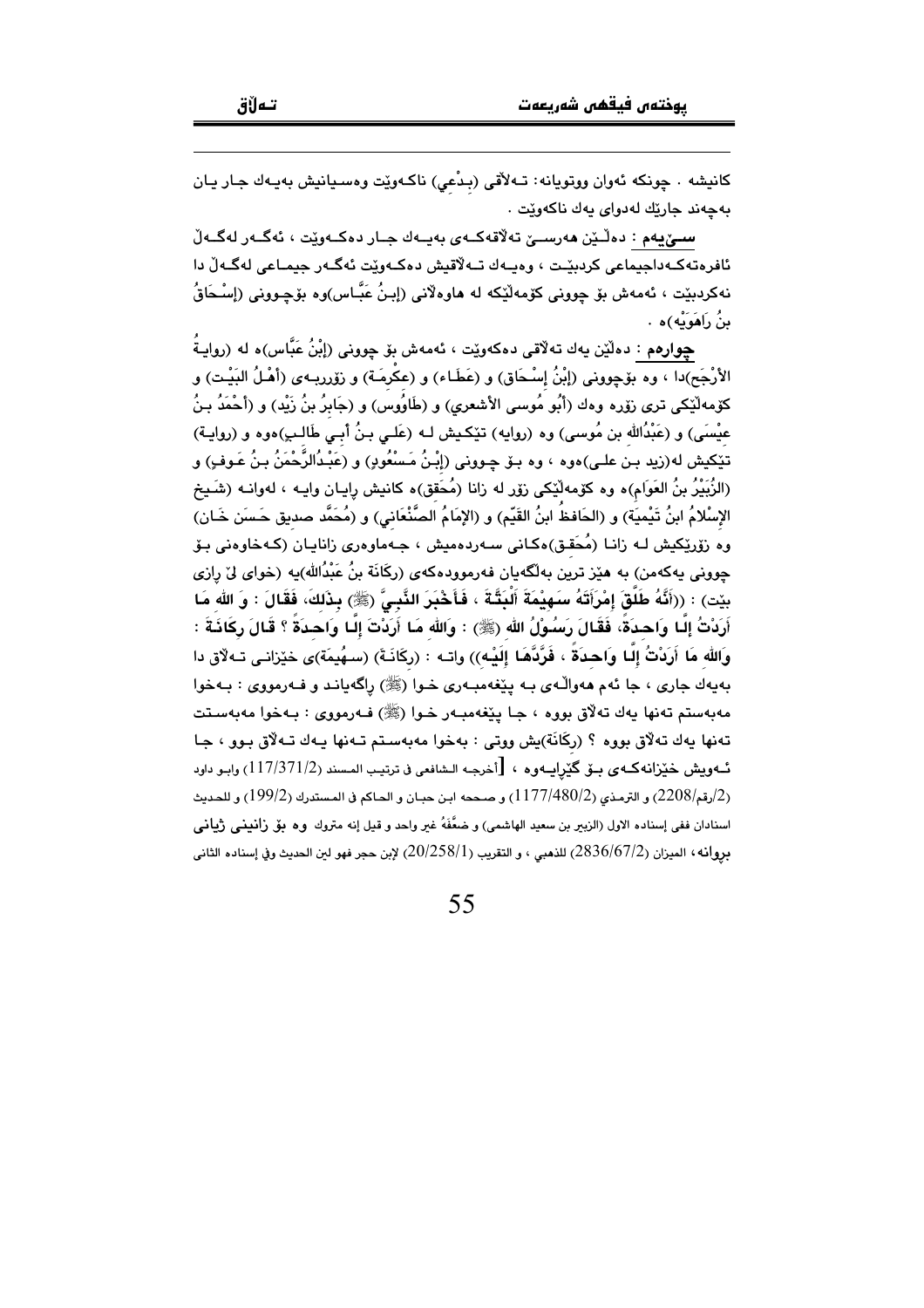(نافع بن عجر) وهو مجهول و متنه مضطرب كما قال البخاري ، ففي لفظ منه (أَنَّهُ طَلَقَهَا ۖ ثَلَاثًا ) وفي لفـظ .<br>((. . وِاحدَةٌ)) وفي لفظ ((. · أَلْمَتَّةٌ)) و قال أحمد : طرقه كلها ضعيفة وضعفه الألباني في الإرواء] .

وه ئەوە بىوو فەرموودەي خواي گەورە ﴿الطَّلاقُ مَرَّتان﴾ (البقرة :229) وە ﴿فَإِنْ طْلَقَهَا فَلا تَحلُّ لَهُ﴾ (البقرة :230 ) كـه دهيكه نـه بهلگـه ، هـيـم بهلگهيـهكي تئيدا نهيبه لەسەر ئەوەي كە تەلاقى سىّ بە سىّ بەيەك جار يا جيا جيا لەيەك دانيشتن دا ھەرسىيانى دهکەوێت ، بەلکو بە يێچەوانەي ئەوەوەوە دەبێتە بەلگە بەسەريانەوە ، كـەوا ناكـەوێت . جا (ابن القيم) ئه م مهسهلهبهي زوّر بهجواني له [(زاد المعاد)دا (241/5–271) (تحقيق) كردووه]

وه ئەوانىەىش كىه دەلىلى بەيبەك تىلاق دەكبەرلت (كىه خاوەنى بىق چوونى حوارمون) زباتر ئەمە بەلگەكانيانە :-

فهرموودهكهى (إِبنُ عَبَّاس) (خوايـان لِيّ رازِي بِيّت) ((إِنَّ الطَّلاقَ كَانَ عَلَـى عَهْد رَسُول الله (ﷺ) ، وَ أَبِي بَكْرٍ ، وَصَدْرَاً منْ إِمَارَة عُمَرٍ ، الذُّلاثُ وَاحدَة ، فَلَمَّا كَانَ في عَهْد عُمَر تَتَابَعَ الذَّاسُ فَأَجَازَهُ عَلَيْهِمْ)) واته : بيّ گومـان لهسـهردهمي يێغهمبـهري خـوادا (ﷺ) وہ لــه ســهردِهمی (أُبُـوبَكْر)بــش دا و ماوهبــهكيش لــه ســهروتاي خيلافــهتي (عمر)دا سيان بهيهك بوو واته : (سيّ ته لاقه يێكهوه بهيهك تـه لاق ده ژمـيرا) ، جـا كـه لـه سەردەمى (عُمَر)دا خەلْكى زۆر لە سەر يەك وايان دەكرد ، (واتە : سێ تەلاقيان بە جارێك دەووت) بۆيە ئەويش لەسەريانى بەسىٌ تەلاق دەژمارد. [رواە مسلم (1099/2/1099) و غيرە ، وكل رجاله اسناده أئمة وله ألفاظ و أسانيد] .

وه ئەوانەي كە ھەولليان داوە لەم بەلگە بەھێزە خۆيان رزگار بكەن توانايان نەبوە ، وه بهالگهکانیشیان زۆر لاوازه . وه له (إبنُ عبّاس) هوه هـاتووه کـهوا فهرموویـهتـی : ((انَّ رِكَانَةَ طَلُقَ إِمْرَأَتَهُ ثَلاثًا في مَجْلِس وَاحدٍ فَحَرْنَ عَلَيْهَا حُزْنَا شَديْدَا ، فَسَأَلَهُ رَسُولُ الله (ﷺ) كَيْفَ طَلَّقْتَهَا ؟ فَقَالَ : طَلَّقْتُهَا ثَلاثًا ، فَقَالَ : فِي مَجْلِسِ وَاحِدٍ ؟ قَالَ : نَعَمْ ، قَالَ : إِنَّمَا تلكُ وَاحدَة ، إِنَّ شَئْتَ فَرَاجِعْهَا)) واتـه : (ركَانَـة) خيْزانهكـهى خـوّى سـيّ بهسيّ لهيهك دانيشتن دا ته لاق دا ، جا زۆر بۆي غهم بار بوو ، جـا يێغهمبـهري خـوا (ﷺ) پرسـڀاري ليّ کـرد : ڇـۆن تــهلاقت دا ؟ ئــهويش فــهرمووي : سيّ،بهسـيّ تــهلاقم دا ، جـا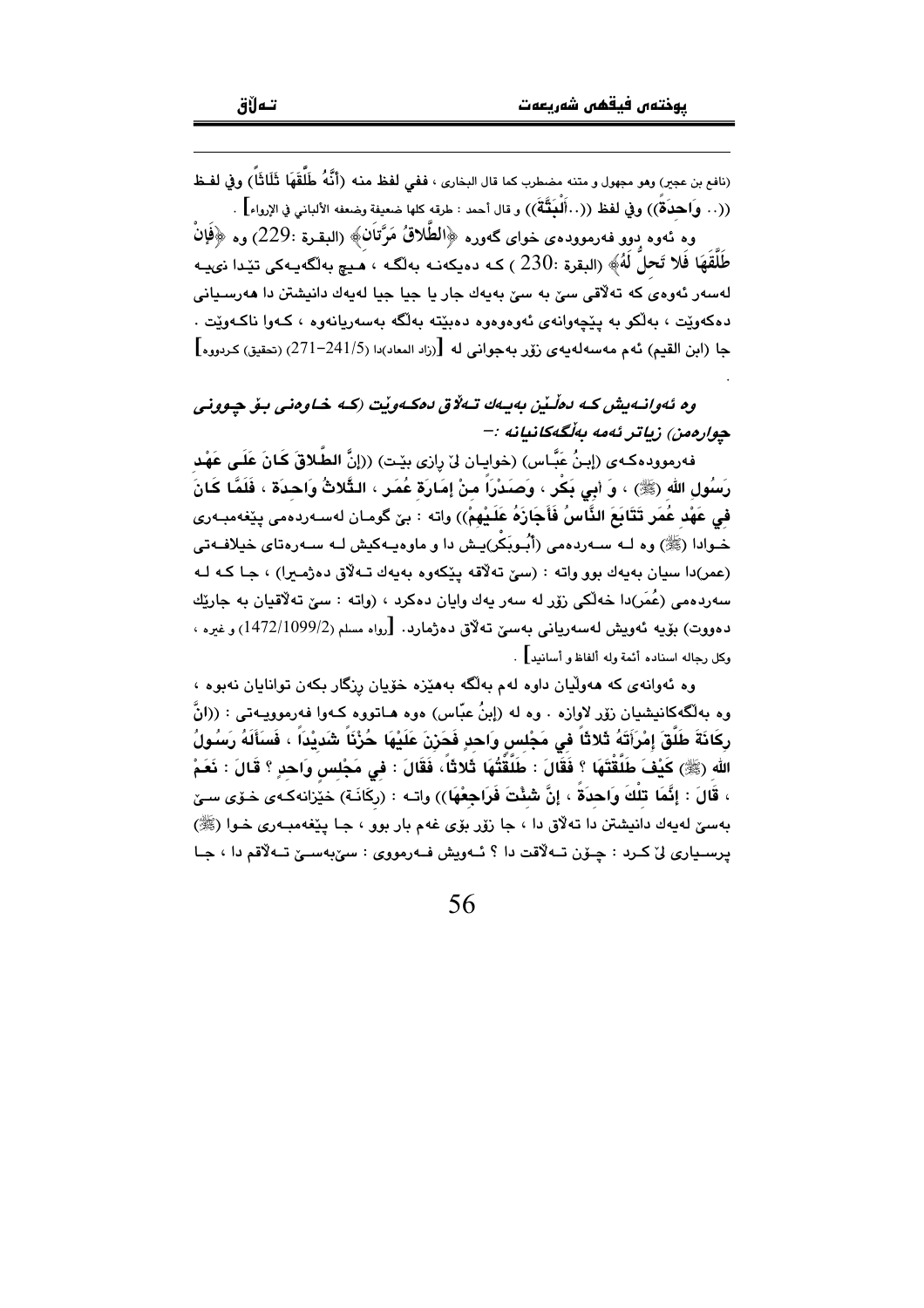جوْري سيِّيهم : له روانگهي ئهنجام دان و ههڵوا سينهوه دهبيّته ، تهلاًقي ئەنجام دراو (مُنْجِز)  $\rightarrow$ وه تەلاقى ھەلْبەستراو (مُعلّق) ،  $\rightarrow$  تەلاقى ئەنجام دراو يەكسەر دەكەويت لەگەلْ وتنىدا ، بەلام ھەلْبەستراو ناكەويت تا ئەو  $^\circ$  مەرجە بەدى نەيەت كە تەلاقەكەي يێوە بەستوە

فهرمووي : لهيهك دانيشتن دا ؟ ووتي : بهڵيّ ، فهرمووي : ئهوه تهنها يهك تهلاقه ، ئهگهر ويستت ههبوو ئهوه بيگێرهوه . [رواه أحمد (2387/123/4) بتحقيق أحمد شاكر و البيهقي فى الـسنن الكبرى (339/7) و غيرهمـا ، وهـو حـديث حـسن بروانـه (الروضـة النديـة) بتخـريج محمـد صـبحى حـسن الحـلاق  $(110/2)$ 

ئەمە كورتەي بەلگەي ھەردوو لابوو ، وە ئەم مەسەلەيەش زۆر دوو بەرەكى و قيل و قالي تێدا بووه له کۆن و تازه دا ، وهکهم زانا تواناي ههبووه راستي تێدا پـهك لا بکاتـهوه بەبىّ ھيچ دەمارگىريەكى (مَذْهَبى) جا بۆ زياتر تـاو تـۆ كردنـى مەسـەلەكانى ئـەم باسـە و زانینــی بهلگـهکانـی هــهموو لایــهك و تێِگهیـشتنـی زیـاتر دهتوانیـت بروانیتــه [إعـلام المـوقعين و إغاثة اللهفان (283/1−28) لإبن القيم الجوزية ، و مجموعة الفتاوى الكبرى (22/3) لإبن تيمية (22/3) لإبن تيمية  $\sim$ 40−10/3) و مؤلفات الإمام الشوكاني كـ(نيـل الأورطـار) و (سـبل الـسلام) للأمـير الـصنعاني ، و فقـه الـسنة (228/2-232) لسيد سابق و الروضة الندية شرح الدرر البهية (106/2–112) محمد صديق حسن خـان بتخـريج محمـد صـبحي الحلاق) وه شێخ (أحمد شاکر) (رِهحمەتی خوای لیّ بێت) (تحقیـق)ێکـی جـوانی هەیـه لەسـەر مەسـەلەی تـﻪلاقی .. [المتابعين بروانه (تعليقاته على الروضة النديه (2/ص $2$ 4) بتحقيق على حسن الحلبي)

( ) ئەر تەلاقەبە كاتتك كابرا دەبلىت ، مەبەستى بى ئەرەبە بەكسەر تەلاقەكە بکهونيت ، وهك ئهوهي مێرد به ژنهکهي خوّي بلّيّ : برق توّ تهلّاق دراويت يـان بـرق تــهلاقت كەوتوپتت .

( ) ئەوەبە كەو! مێردەكە كەوتنى تەلاقەكە بېەسىتێت بەمەرجێكەوە، وەك بە .<br>ژنهکهي بلَيْت : ئهگهر برويت بۆ مالّي فلانه کهس ئهوه تهلاق دراويت .

( ) ھوكمى تەلاقى ھەلبەستراو (مُعَلّق) ، ئەگەر مەبەستى كەوتنى تەلاقەكـە بێت لەكاتى بەجن ھاتنى مەرجەكەدا دەكەوێت ، بـﻪلّام ئەگـەر مەبەستى ھانىدان بێت لەسـەر کاريك يا قەدەغـﻪ كردنـي كاريْك بيْـت، ئـﻪوە بـﻪ سـويْند دەژمێردريْـت ، ئەگـﻪر ئـﻪوەي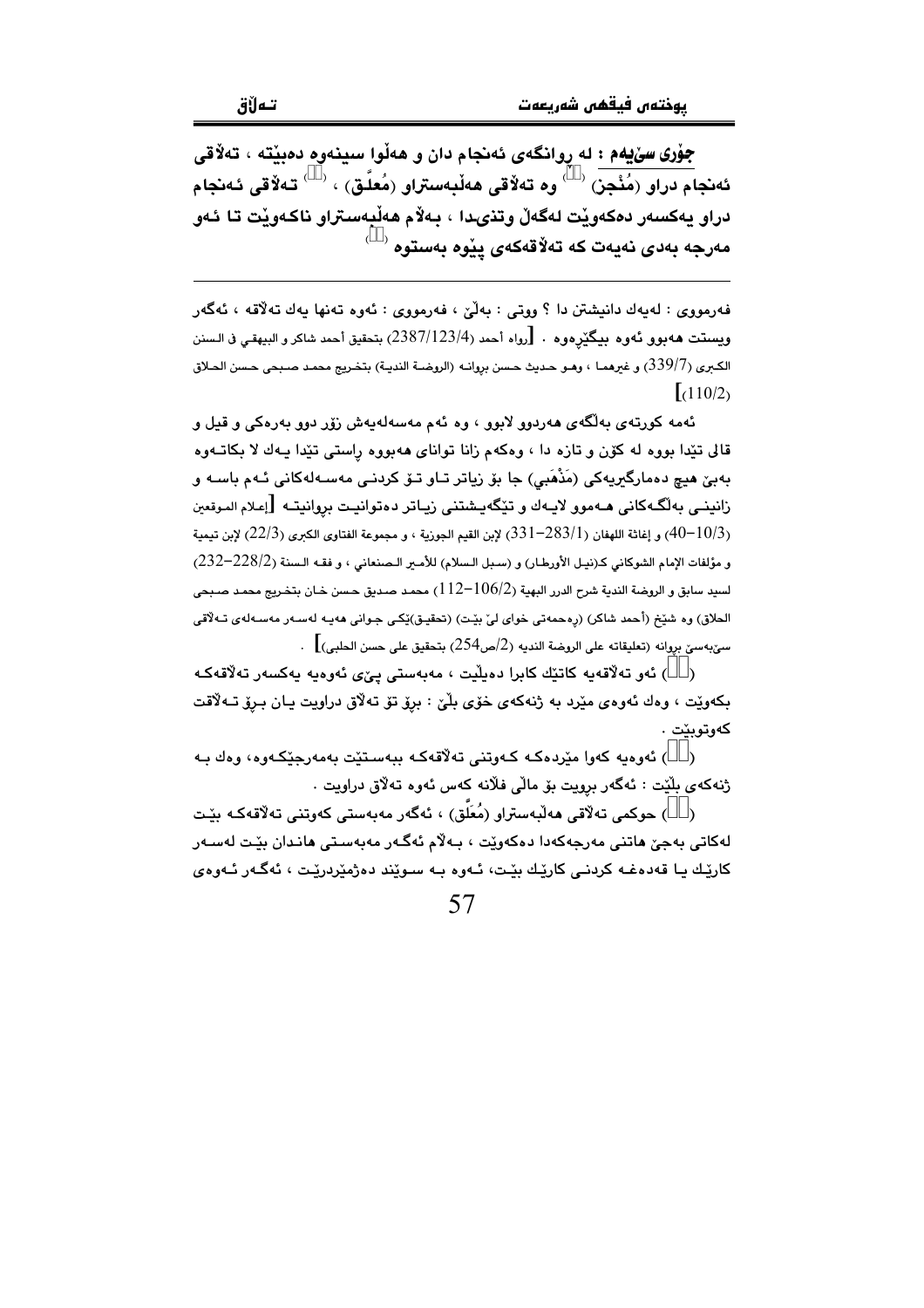جوْری چوارهم : لـه روانگـهی گێرانـهوه و نـهگێرانـهوه وه ، دهبێتـه تـهلاقی (رجْعي)  $\overline{\phantom{a}}$ وه تەلاقى (بَائن)  $\overline{\phantom{a}}^{\prime}$ وه (بَائن)يش دەبێتە (بَيْنُونَـة)ەي بـڃوك ( و (بَيْنُونَـة)ي گـهوره  $\rightarrow$  جـا تـهلاقي (رجْعـي) دەتوانێت پـێش تـهواو بوونی ماوه (عدَّه)کەی بیگیریقەوه بۆ (نکَاح)ی خۆی لەسەر مارەييەکەی يێــشوو و بــهبيّ مــهرجي رازي بــووني ئافرهتهكــه و يــرس كردنــي ســهر .<br>يەرشتيار (وَلى)ەكەي ، <sup>‹ `</sup> ، بەلام تەلاقى (بَائن) ئيتر لە ژنى ئەو مێردە

سوێندی لەسەرخواردوه نەكەوت ئـەوە ھیـڃى لەسـەر نىيـە ، بـەلاّم ئەگـەر كـەوت ئـەوە كەففارەتى سوێند دەدات … ئەمە رِاوو بۆ چوونى (شىيخُ الإسلام إبْنُ تَيْمية) و (إِمِنُ القُّـيِّم) ى قوتـابـيـهـتـى . . وه ئـهمهـش راى راستـه و (اللهُ أعلم) [بروانه مجموعه الفتاوى الكبرى (ج 33)] .

) تەلاقىي (رجْعى) ئەو تەلاقەيە كەوا ئافرەتێك مێردەكەي گواسـتبێتيەوەي و  $\lambda$ جیماعی لهگهڵدا کردبیٚت و تهلٌاقی بدات بهبیٚ بهرانبهری پاره و مالْ (خُلْع) وه لـهپیٚش دا تەلاقى ترى نەدا بێت يان تەنھا يەك تەلاقى دابێت جا ئەوە دەتوانێت بەبێ مارەيى تـازە بيگێرێتەوە.

) تەلاقى (بَائن) تـﻪلاقى كەسـێكە كـﻪ ھەرسـێ تەلاقەكـﻪي دابێت يـان وەكـو  $\lambda$ جارێك يـان دووجـار تــهڵاقي دا بێت ، بــهڵام مــاوه (عـدّه)ى بهسـهردا تێپـهر بـووه بـهبيّ گێږانهوه یان وهکو پێش گواستنهوه تهلاقی دابێت ، یان لهسهر پاره و مالٌ تهلاقی دابێت .<br>(خُلْع)ی کردېيت ۰

) (بَيْنُونَة)ي بِجِوك تەنھا ئەوە نىيە كەسىێ تەلاقـەي دابێت ، وە دەتوانرێت جارێکی تر مارهی بکاتهوه به مارهبیهکی تازه ۰

) (بَيْنُونَــة)ي گــهوره ئهوهيــه كــه ههرســـيّ تهلّاقهكــهي تــهواو كرديئــت ، و جارێکیټر ناتوانێت به ماریپهکی تازه مـارهی بکاتـهوه ، تـا شـوو نهکاتـه پـیـاوێکی تـر و ئەويش تەلاقى نەدات و ماوە (عدَّە)ى ئەويش تەواو نەبێت.

) له به رف ومووده ي خــواى گــهوره (البقـرة : 228)دا كــه دهفــهوميّ : ﴿وَ  $\lambda$ الُطَلَّقَاتُ يَتَرَبَّصْنَ بَأَنْفُسهنَّ ثَلاثَةُ قُرُوء وَلا يَحلُّ لَهُنَّ أَنْ يَكْتُمْنَ مَــا خَلَـــقَ اللهُ فـــي 58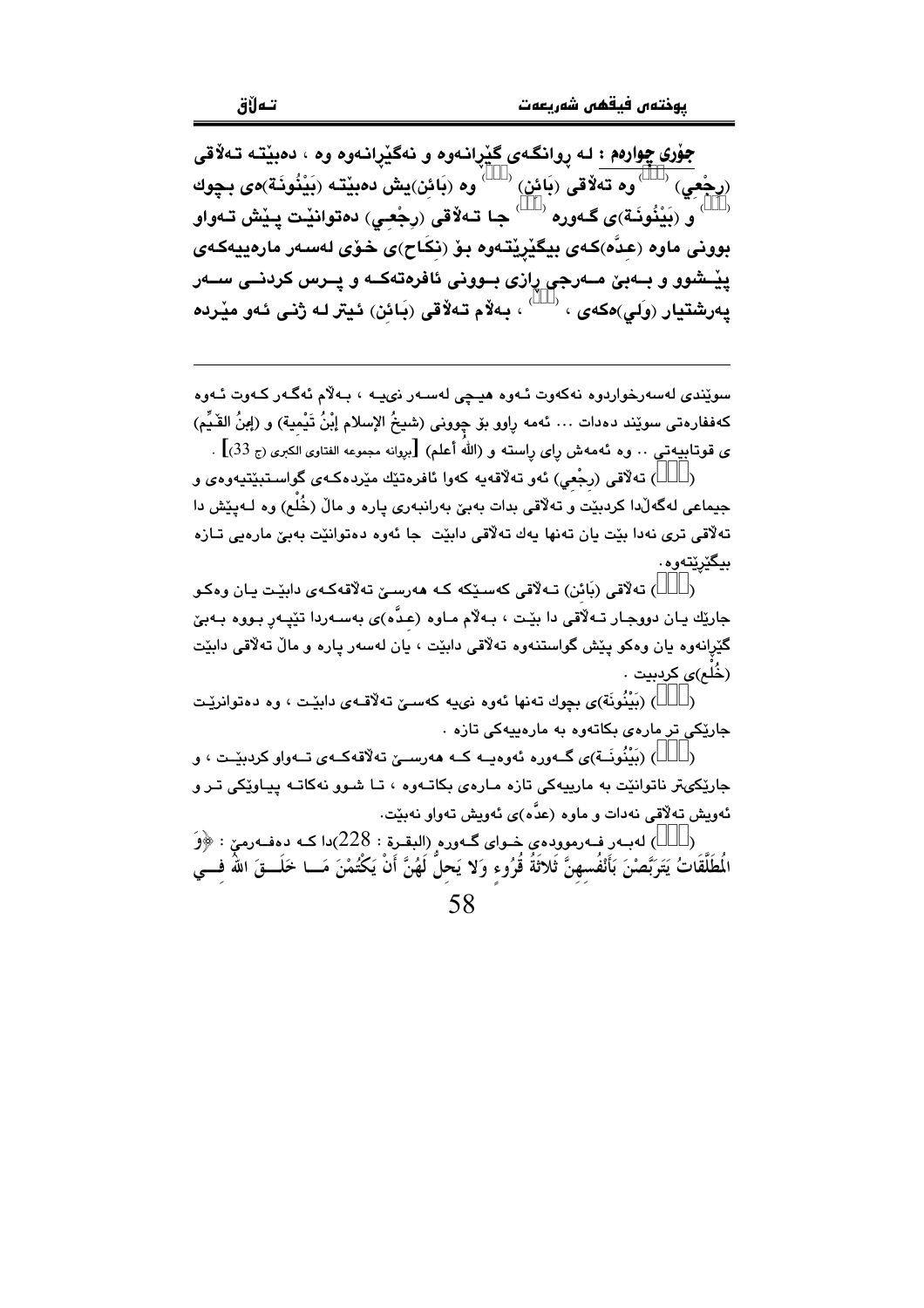دەر دەچێت ، جا ئەگەر (بَيْنُونَه) ى بچوك بوو ئەوە دەتوانێت بەو تەلاقەى يان دوو تەلاقەي ماويەتى لەسەرى جارێكى تر مارەي بېێتەوە لەسەر مارييهکی تازه بهو مەرجەی ئافرەتەکە و سەريەرشتيار (وَلَى) ە كـەی رازی ببن وه ئـهو لـه كەسـێكى تـر بـه بـهرتره كـهوا سەريەرشـتيارى ئافرەتەكـه مارەي لـيْ بكاتـەوە ، ئەگـەر زانـي دەتـوانن بەيەكـەوە ژيـانێكي چاك بەسـەر  $\check{\mathbf{u}}$ بەرن  $\check{\mathbf{u}}_j$ وہ ئه گەر (بَيْنُونَه) ی گەورە بوو ئەوە بەھیچ شَيْوەيەك مارەی لـى

أَرْحَامهنَّ إنْ كُنَّ يُؤْمنَّ بالله وَ اليَوْمِ الآخرِ وَ بُعُولَتُهُنَّ أَحَقُّ برَدِّهنَّ في ذَلــكَ إنْ أَرَدُوا اِصْلاَحَا﴾ واته : وه ئەو ژنانەي تەلاق دراوون دەبىٌ بۆ ماوەي سىيْ تىيْ كـەوتنى خـوێنىي حـهيز چـاوه روان بـن لهسـهر مێردهکانيـان ، وه حـهلآلْ نوييـه بۆيـان ئـهوه $\zeta$  خـوا لـه مندالٌدانیان دا دروستی کردووه بیشارنهوه ، ئهگهر باوهریان بهخوا و بهروّژی دوایی ههیه ، وه مێردهکانی خۆپان لهکهسانىتر مافدارترن کـهوا بيانگێرنـهوه ئهگـهر مهبهسـتيان چاكەيە .

وه لەبەر فەرموودەكەي ترى خواي گـەورە لـەياش ئـەو ئايەتـە (البقـرة :229) كـە دەفەرموێ : ﴿الطَّلاقُ مَرَّتَان فَإِمْسَاكٌ بِمَعْرُوْف أَوْ تَسْرِيْحٌ بِإِحْسَان﴾ بروانــه (پ84) وه لهبــهر فهرموودهكــهى (إبــزُ عُمــر)ى پێــشوو كــه پێغهمبــهر (ﷺ) فــهرمووى : ((هُــوْهُ فَليُرَاجِعْهَا)) بروانه (پ $90$ ) .

) لهبـهر فـهرموو دهى خـواى گـهوره لـه سـورهتى (البقـرة :232) دا كـه  $\lambda$ دهف رميرٌ ﴿وَإِذَا طَلَّقْتُمْ النِّسَاءَ فَبَلَغْنَ أَجَلُهُنَّ فَلا تَعْضُلُوْهُنَّ أَنْ يَنْكحْنَ أزْوَاجَهُـــنَّ إذَا تَرَاضَوا بَيْنَهُمْ بِالْمُرُوْف ...﴾ واته : هەركاتێك ئەگەر ئافرەتانتان تەلّاق دا و ماوە (عدَّه) ی خۆپان تـهواو کـرد ، ئـهوه قهدهغـهبان لـے ّ مهکـهن کـهوا شـوو بکهنـهوه بـه مێـرده يێشوهکانيان ئەگەر لەسەر چاکە بەيەكترى رازى بوونەوه ...

(إِبِنُ كَـٰثِر) لـه تەفـسرەكەي دا لـه تەفـسر كردنـي ئـهم ئاپەتـەدا لـه (بُخَـارِي) و (أَبُودَاوِد) و کهسانی تریشهوه دهگیرینتهوه کهوا ئهم ئایهته له بـاره $\zeta$  خوشـکیْکی (معْقـلُ بنُ يَسَار) هوه دابهزی خوای لیٌ رِازی بیّت کهوا (مَعْقل) ئهو خوشکهیه مـاره بـرِی بـوو لـه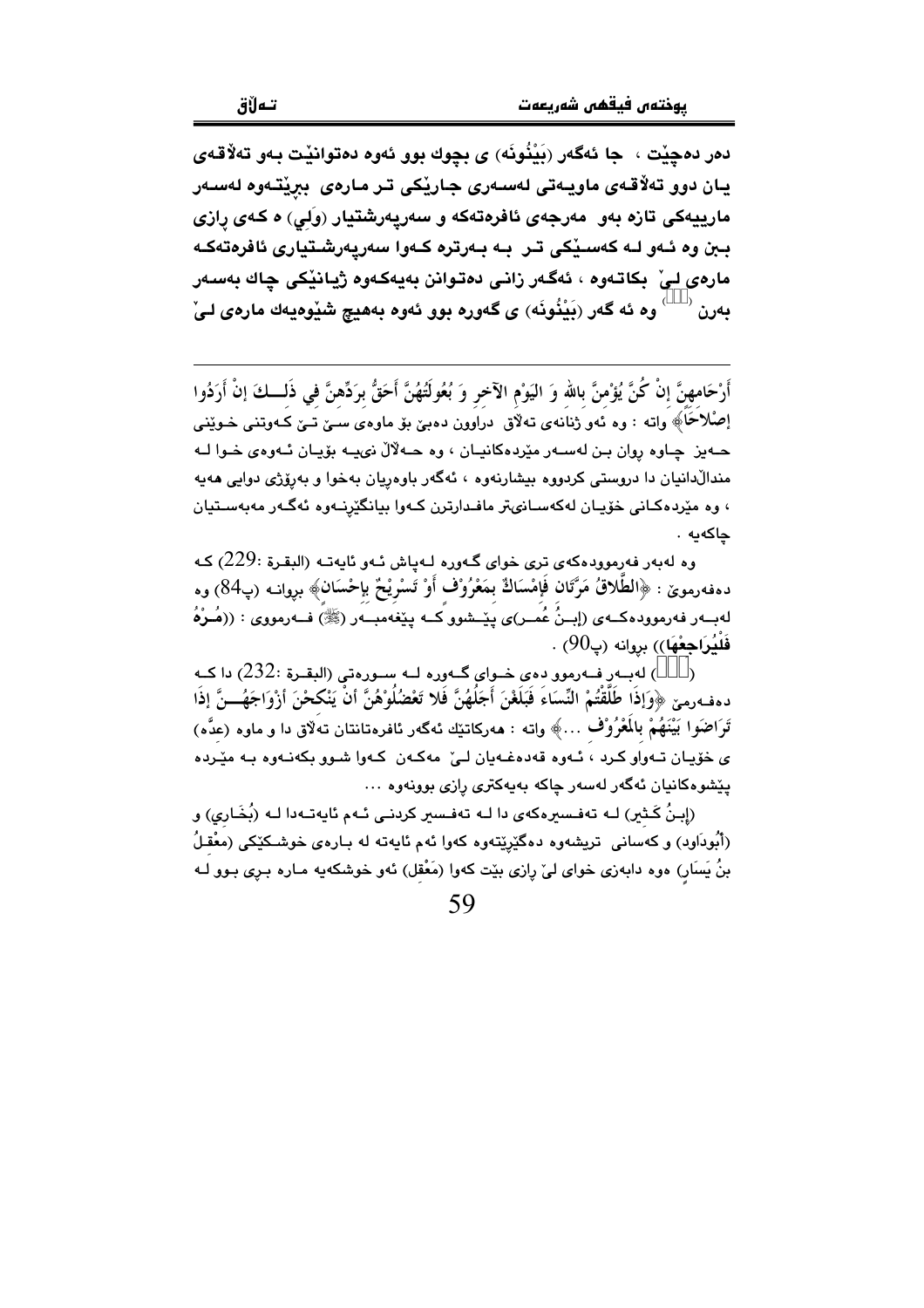نايهتەوه تاوەكو مارە دەبرريت له كەسپكىتر و جيماعيش لەگەلْ بكات نەك به مەبەستى حەلالٌ كردن (التَّحْلِيل) ، پاشان ئەويش تەلاقى بدات و ماوه (عدَّه) ی بهسهردا تبْیهر ببیْت <sup>(</sup>

پیاوێکی موسولْمان ، پـاش ماوهیـهك تـهلاّقێکی دا ، جـا نهیگێرایـهوه تـا مـاوه (عـدّه) ی تهواو بوو ، پاش ئەوه خوازبێنی کردهوه ، جا ئـهوهیش مـارهى لـیٚ نـهکردهوه ، خـوای گەورەيش ئەم ئايەتەي دابەزاند …بروانە [تفسير إبن كثير ( تفسير هذه الآية) ]

لەبەر فەرموودەي خواي گەورە لە سورەتى (البقرة :230) دا كە دەفەرمىّ  $\,$ ﴿فَإِنْ طَلَّقَهَا فَلا تَحلَّ لَهُ منْ بَعْدُ حَتَّى تَنْكَحَ زَوْجَاً غَيْرَهُ فَإِنْ طَلَّقَهَا فَلا جُنَاحَ عَلَيْهُمَــا أَنْ يَتَوَاجَعَا إِنْ ظُنَّا أَنْ يُقَيْمَا حُدُوْدَالله …﴾ واته : جا ئەگەر ــ دواي دووجار تەلاق دان و گەرا نەوەي بۆ جارى سىّيەم ــ ژنەكەي تەلاق دا ، ئەوە بۆي نىيە ياش تـەلاقى سـىّيەم مارهي بکاتهوه ، مهگهر شوو به مێردێکیټر بکات و ــ وجیماعیشی لهگـهڵ بکـات ، پـاش ئەوە ئەگەر ئىەو مێردى دوۋەميشە ـــ تــەلاقى دا ، ئـەوە تاوانيـان لەسـەر نىيــە ئەگـەر بگەرێنــهوه لای پــهکتر و بېنــهوه حــهلالی پــهکتر ، ئـهگــهر بــزانن کــهوا دهتــوانن ســنووری شەرعى خوا رابگرن (لەگەلْ يەك دا) ... جا بەلگەيش لەسـەر ئـەوەي كـەوا ييـاوي دووەم دهبيّت جيماعي لهگهڵ دا بکات فهرموودهکهي (عَائشَة) پـه (خـواي لـيّ رازي بيّـت) کـهوا فهرموويــهتي : ((خێزانهكـهي (رفَاعَــة القَرْضــي) هاتــه خزمــهتي بيێغهمبــهري خــوا (ﷺ) و فهرمووي : ((من لاي (رفاعَة) بووَم ، جا تهلاًقي دام و تهلاًقهکاني تهواو کردم ، جـا شـووم کرد به (عَبْدُ الرَّحْمَن بن الزَّبَيْرِ) وه ئـهوهى يــێى بـوو ــــ مه بهسـتى زهکـهرێتى ـــــ وهکـو يــهري بۆشـاك (طَـرْف الثَّـوْب) وايـه ــــ مهبەسـتى زۆر خـاوه ـــ جـا ئـهويش فـهرمووي : ((أَتُرِيْديْنَ أَنْ تَرْجِعِي إِلَى رِفَاعَةَ ؟ لا ، حَتَّى تَذُوْقِي عُسَيْلَتَهُ وَيَذُوْقَ عُسَيْلَتَك)) واته : ئايـه دەتـەوێت بگەرێيتـەوە بـۆلاى (رفاعـه) ؟ نـهء ، تـاوەكو ئـاوى نەچـێژيت و ئـاوت نه حِيْرْتِيْت ، … . [رواه البخاري (5/ رقم 26639) ومسلم (1433/1055/2) وغيرها] . تێبيني :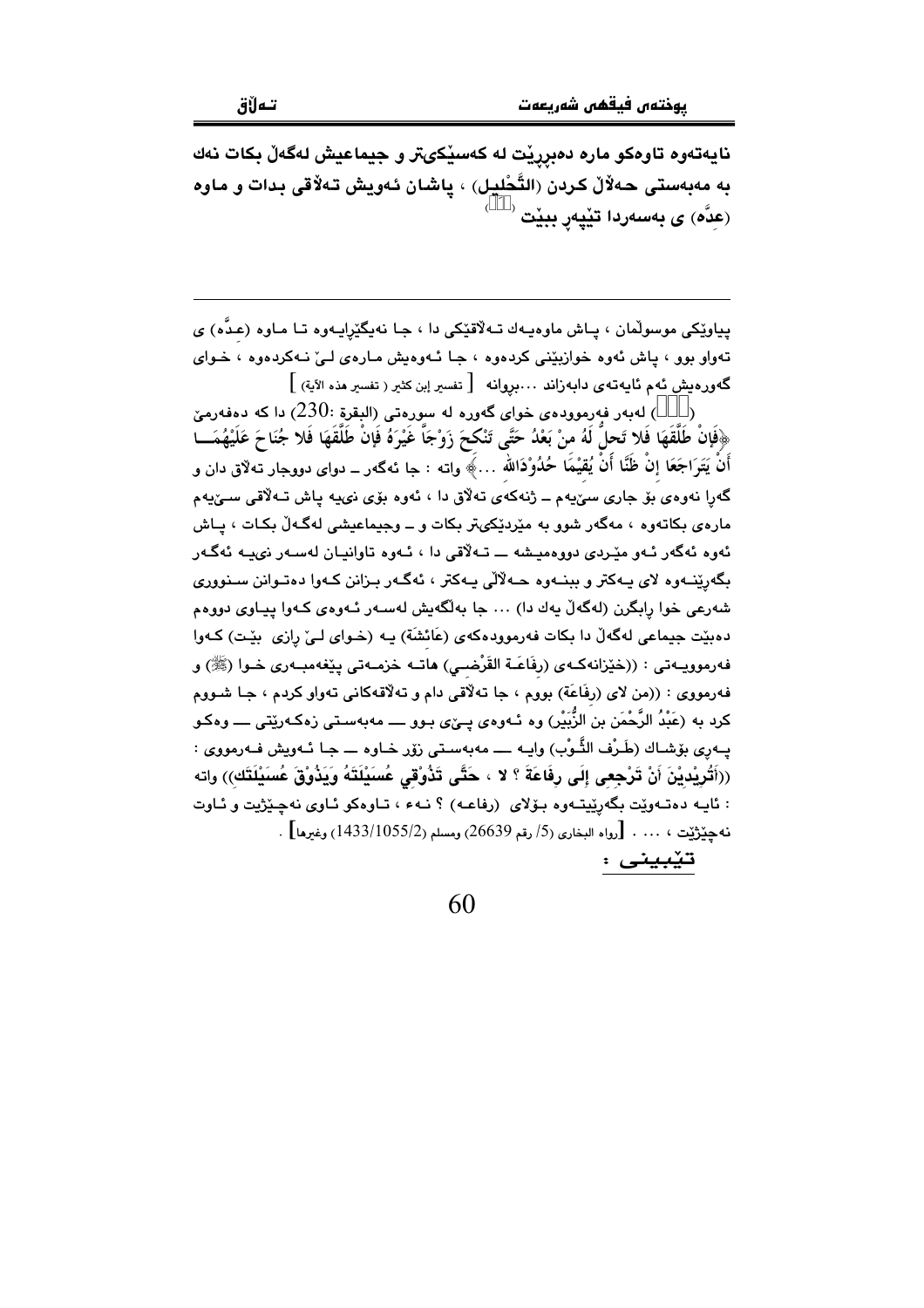## ئەوانەي تەلاقيان ناكەوپت (الَّذَيْنَ لاَيَقَعْ طَلاقُهُمْ)

منالٌ و شَيْت و خەوتوو $\langle\quad\rangle$ و زۆر لـيٌ كـراو $\langle\quad\rangle$  تـه $\check{\bf g}$ قيان ناكـهويْت ،  $\overline{\phantom{a}}^{\circ}$ هەروەھا كەسێكيش كە زۆر تورە ببێت و ھەست نەكات چى دەڵێ

ئەگەر مەبەستى مێردى دووەم بـەو مـارە برينـەي ھـەلالْ كـردن (جـاش) بێت بۆ مٽِردي بهکهم ئهوه حهرامهو نهفرمتي ليّ کراوه . بروانه (پ77) .

) لهبهر فهرموودهکهی (عَائشَة) خوای لـی ّ رِازی بیّدت کـهوا پیّفهمبـهری خـوا فەرمووى : ((رُفعَ القَلَمُ عَنْ ثَلاثَةٍ : عَنْ الذَّائم حَتَّى بَسْتَيْقظَ وَعَنْ الصَّغَيْرِ حَتَّى يَكْبُرَ وَعَنْ المَجْنُونِ حَتَّى يَعْقَلَ أَوْ يَفَيْقَ)) واته : يێنووسي تاوان هەلگیراوه لەسەرسیٚ کهس له سهر خهوتو تا ههلَّدمسێت اوه لهسهر منالٌ تا گهوره دهبێت وه لهسهر شبێت تـا .<br>ريو ده بينتهوه . [رواه إبن ماجة (2041/1)) والترمذي رقـم (1423) وغـيره عـن علـي بالفـاظ متقاريـه وهـو .<br>منحيح بروايه صحيح إبن ماجة (1660) و صحيح الجامع الصغير (3512) و الارواء (297)  $\,$  .

) لهبهر فهرموو دهكهي (أُبُوذَرٌّ الغَفَارِي) خواي ليّ رازي بيّت كهوا ييّغهمبـهري  $\lambda$ خـوا (ﷺ) فـه رمووي : ((إِنَّ اللَّهَ تَجَـاوَزَ عَنْ ۖ أُمَّتَـى الخَطَـأَ وَالذِّسْبِيَانَ وَمَـا اسْتُكْرِهُوا عَلَيْه)) واته : بەراستى خواي گەورە تاوانى ھەلگرتوە لەسەر ئوممەتەكەم لە ھەڭە كـردن و له بيرجوونهوه و پُهوهيشي کـه رۆرپيان لـيْ \_دهکريّـت . [رواه إين ماجة (2043/1) والطيراني وغيره بألفـاظ مختلفـة وهـو حـديث صـحيح بروانـه صـحيح سـنن إبـن ماجـة (1662) وصـحيح الجـامع (3515) و  $\lbrack \cdot \rbrack$  (82)

) لهبهر فـهر موودهكـهى (صَـفيَّة بِنْـتُ شَـيْبَة) كـهوا فـهرمووى (عَائـشَة) بِـوّي  $\lambda$ كَيْرامەوه كەوا يێغەمبەرى خوا (ﷺ) فەرمووى : ((لاطّلاقّ وَلا عقّاقّ فى إغْلاق)) واتــه : ـ<br>تەلاق دان و ئازاد كردنبي كۆيلە لـەكاتى (إغـلاق) دا نىميــە . [رواه احمد (276/6) وابـودادود (2193/642/2) وإبن ماجة (2046/660/1) وهو حديث حسن بروانه صبحيح سنن ابي داود (1903) . وصحيح إين ماجة (1665) وإرواء (2047)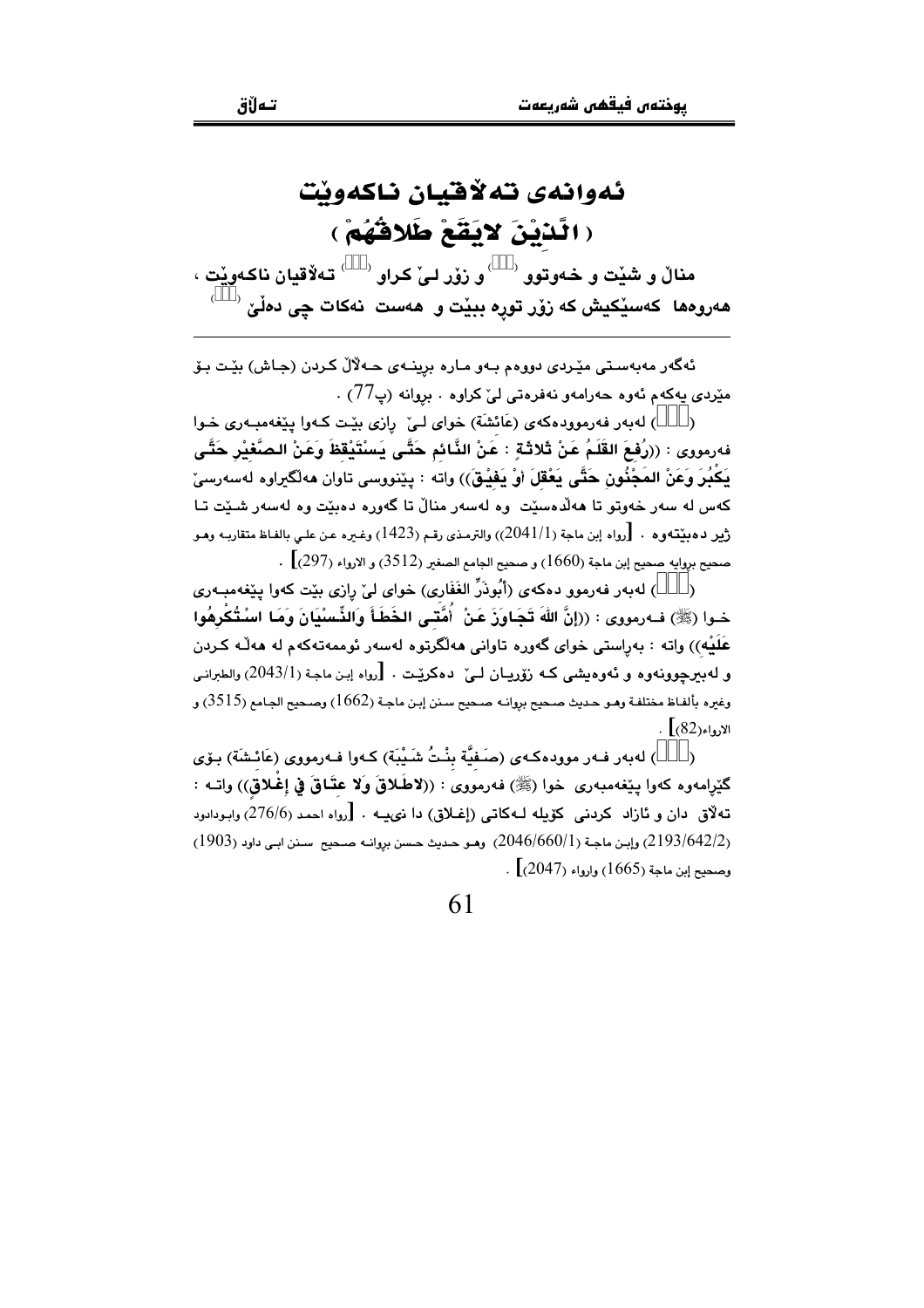## ئەوحاٹە تانەي كەداوەر لەجياتى مێرد تەلاقى ئافرەت دەدات (الحَالاتُ الَّتَى يُطَلِّقُ فَيْهَا القَاضى )

داوهر (القَاضبي) خـوّى دهتوانيْـت لـه دوو حالّـهت دا لـه جيـاتى ميّـرد ئافرەت تەلاق بدات ، لەكاتى (ئَفَقَة) نەدان <sup>( )</sup> و لەكاتى وون بوون دا <sup>( \_ )</sup>

وه (إغلاق) بش زانايان به توره بوون و زۆر ليٌ كردن و شَيْتيش تەفسىريان كـردوه ، ئيمامي (أحمد) (إغلاق) ي لهم فهرموودهيهدا به تورِه بوون (غَضَب) داناوه . (أَبُودَاود) دهفهرميّ : من وا بۆی دهڕوانم که تورِه بوون بێت . (الـشَّافعي) يـش نــهزری تــورِهيي بـه نەزرى (غَلق) ناو بردوه . جونكە تورەيى دەرگاى مەبەست و لەيەك جياكردنەوە (قَـصْد و تميز) دادمخات ، وه ئهگهر زۆر ليّ كردن (غَلق) بيّت ، ئهوه تــوره بــوون يـيّــشتره كــهوا (غَلَق) بيّت . بق زياتر تێِگەيشتن له م مەسەلەيە بروانه [ كتيّبى (إغاثة اللهفان فى طلاق الغضبان) لابن القيم الجورية ] .

) ئەگــەر مێـرد توانــاى ھــەبوو و ھــەولّى نــەدا خـۆراك و يۆشــاك و حێگــاى  $\rightarrow$ حەسانەوە بۆ خێزانەكەي پەيدا بكات ئەوە ئەو ئافرەتە دەتوانێت سكالاي حالّى خۆي بـە داوهر بگەبەنێت ، ئەويش دەسەلاتى ئەۋەي ھەبە لەبەك جيابان بكاتەوە ، جونكە ئـەوە زیان لیّ دانه ئەو مێرده لەو ئافرەتە دەبدات ، خـوای گـەورەبش لـه سـورەتى (الطـلاق: با دەفەرمى : ﴿وِلا تُضَارُّوهُنَّ﴾ واتە : هيچ زيانێكيـان لـيٰ مـەدەن ، وە ئـەو حالةتـە ( ژبانی بهجاکه نویبه لهگهڵ ئافرەت دا ، خوای گەورەبش دەفەرمے له سـورەتی (النـساء : 19) دا ﴿وَعَاشْرُوهُنَّ بِالْمُعْرُوفَ﴾ واتـه : وه ژيانيان لهگهڵ دا ببنـه سهر بـه چا کـه ، وه لـه سورەتىي (البقرةَ : 229) دا دەفَەرمىّ : ﴿فَإِمْسَاكٌ بِمَعْرُوْفٍ أَوْ تَسْرِيْحٌ بِإِحْسَانَ﴾ واتــه : جـا ڀـان بهڃـاکه دهسـتيان پێـوه بگـرن وهيـان بهڃـاکه دهسـتيان لـيّ بـهردهن . وه جیاکردنهوهی مێرد له ژنهکهی له فهرموودهو کاری پێشینانیش دا (ثابت) بـووه ٠ بروانـه [الروضة النديه بتخريج محمد صبحي حلاق (114/2) ].

) مەســەلەي تــەلاق دان و جياكردنــەوەي ئــافرەت لــە مێـردى وون بــوو ،  $\lambda$ جياوازييهکي زۆرى تێدايه له نێوان زانايان دا ، هەنـدێکيان دەڵێن : تـا تەمـەنى پياوەکـه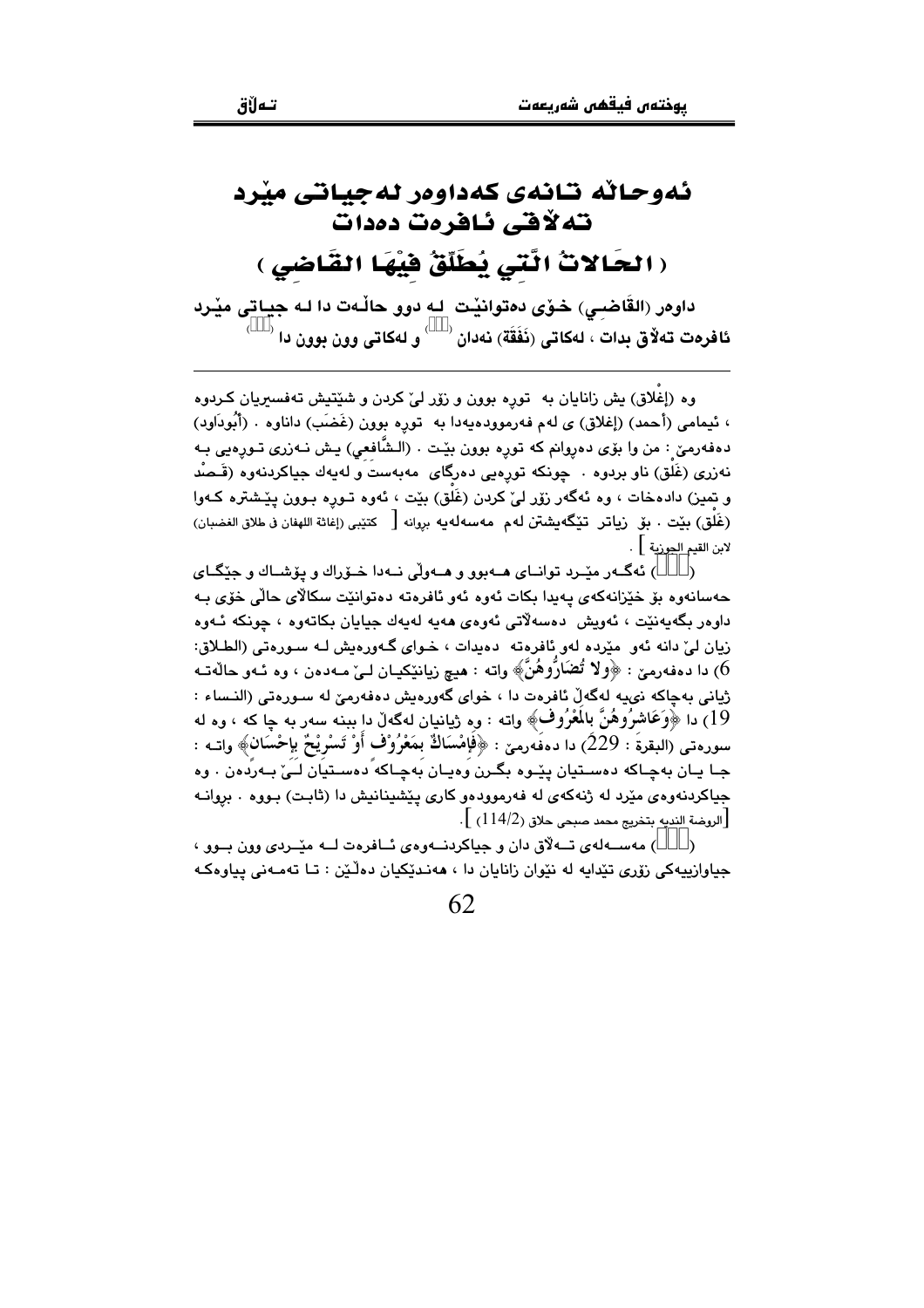## جيابوونه لهيهك بهرانيهر به شُتيْك ( الخُلع )<br>( 444 )

دهگاتــه ســهدو بيــست (120) ســالٌ چــاوهرِيِّي دهكـات ، لــه رِوِّزي لــهدايك بوونيــهوه ، ههندٽِکي تريان دهڵێن پهنجا (50) ساڵ ڇاوهريّ دهکـات . ههنـدٽِکيٽريان دهڵـێن ڇـوار (4) سالْ ، وه هەندێکىټر جياوازى دەخەنــه نێـوان يياوێـك ئەگــەر يــارەو مــالّـو كــەس و کاري ههبێت وه کهسـێکيتر کـه نـهيبێت ، جـا راو بۆچـوون زۆره لـهم بارهيـهوه ، بـهلاّم هەمووى لەسەر (رأى) دامەزراوە ، جا ئەوەي بۆچوونى راستە لـەم مەسـەلەپەدا ئەوەپـە، کهوا ئهو ئافرەته (مُعصن)ه ، و خواستنی ئـافرەتی (مُحـصن) يـش دروسـت نىيـه ، بـه دەقى ئايەتى قورئان ، وە ھەموو موسولْمانانيش لەسەر ئەمە كۆن (مُجْمع) ن . جا ئەگـەر ئەو ئافرەتە ھېچى نەبوو لەسەر خۆى خەرجى بكات ، ئەوە مانەوەي بە ژنى ئـەو مێـردە وون بـووه زيانــه بــۆی ، بۆيــه لــهم رووهوه دهتوانێـت داوا لــه داوهر بكــات (نكَـاح)كــهى مەلوەشێنێتەوە ، وە مەروەما ئەگەر مـاوەي وون بوونەكـە زۆرى خايانـد و ئـەو ئافرەتـە ترسي ههبوو له خوّي کهوا بـهييّ ميّـردي بميّنيّتـهوه، لـهم روهيشهوه دهتوانيّـت داوا لـه داوهر بکات کهوا (نکَاح) کهی ههلُوهشێنێتهوه ، چونکه دهقهکانی قورئان و سـوننـهت زۆر به ئاشکرا ئەوە باس دەکەن کەوا دەست يێوە گرتنى ئـافرەت بـه زيانـەوە حەرامـە ئـيتر ئەو زيانە بەھۆي (نَفَقَـة) نەدانـەوە بێت يـان بـەھۆي جيمـاع نەكردنـەوە بێت . بـۆ زيـاتر تَيْكَه يشتن بروانه [الروضة الندية (12/2-116) بتحقيق محمد صبحى حلاق ].

 $\lambda$ (أبومَنْصُور) دەلْيٚ : خَلَعَ امْرَآتَةُ وَخَالَعَهَا . ئەگەر خۆی (فدْيَة) بكات له مێردەكەی بەيارەو مالَيْکي خوّي که يئي دهدا ، جا ئەويش تەلاقى دەدات و پەکسەر (بَائن) دەبيّىت لـئ ي ، وهئهم جيابوونهوه به(خُلم) ناويراوه ، چونکه خواي گهوره ئافرهت و پياوي بـه يۆشـاکي بِهِكْتِرِي نَاوٍ بِرِيووِهِ وَوِكَ لَهِ سَوِرِهِتِي (البَقِرَةِ:187) دا دوفٍهِرِينِ : ﴿هُنَّ لَبَاسٌ لكمْ وَأَنْتُمْ لْبَاسٌ لَهُنَّ﴾ بروانه [لسان العرب لابن المنظور (باب خ ل ع)] .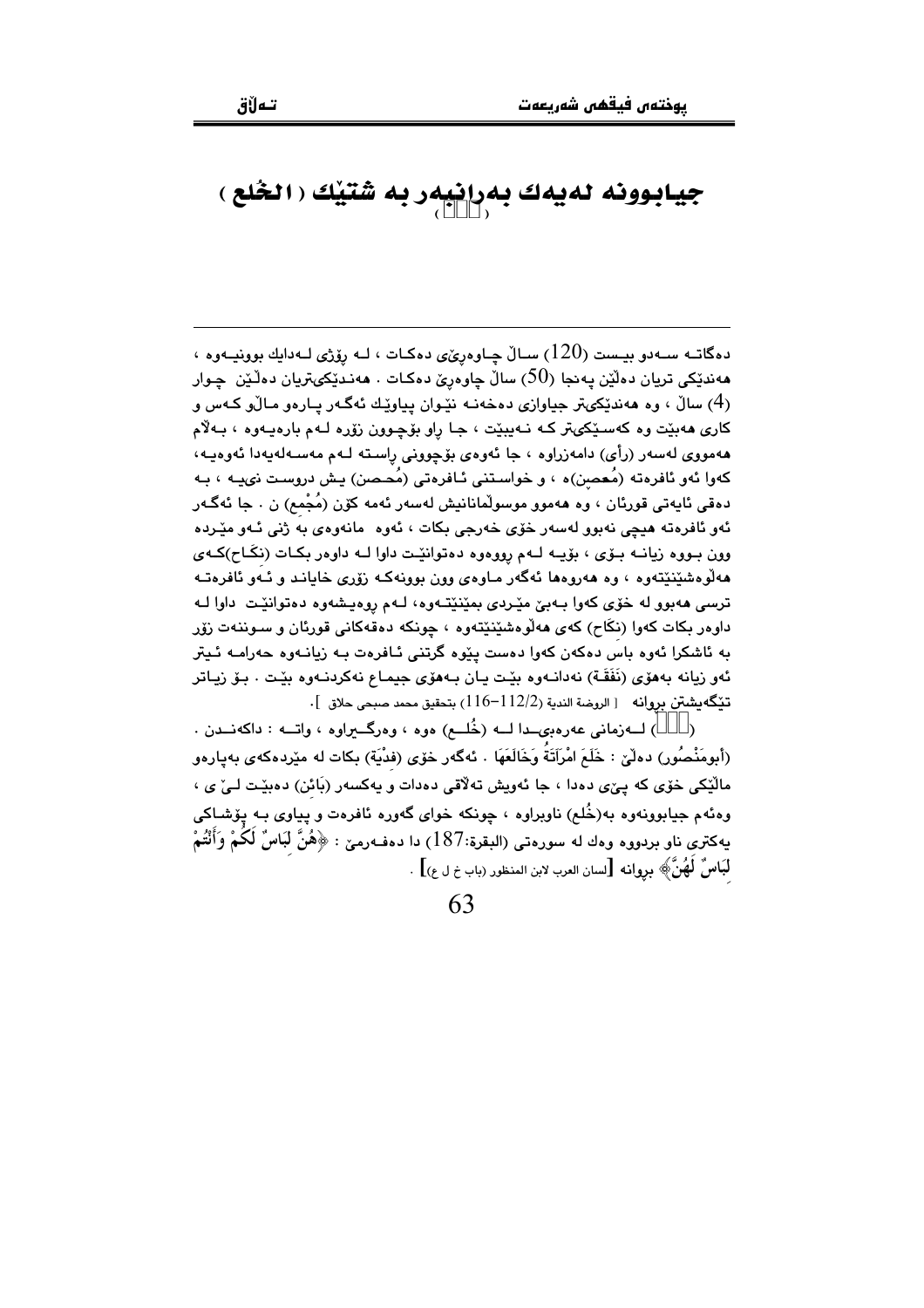تەلاق

دروسته مێرد (خُلع) ی ژنهکهی خوّی بکات لهسهر شتێك که ئافرەتەكە يێى دەدات <sup>(</sup>

وه زانایانی شەرعیش (الفَقَهَاء) پێناسەی (خُلع) دەكەن بەوەی كـەوا مێـرد ژنەكـەی له خۆی جیابکاتەوه بەرانبەر بە شتێك ليٌ ی وەردەگرێت ، وه يێشى دەوترێت (فدیـه) و . (إفتداء) بروانه [(منار السبيل 226/2) ، و (فتح البارى 395/9)] .

) ئه گهر جياوازييه زۆر كەوتە نێوان ژن و مێردەوە وە نەتوانرا چارە بكرێت  $\overline{\phantom{a}}$ وه ئافرەتەكە پى*نى ب*اش بوو كەوا جياببێتەوە لـە مێردەكـەى دروسـتە بـۆى خـۆى لـئ *ى* (فدیه) بکات به مالّیّك یان به پارهیهك كـهوا دهیداتـه میّردهكـهى ، لـهجیاتی ئـهو زیانـهى کهله مێردهکه دهکهوێت به هۆی ئهو جیابوونـهوه ٠ خـوای گـهوره لـه سـورهتی (البقـرة : 229) دا دەڧەرمىن : ﴿وَلا يَحلُّ لَكُمْ أَنْ تَأْخُذُوا مِمَّا آتَيْتُمُوْهُنَّ شَيْئًا إِلَّا يَخَافًا أَلَا يُقيْمَا حُدُورْدَ الله ، فَإِنْ خفْتُمْ أَلَّا يُقيْمَاً حُدُودَ الله فَلا جُنَاحَ عَلَيْهِمَا فَيْمَا إفْتَدَتْ به﴾ واتــه : وه حهلالٌ نىيه ئـهوهى كـهوا پێتـان داوون بـه مـارهيى لێيـان وهربگرنـهوه ¬ئَهگـهر تـهلاقى يهکجاريتان دا =مهگەر ئەو ژن و \_مێرده بترسن کەوا نەتوانن سنووری خواپان رابگرن ، جا ئەگەر ترسان كەوا سنوورى خوايان يىّ رانەگیریّت ، ئـەوە لەوكاتـەدا تاوانيـان لەسـەر نى يه كەوا ژنەكە (فدْيَة) بدات ــ بە مێردەكە بۆ ئەوەي دەستى لـىٰ مـەلْبگرێت ـــ ...)) . هەروەھا (إبنُ عَبَّاس) (خوايـان لـيٰ رازي بێت) دەڧـەرميٰ : ژنەكـەي (ئَابـتُ بـنُ قَـيْس بـنُ شمَّاس) هات بۆ خزمەت يێغەمبەرى خوا (ﷺ) جا ووتى : ئەي يێغەمبـەرى خـوا مـن هـيـچ گلهبیهکم له ئاینن و ره وشتی (ثَابت) نىيه ، بهلاّم لـه کـوفر دهترسـم ـــ کـوفرى ژیـان و گـوزەرانى ـــ جـا يێغەمبــەر (ﷺ) فــەرمووى : ((فَتَـرُدِّيْنَ عَلَيْـه حَديْقَتَـهُ))؟ واتــه : جـا باخهکهي بو دهگيريتهوه ؟ ئهويش ووتي : بهليّ ، جا بـوّي گيرايـهوه ، جـا يـيّغهمبـهري خوا (ﷺ) فهرماني به (ثَابِت) پش كرد ــ كه ليٌ ي جيا بيِّتهوه ـــ (ثَابِت) پش لـيٌ ي جيـا بوويهوه . [رواه البخارى (9/رقم 5276)] وفى روايه ((أَقْبِل الحَديْقَةَ وَطَلَقْهَا تَطْليْقَةً)) واته : باخه کهي لي وه ديگر دو ته لاقٽکي بده ٠

تێبینی :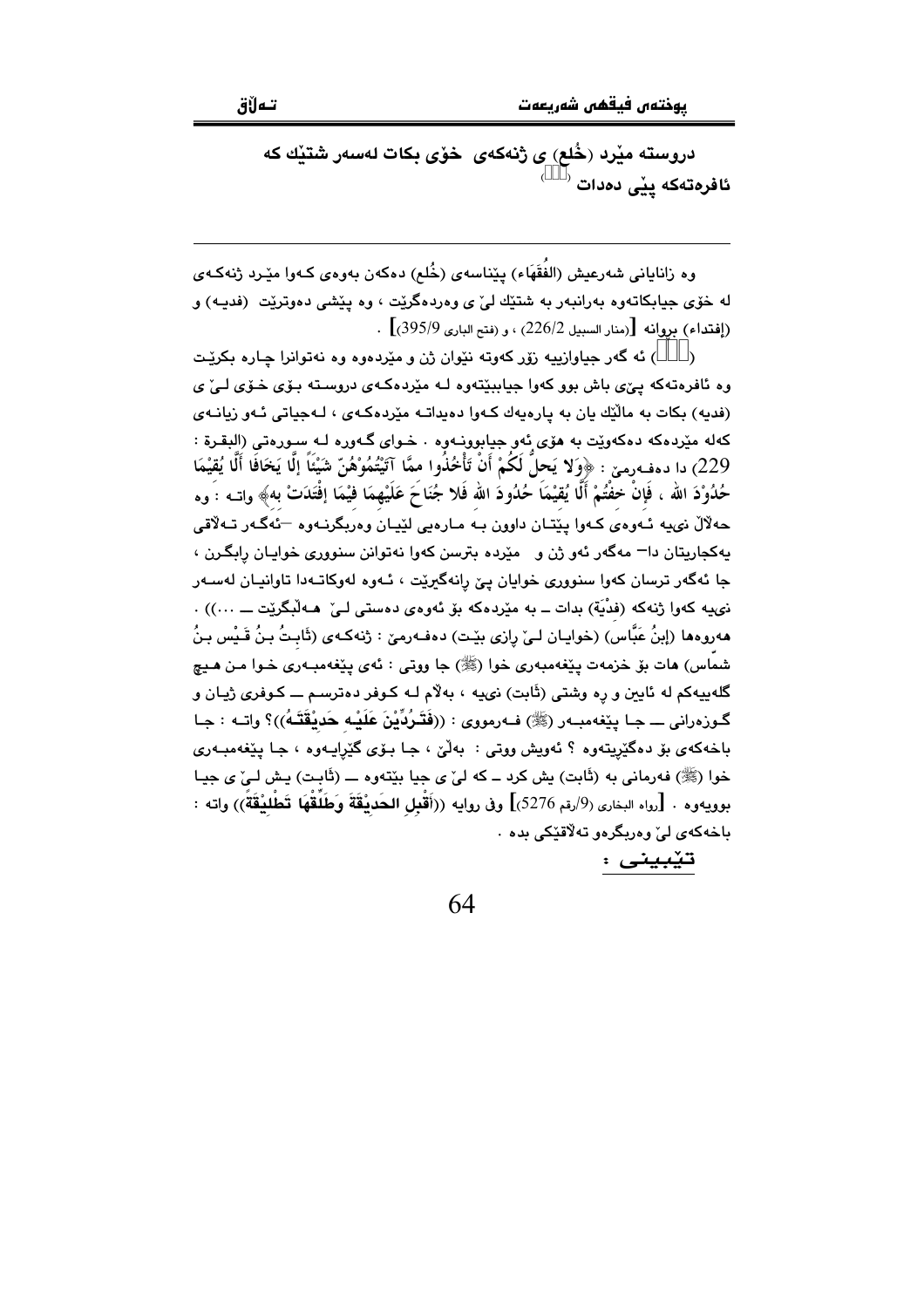بەلام دەبێت ئافرەت زۆر ئاگادار بێت بـﻪبێ ھـيچ ھۆپـﻪكى شـﻪرعى داواي تـﻪلاق لـﻪ مێردهکەي نەکات، لەبەر فەرموودەکەي (ثَوْبَان) خواي ليِّ رازى بِێت بروانە (پ $(73)$  .

وه هــهروهها پٽويــسته لهســهر پيــاوانيش ئهگــهر جــهزيان لــه لــه خٽزانــهكانيان (ژنهکانيان) نهکرد لهبهر ههر هۆپهك وه پٽيان خۆش پوو تهلاقيان بدەن ، ئەوه پٽويسته پهچاکې ليٰ ي چياپيٽتهوه وهك خواي گهوره فهرماني کردووه ، وه دروست نويبـه گـيري بدات و زیانی لیّ بدات بۆ ئەوەی خۆی لیّ (فدیه) بکات به یاره و مالّ ، خوای گـەورە لـه سورِوتي (البقرة : 231) دا. دوفورمِيّ : ﴿وَإِذَاْ طَلَّقْتُمُ النِّسَاءَ فَبَلَغْنَ أَجَلُهُنَّ فَامْسكُوهُنَّ بِمَعْرُوفِ أَوْ فَارِقُوهُنَّ بِمَعْرُوفٍ وَلا تُمْسِكُوهُنَّ ضِرَاراً لَتَعْتَدُواْ وَمَنْ يَفْعَلْ ذَلــكَ فَقَــد ظَلَمَ نَفسَهُ وَلاتَّتَّخذُواْ آيَاتِ اللّهِ هُزُواْ وَاذْكُرُواْ نَعْمَةَ الْلهِعَلَيْكُمْ وَمَا أَنْزَلَ عَلَيْكُمْ مــنْ الكتَاب وَالحكْمَة يَعظُكُمْ به وَاتَّقُواْ اللهُ وَاعْلَمُواْ أَنَّ اللهَ بكُلِّ شَىء عَليمٌ﴾ واتــه : وهمــهر کاتێُك ژُنهکانتان ته ُلَاق داو ۘ نُهوانیش گەبشتن به کۆتابی َ ماوه (عـُدَّه) ی خۆپـان ، ئـهوه يان بهچاکي دهستيان پێوه بگرن وه پان بهچاکي دهستيان لـيٰ بـهردهن و تـهلاقيان بدهن وه دهستیان یێوه مهگرن بۆ زیاتر زیان لـیٰ دانیـان ، وهبـه مهبهسـتی لـه سـنوور دهرچوون پەرانپەريان ، وه \_هەركەسٽك \_ئەو كارەپكات ئەوە ستەمى لـە خـۆي كـرېوه ـــ خۆي تووشي سزاي خوا دەكات ــ ...)) .

هەرومها خواي گەورە لە سورەتى (النساء : 19) دا دەڧەرمى : ﴿يَاأَيُّهَا الَّــــٰفيْنَ آمَنُواْ لايَحلُّ لَكُمْ أَنْ تَرِثُواْ النِّسَاءَ كُرْهَاً وَلا تَعْضُلُوهُنَّ لَتَذْهَبُواْ بَبَعْض مَا آتَيْتُمُوهُنُّ إلاَّ أَنْ يَأْتِيْنَ بِفَاحِشَةٍ ، وَعَاَشِرُوهُنَّ بِالْمَعْرُوفِ فَإِنْ كَرِهْتُمُوهُنَّ فَعَسَىَ أَنْ تَكْرَهُــواْ شَـــيّْئَا وَيَجْعَلُ اللَّهُ فَيهُ خَيرَاً كُثيرَاً﴾ واته : ئەي ئەو كەسانەي كە باوەرتان ھێناوە بۆتـان ھـﻪلالْ نھیبه کەوا بەزۆر ــ بەبیؒ رەزامەندى خۆيان ژنان بە میرات ببەن ــ وا بزانن ئێوە مـاف دار ترن بهسهریانهوه ، جا بیـانخوازن بـهبیّ مـارهیی یـان بهشـوویان بـدهن و مارهییهکـهیان بخۆن ــ وه بهر گرييان ليٌ مهکەن که شوو به پياوانىتر بکەن ــ کاتىؒ خۆتان لــه گــهڵيان جۆرنين ــ وه زۆريان يې مەھێنن بۆ ئەوەي ھەندێك لــەوەي ـــ كــە بــەناوي مارەييــەوە ــــ يێتان داوون لێيان وهريگرنهوه ، مهگهر خرايهپهکي ئاشـکرايان کردېێت ، وه بهچـاکي و شیاوی ژیانیان لهگەڵ دا ببەنەسـەر ، وەھـەركاتێك لێپـان بێـزار بـوون ـــ ئـەوە كوتـوير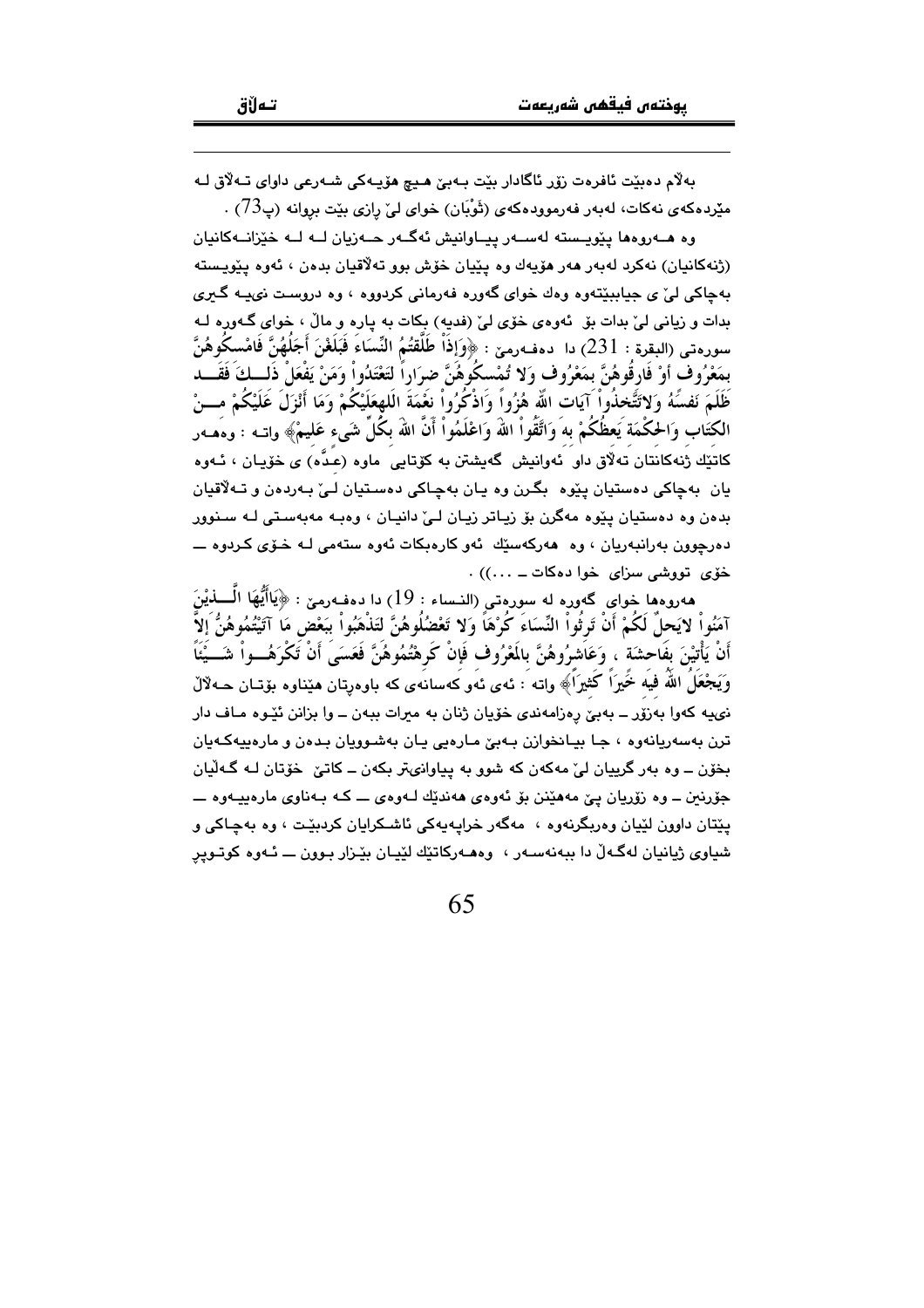وه بــهو (خُلْــع) كردنــه ئافرەتەكــه خــۆي دەبێتــه خــاوەن خــۆي ، وه مێردهکەی ناتوانێت بە مارييەکەی پێشوو بيگێرێتەوە ،

با ماوه (عدَّه) يشي تهواو نهكردبيّت ` ` ، وه بهو (خُلع) كردنه (عَقْد)  $^\circ$ ى مارەبرينەكە ھەڵدەوەشێتەوە ، (فَسْخ) دەبێت

تهلاقيان مهدهن ــ جونکه لهوانهيه ئێوه لـه شتێك بێزار بـووين وه خـواى گـهورهيش خێرێؼي زۆرى تێدا دانابێت .

) واته : مێردهکه هیچ دهستلاتێکی بهسهردا نامێنێت ، چونکه (خُلـم) (عَقْد)  $\lambda$ ی ماره برینهکه ههلْدهوهشێنێتهوه ، (فَسۡنُمۡ) ی دهکاتهوه .

) وەبە تەلاق ناژمێردرێت ئەگەر چى بە ووشەي تەلاقىش (خُلع)ەكەي بكات ،  $\lambda$ بەلكو ھەلوەشاندنەوەي (عَقَد)ەكەپبە لەبەر بەرژەوەنىدى ئافرەتەكبە بەرانبىەر بىەوەي دهیدات به (فدْیـَة) ی خو٘یـدا . (إبْـنُ القَـیَّم) رهحمـهتی خـوای لـیٚ بیٚـت دهفـهرمیٚ : ((وه ئەوەي كە دەبێتە بەلگە لەسەر ئەوەي كە بە تەلاق ناژمێردرێت ، ئەوەپـە خـواي گـەورە لهسهر تهلاقي ڀاش جووت بوون کـه ژمـارهي تهلاقـهکاني تـهواو نـهکردبێت سـێ حـوکمي دانیاوه هیچی لیه (خُلـم) دا نایهتـه دی " یهکـهم : میّـرد میاف دار تـره بـه گیّرانیهوهی ئافرەتەكە ــ پێش تەواو بوونى (عدَّة) ـــ . دووەم: لەسەر سێ تەلاقەكە دەژمێردرێت ــ لــە ژمارەي تەلاقەكانى كەم دەبێتەوە ــ بۆيە ئە گەر سىّ تەلاقەكە تەوار بور ئىيتر بۆي جەلالْ نائٽت مهگەر بياش مٽرڊ کرڊنٽکي تير و جيووت پيوونيش لهگهٽي، اب پيرگومان بيهي مەبەستى حەلالْ كردن ـــ . سێيەم : ماوە (عدٌّە) ى دواى تەلاق سێ (قُرْء)ە كـه دەكاتـه سيِّ حهيز . بهلَّام بق (خُلع) ، بيِّ گومان (ثَابت) بووه به (نَص) و يهكرايي زانايان (إجْمَاع) کهوا گێرانهوه (رجعة) له (خُلع) دا نىيه ــ مهگهر بـه مارەبيـهکى تـازه بـهلاّم بـه ووشـهى (رَجَعْتُهَا) بِهتَّەنها نا گێردرێتەوە وەك تەلاق ــــ . وەھــهروەها (ثابت) بـووە بەسـوننـەت و فهرموودهى هاوهلأن (الصحابة) كهوا ماوه (عده) لـه (خُلـم) دا يـهك حـهيزه . هـهروهها (ثابت) بووه به(نص) کهوا دروسته (خُلع) دوای دوو تهلأق و خستنی تهلأقی سیّ پـهمیش دوای (خُلع)ەکە ئەمـەيش زۆر ئاشـكرايە کـە (خُلـع) تـەلاق نىيــە ، ئـەوەتا خـواي گـەورە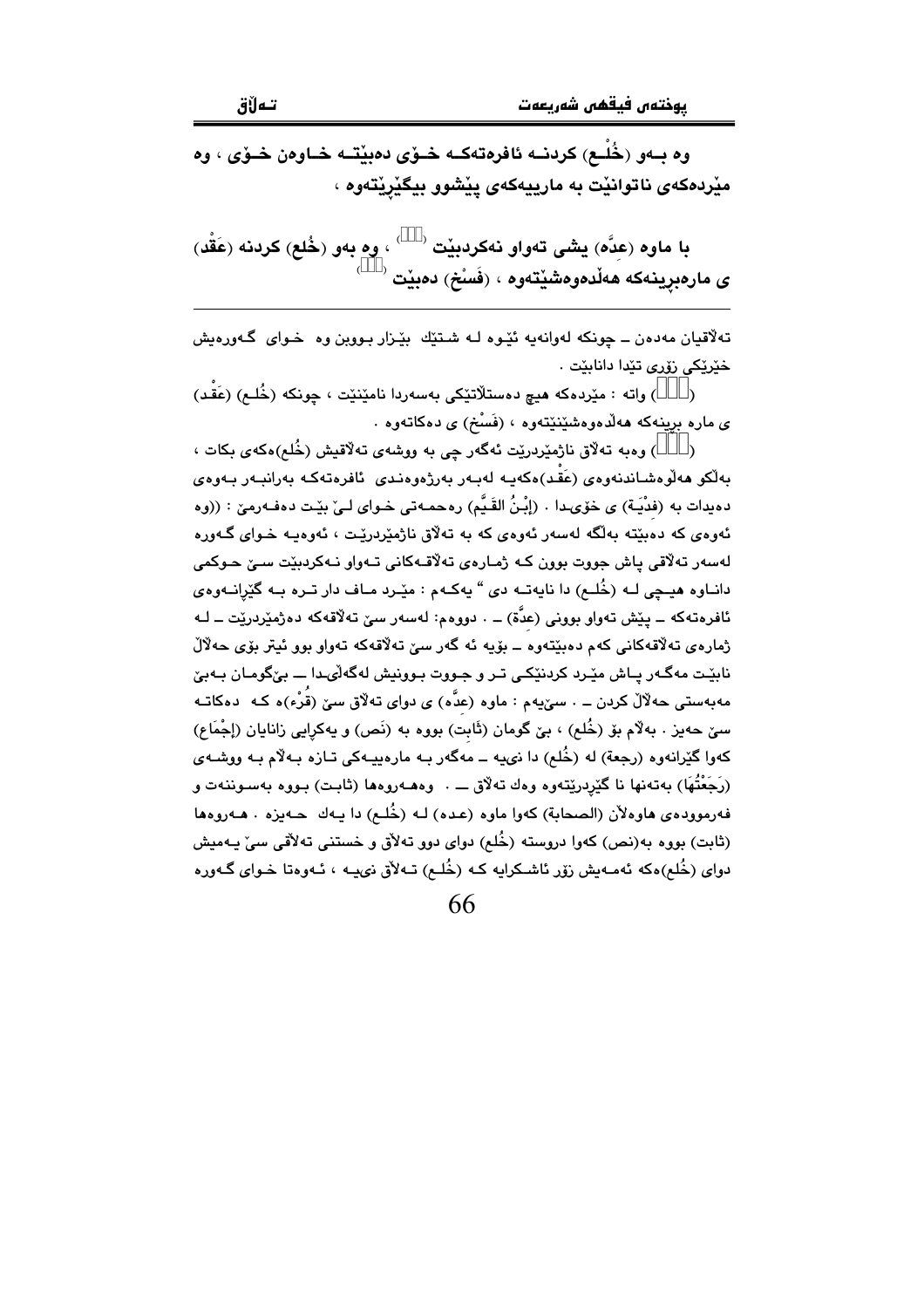لەسبەررەتى (الىقىرة:229) دا دەڧەرمىرٌ : ﴿الطَّلاقُ مَرِّتَان فَإِمْسَاكٌ بِمَعْرُوفٍ أَوْتَسْرِيْحٌ بإحْسَان وَلايَحلُّ لَكُمْ أَنْ تَأْخُذُواْ ممَّا آتَيْتُمُوهُنَّ شَيْئًا إلاَّ أَنْ يَخَافَا أَلاَّ يُقيمَا خُذُودَ اللّه ۖ فَإِنْ خفْتُمْ ألأَيْقَيمَا حُدُودَ الله فَلا جُنَاحَ عَلَيْهِمَا فيْمَا افْتَدَتْ به﴾ واته: تَـهلأق دوو جـاره یاش ئەوە بان دەست يۆرەگرېنە پەچاكى بان دەست لى بەردانە پەچاكى وەچەلال نىيب بۆتان ئەوەي كەو! يێتان داوون — پەمارەيى ــ لێپان وەريگرنەوە ، مەگەر ئەوژن و مێردە بترسن کهوا نـهتوانن سـنووري شـهرعي خـوا رابگـرن ، جـا ئهگـهر ترسـان کـهوا سـنووري شەرعى خوا بان بيِّ راناگىريّت ، ئەوە لـەو كاتـەدا ھـيچ تاوانێكيـان لەسـەر نىيــە لـەوەي کەوا دەيدات بە (فدْيَة) ي خۆي دا . ئەم ئايەتە ئەگەر چى تايبەت كىراوە بـەو ئافرەتـەوە کـهدوو تــهلأق درا بئِـت بـهلأم ئـهوه (غَيْـر) ي ئـهويش دهگرئِتـهوه ، وهدروسـت نىيــه (ضمیر)هکه بگەریتەوه بىق شىتىك كەباس نىەكراوه – كەپبەك تەلاقەپيە – و شىتىكى لى دەربكرێت كەباسى كراوە <sup>—</sup> كـەدور تەلأقەيـە <sup>—</sup>بـەڵكو ياتايبەتـە بـەوەى پێشى <sup>—</sup>كـەدور ۔<br>تەلاقەيە — وەيان ئەو (غَيْر) ي ئەويش دەگرێتەوە ــواتە يەك تەلاقە و دوو تەلاقــەيش ـــ ، ياشان خواي گەورە دەفەرمێت : ﴿ فَإِنْ طَلَّقَهَا فَلا تَحلَّ لَهُ منْ بَعْدُ﴾ واتــه : جـا ئەگــەر تهڵاقتيکي تريدا ــ ياش ئەو دووتەلاق و (خُلع) ه ــ ئەوە پاش ئەوە بۆی حەلالْ نىيــە تــا مێردێِکیټر نهکات ، وهئهمه ئهو ئافرهته دهگرێتهوه بێگومان کهوا تهلاق دراو بێت پـاش (فدْيَة) و دووته لاق ، چونکه ئهوهيه کهوا لهپێش دا باس کراوه ، بۆيه دهبێت بکهوێته ژێر (لَفْظ) مكەوه ، (إِبْنُ عَبَّاس) يش كە (تَرْجُمَانُ القُرآن)ه وا لـهم ئايەتـه تێگەيـشتوه ـــ كـه یێغەمبەر (ﷺ) دوعای بىۆ كىرد كـﻪ خـواي گـﻪورە فێـرى تەفـسىرى قورئـان بكـات وەئـﻪو دوعايەيش بېڭومان وەرگىراوە ـــ .

وه ئهگەر (أَحْكَام) ي (فدْيَة) جياواز بوو لهگەلْ (أَحْكَام) ي تەلاق دا ، ئـهوه دەبێتـه بهلَّكه كهوا (خُلع) لـه (جنس) ى تـهلَّاق نىيـه ، ئهمـه (مُقْتَـضَى) ى (نـص) و (قيـاس) و فهرموودهي هاوهالانه)) بروانه [زاد المعاد (199/5)] .

ئهمه بۆچونى كۆمەلايكە لـه زانايـان لەوانـه (ابـِنُ عَبَّـاس) [رواهُ عنـهُ إبـنُ عبـدالبر في التَّمهيد وكذلك رواهُ عن أحمد وإِسحاق وداود وهو قولُ الصَّادق والبَاقر وأحدُ قَوْلَى الشَّافعي ] . وه ئەوانەيش كە ئەم بۆچوونەيان ھەيە بە مەرجيان نــه گرتــوه كــەوا لەســەر شــێوەي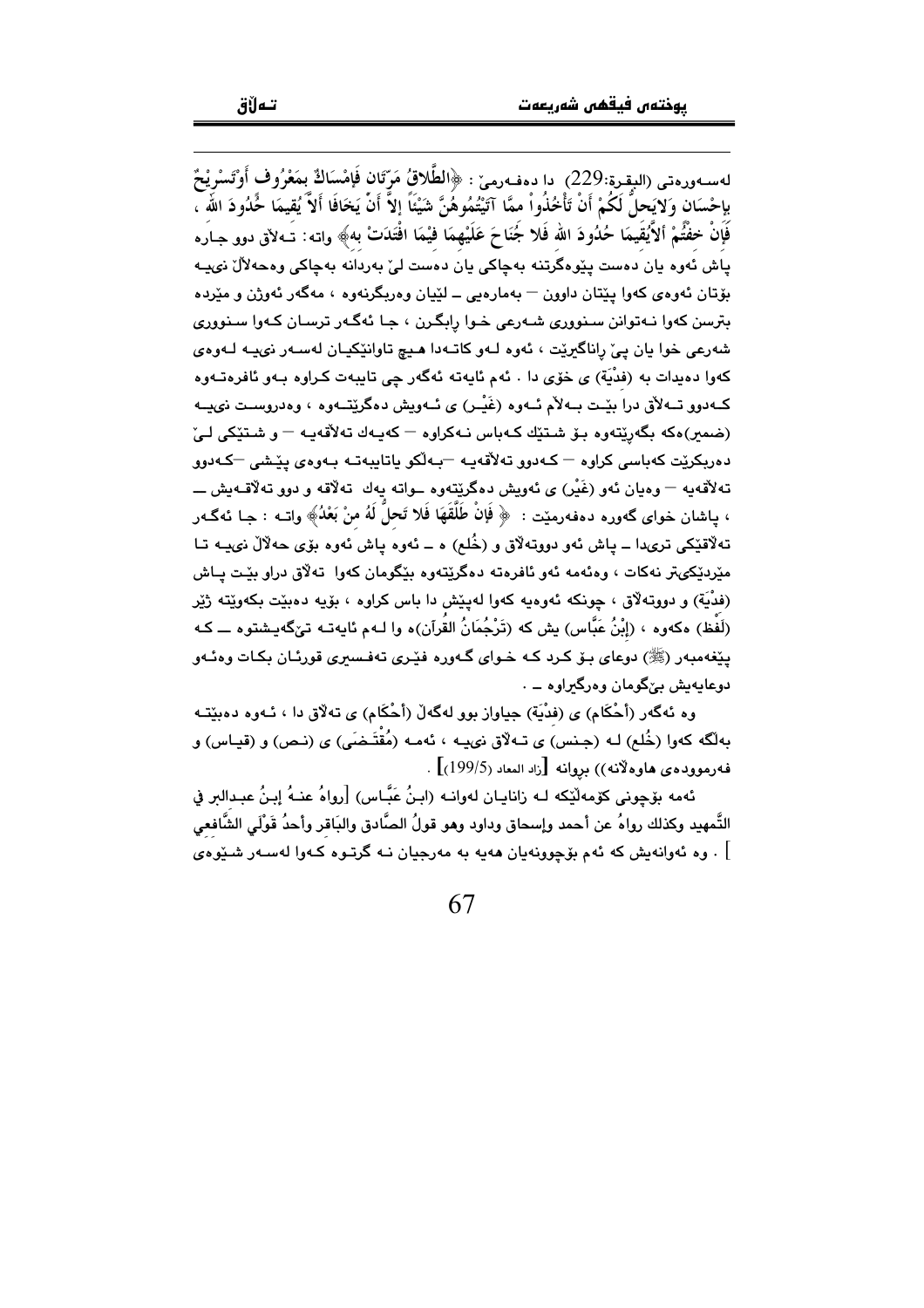و مـاوەي (عـدَّة) كەيـشى يـەك ھـەيزە <sup>( \_\_)</sup> ، وە دروسـتە لەسـەر ھـەر يـارەو ماڵێك بكرێت ، زۆربێت يـان كـهم ، بەمـەرجێك لـەو مارەييـە تێيـەر

(طلاق السُّنِّي) (خُلع) ي بكات ، وه به دروستيان زانيوه لهكاتي (حَيْض) بِش دا (خُلـع) ي بکات .ئهگەر چى ھەندێکيان رايان وايە (طَلاق)ى (بدْعى) ناكـەوێت بـەلام ئەمـە بـە تـەلاق نازانن بۆيە جيايان كردوەتەوە لە تەلاق . بەلام جەماوەرى زانايان بە تەلاقى دەژمێرن وە بهلگهشيان فهرموودهکهي (إينُ عَبَّاس) ه که ئيمـامي |(البـخـاري) دهيگێرێتـهوه (9/رقـم (5273) ] بروانه (پ113) ، كهله رێوايـهتێكي (البخـاري) و (النـسائي) دا بـه (لَفْـظ) ي ((طَلَقْهَا تَطْلِيْقَة)) هاتووه واته : تەلاقێكى بده . جا وەلاميان دراوەتەوە كەوا مـەر لـەو فەرموودەيەدا لە ريوايەتێكى [ النسائى (3497/168/6) ] دا بە (لَفْظ) ي ((وَخَلِّ سَمَمِيْلَهَا)) هاتووه وهله ريوايهتي [مالك (31/564/2) و ابوداود (2/ رقم /2227)]دا بـه (لَفْـظ) ی : ((خُمْـڈ مثْهَا ، وَجَلَسَتْ هيَ في أَهْلهَا)) هاتووه وهه ر لـه ريوايـه تي تـرى (البخـارى) يـش دا بـه (لَفْظ)ي تر هاتووه " بروانـه (پ113) . كـهوابوو مـهرج نىيـه ئـهو (لَفْـظ)ه ببيّتـه بهالگـه لەسەر ئەوەي كە بە تەلاق دەژمێردرێت ، بە تاييەت (إبنُ عبّاس) (خوايان لـىٰ رازى بێت) که خوّی فهرموودهکهی گَیْراوهتهوه خوّی رای وایـه کـه بـه تــهڵاتی ناژمیْردرییت وهك (إبـنُ القَيِّم) باسی کردووه وه (الأمیْر الصَّنْعَاني) یش له (سُبُل السّلام) دا دهیگێرِێتهوه .

) لهبهر فهرموودهکهی (الرُّبَيِّعُ بِنْتُ مُعَوِّذ) (خـوای لـی ٘رازی بیّـت) لـه بـاره $_{\circ}$ خێزانهکهی (ثَابِتُ بنُ قَـٰبِس) هوه کـهوا پێغهمبـهری خـوا (ﷺ) بـه (ثابـت) ی فـهرمووی : ((خُذ الَّذى لَهَا عَلَيْكَ وَخَلِّ سَبِيْلَهَا . قَالَ : ذَمَمْ ، فَأَمَرَهَا رَسُولَ الله (ﷺ) أَنْ تَعْتَدَّ بِحَيْضِبَةٍ وَاحدَة ، وَتَلْحَق بِأَهْلِهَا)) واته : ئەوه ببه كه هاى بەسەرتەوه و وازى لـىٰ بِيْنـه ، ووتی : بهلّیٰ ، جا پێغهمبهری خوا (ﷺ) فهرمانی به ئافرهتهکه کرد کهوا مـاوهی (عدَّه) ى يەك حەيز دانيشنيت ، ويگاتەوە بە كەس و كارى خۆى،دا . [رواه النسائى (3497/186/6) وغيره وهو صحيح بروانه صحيح ابىداود (1931) و صحيح النسائي (3272)] . وهلـه ريوابيـهتي [الترمـذي (1185/491/3) وإبن ماجة (2058/663/1)] دا به ئاشكرا هاتوره كه فهرماني بے كرد كهوا بهك حه يز ماوه (عدَّه) ي بيِّت . [(وهو صحيح ايضا) بروانه صحيح سنن الترمذي (945)] .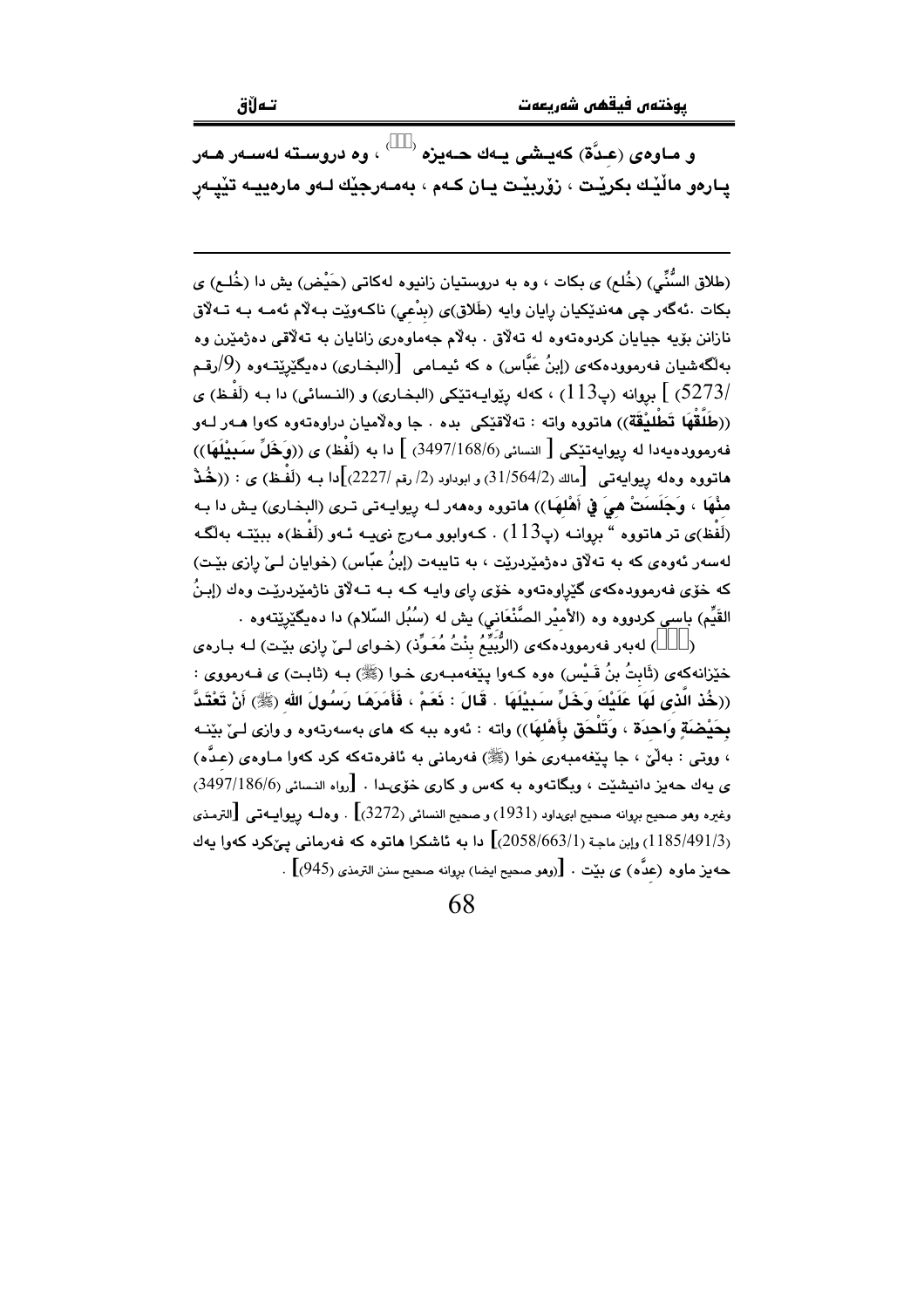نـهکات کـه خـوّي يـيّي داوه <sup>‹ '</sup> ، وه يێو يسته ژن و مێرد هـهردوکيان لـه سـهری پاری ِ سـهری پاری بـن  $\,$   $\,$  ، یـان داوهر خـوّی دایبنیْت و برِیـاری  $\,$ لەسەر بدات ، ئەگەر ناكۆكى كەوتە نٽواندانەوە . <sup>(</sup>

) لهبهر فهرموودهكهى (إبنُ عبّاس) (خوايان لـيّ رازى بيّت) بروانـه (پ113)  $\lambda$ جا له ريوايهتي [إبن ماجة (2056/663/1) و النسائي (169/6)] دا هاتووه كهوا يێغهمبهري خوا (ﷺ) پیئی فــهرموو : ((ئاپــه باخهکــهی بــوْ دهگێریتــهوه ، ئــهویش ووتـــی : بــهلّـیٰ ، جايێغەمبەرى خوا (ﷺ) فەرمانى بە (ثابت) كرد كەوا باخەكەي بېاتەوە بەيێ زياتر)) [رمو صــحيح بروانــه الاوراء (2036) و صــحيح إبــن ماجــة (1673)] . وهلـــه ريوايـــه تَيْكي [(دارقطنــي) (39/255/3)] دا هـاتووه ((کـهوا (أَبُـو زُيـير) يــِيّ) ووت : کـهوا ئـهم بـاخێکي بـه مـارهيي يے،داوه ، جـا پيُغهمبـهري خـوا (ﷺ) فـهرمووي : ئايـه باخهكـهي دهگێريتـهوه كـه يــۍي داويت ؟ ووتبي : بەلْيٌ وزياتريش ، جا يێغەمبەرى خوا (ﷺ) فەرمووى " بۆ زياترەكە ئـەوە نابيّت ، بهلّام باخهكهي بـدهرهوه ، ئـهويش ووتـي : باشـه)) [واسناده صـحيح بروانـه (الروضـة . النديه) (125/2) بتخريج محمد صجي حلاق $\hspace{.1cm}\rule{0cm}{0cm}\hspace{.1cm}$ 

بەلام ئەوانەى كە دەلێن دروستە زياتريشى لىْ وەربگرێت ئايەتى : ﴿فَـــلا جُنَـــا حَ عَلَيْهِمَا فَيْمَا افْتَدَتْ بِهِ﴾ (البقرة :229) دهكهنه بهلگـه . بـ4لام ئــهووى راسـت بێـت ئــهم ئايەتە (عام) ە بۆ كەم و زۆر ، وەئەو ريوايەتانەيش ئەو (عام) ە تايبەت (خاص) دەكـەن ، وه ئايــهتي : ﴿وَلا يَحلَ لَكُمْ أَنْ تَأْخُذُواْ ممَّا آتَيْتُمُوهُنَّ شَيْئًا إِلاَّ أَنْ يَخَافَا أَلاّ يُقيْمَـــا حُدُودَ اللهُ﴾ (البقرة :229) كهله (پ113) و (پ115) دا واتاكهيمان باس كـرد بهلّگهيـه لهسهر ئهوهي که دروست نۍيه لهوه بېـهن کـه پێيانتـان داوه بـه مـارهيي مهگـهر ترسـي ئەوەتان ھەبىّ كەوا سنوورى خواي گەورە را نەگرن ، جا ئەگـەر ترسـان ، ئـەوە دەتـوانن لهوهي پێپانيان داوه بېهن ــ له ههندێکی نـهك ههموويـشی ـــ ، دهبيـنين لهوهيـشی کـه يٽيانيان داوه قهدهغهي کردوه ههموويان ليٰ وهريگرنهوه ، جي جـا ئهگـهر لـهويش زيـاتر ؟! ئەوە بىٌگومان ھەر دروست نىپە .

) لهبهر فهرموودهى خواى گهوره له سورهتى (النساء :128) دا كه دهفهريّ  $\lambda$ : ﴿فَلا جُنَاحَ عَلَيْهَما أَنْ يُصْلحَا بَيْنِهِمَا صُلْحًا وَ الصُّلحُ خَيْرٍ﴾ واته : .. ئەوە هـيـچ تاوانێـك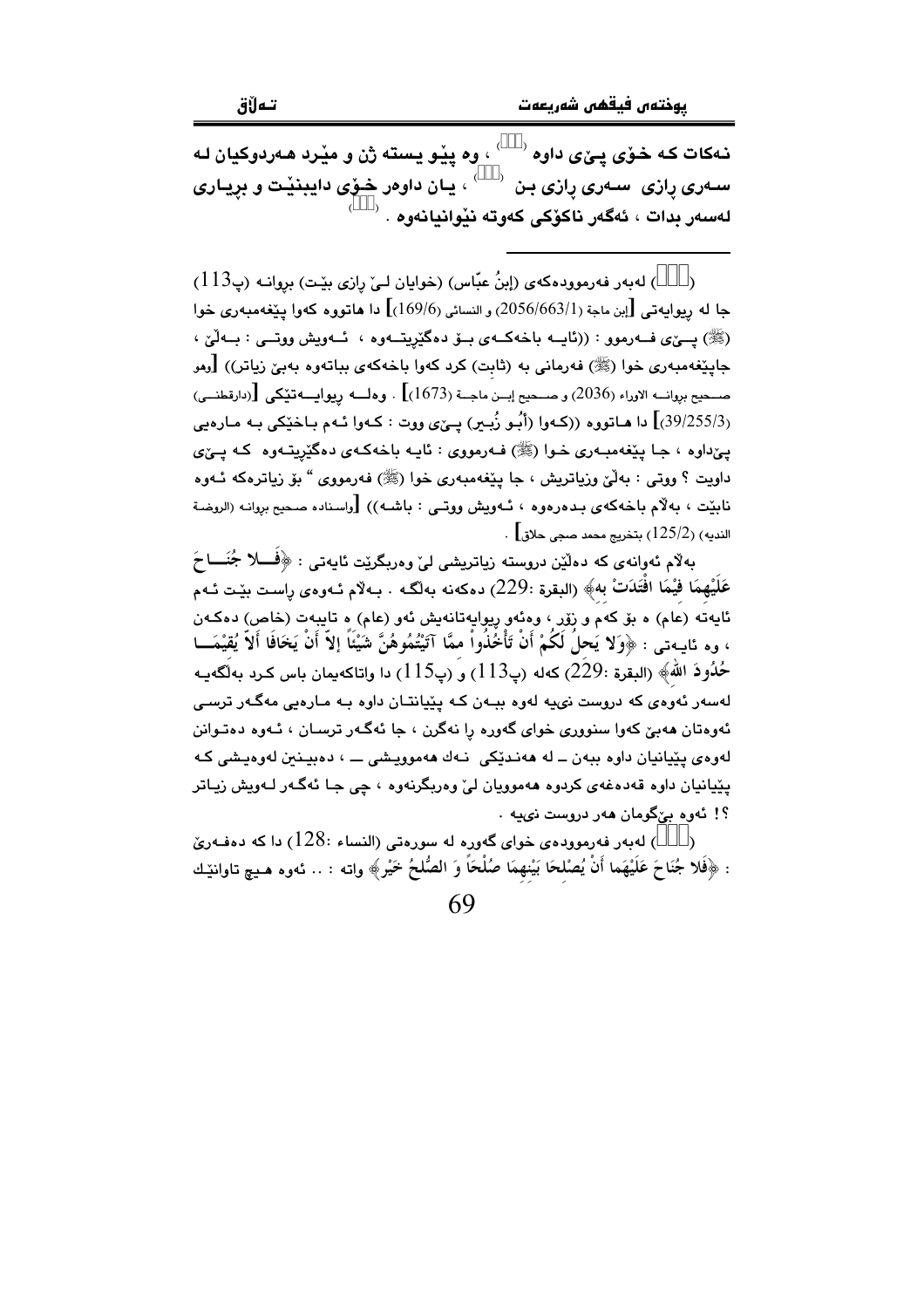## ماوەى مانەوەى ئافرەت ياش جيابوونەوە  $( )$  ( $\ddot{c}$ ) ( $\ddot{c}$ )

ماوه (عدَّه) ی ئافرهتێك تـهلاق دراوبێت ، ئـه گـهر ئـاووس و سـك پـر (حَامِلَه) بيّت ئەوە بـه دانـانى سـكەكەى كۆتـايى پـێ ديّت <sup>( )</sup> وە ئەگـەر لـە

لهسهر ههردوکيان نىيه ئه گەر (صَلْح) بِّك له نێوانى خۆيـان دا ئـهنجام بـدەن وه (صُلْح) ـ<br>چاكترە ، وە بىێگومان كاتێك (صُلْح) ئەنجام دەدرێت ئەگەر ھەردوولا رەزامەنـدى لەسـەر ھەبێت .

) لەببەر فەرموۋدەكبەي خىواي گىەۋرە لىە سىورەتى (النىساء :35) دا كىەۋا دهف.رمين : ﴿وَإِنْ خفْتُمْ شقَاقَ بَينهمَا فَابْعَثُوا حَكَمَاً منْ أَهْله وَحَكَمَاً منْ اَهْلهَـــا إنْ يُريْـــدَا إصْلاحَاً يُوَفِّقِ اللَّهُ بَيْنَهُمَا …﴾ واتبهُ : وه ئهگـهر لـه نـاكۆكى ترسـان لـه نـْيوانىيـان دا ئـهوه داوورتك له كهس و كاري مترده كهو داوورتكيش له كهس و كاري ئافروته كه بنترن ، ئه گهر مەبەستيان ئەوەبێت ساز و رێك بن يێكەوە، ئەوە خواي گەورە يێكـەوە ئەيانـسازێنێت . دولية كاني تريشي له (ب115) و (ب116) و (ب117) .

) (العدَّة) له ژمارهو ژماره كرينهوه وهرگيراوه له زماني عهرهب دا . پهلام لاي .<br>زانایانی شهرع مهبهست پیِّی ناوێکه بۆ ئەو ماوەیەی که ئافرەت تێیدا چاوەروان دەکـات و شوو ناکات دوای جیابوونهوهی له بیاوهکهی بان پاش مردنی ، جا بان ئهو (عده)به پ مانگه ، بان به (قَرْء) ه بان به منال بوونه .

) لەبەر فەرموودەي خواي گەورە لە سورەتى (الطلاق :4) دا كـه دەفـەرمىّ :  $\lambda$ ﴿وَأُولَاتُ الأَحْمَالِ أَجُلُهُنَّ أَنْ يَضَعْنَ حَمْلَهُـــنَّ﴾ واتــه : وهنـهو نافرهتانـهي خـاوهن سك (حامله) ن ، ماوه (عده) یان تا ئەو كاتەپە سكەكانیان دادەنێن ــ مندالٌ بوون ــ .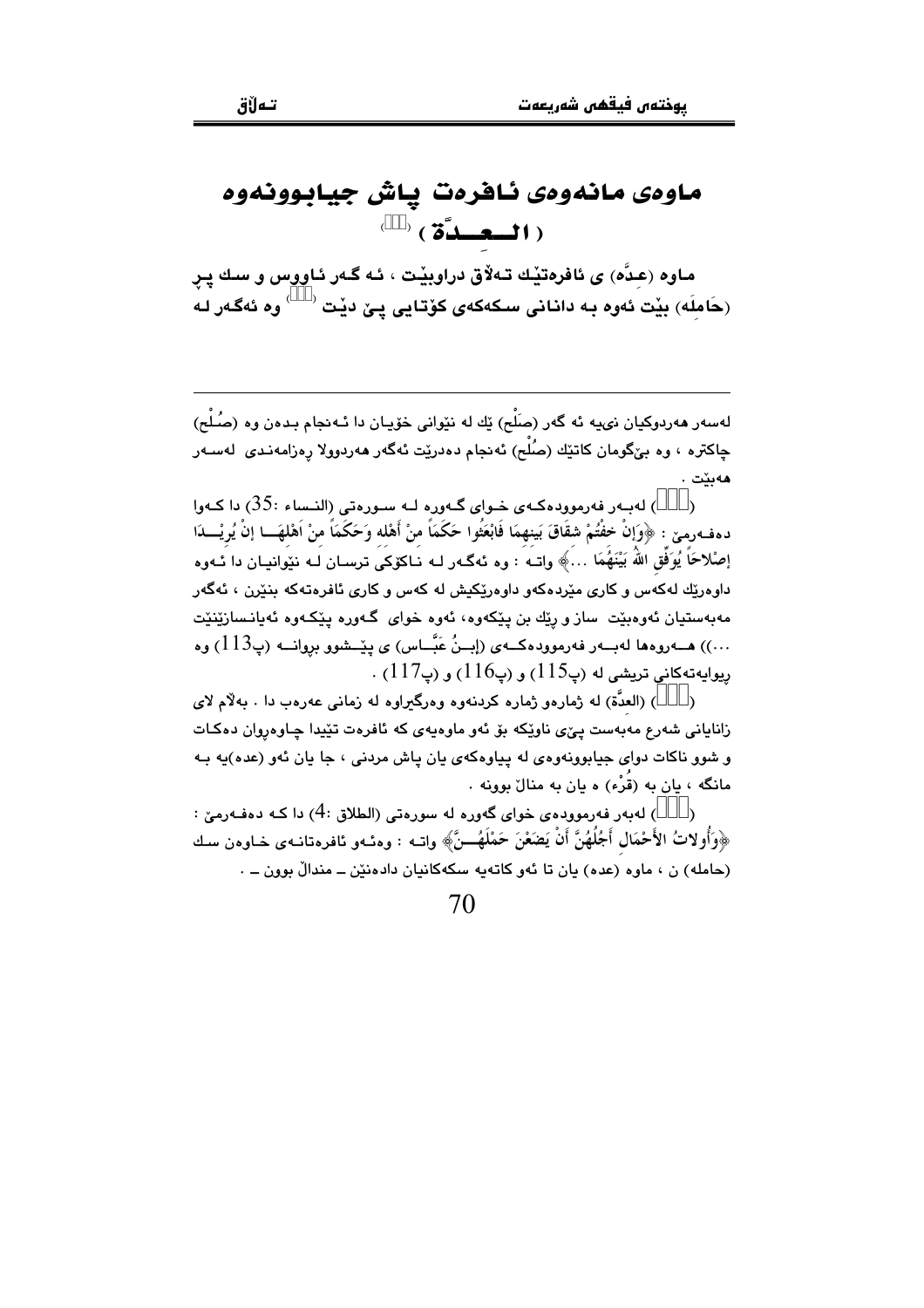) لهبـهر فـهرموودهى خـواى گـهوره لــه سـورهتى (البقـرة : 228) دا كــه  $\lambda$ دهفەرمىٚ : ﴿وَالْمُطَلَّقَاتُ يَتَرَبَّصْنَ بِأَنْفُسهنَّ ثَلاثَةَ قُرُوْء﴾ واته : ((وه ئەو ئافرەتانـەى كـه تهلاق دراون خۆیـان دهگـرن و چـاوهروان دهکـهن سـێُ (قُـرْء) ، وه (قُـرْء)یـِش لـه زمـانی عهرهب دا به واتای حهیز و بهواتای پاکێتیش **م**اتووه، بـهلام لێـرهدا بهلگـهی سـوننهتمان ههیه کهوا مهبهست ییّی حهیزه نهك یاكیّتی ، لهوانه فهرموودهکهی (عائشة) یـه (خـوای ليٌ رازي بيّت) كهوا فهرمووي : ((أَمرَتْ بَرِيْرَةَ أَنْ تَعْتَدَّ بِثْلَاث حيَض)) واته : فهرمان بـه (بَرِيْـرَة) كـرا كــهوا مــاوه (عـدَّه)ى ســيّ حــهيز جــاوهروان بكـات . [رواه أبـوداود و إبـن ماجـة . (2077/671/1)) وهو صحيح بروانه صحيح أبي داود (1937) و صحيح إبن ماجة (1690)  $\big[$  .

هەروەها فەرموودەكەي ترى (عَائشَة) كەوا (أُمُّ حَبيْبَة) (خواي ليْ رازى بێت) تووشى (إسْتحَاضَة) دەھات جا پرسپارى لە پێغەمبەرى خوا (ﷺ) كرد ئەويش فەرمانى يى كرد : ((أَنْ تَدَع الصَّلاةَ أَيَّامَ أَقْرَائهَا)) واته : واز بيّنيّت له نويّژ كردن له رۆژانـى (قُـرْء)ى دا $\rightarrow$ که حه مز ه $\cdot$  . [رواه أبوداود (1/رقم/278) وهو حديث صحيح لغيره بروانه صحيح أبي داود (252)] .

) لەبەر فەرموودەكەي خواي گەورە لە سورەتى (الطلاق : 4)دا كە دەفـەرمىّ  $\rightarrow$ : ﴿و اللَّانِي يَنسْنَ منَ المَحيْضِ منْ نسَائكُمْ إن ارْتَبْتُمْ فَعدَّتْهُنَّ ثَلاثَةُ أشْهُرٍ وَاللَّاني لَـــمْ يَحضُنَ﴾ واته : وه نُهوانه ي بيّ نُوميْد بوون له كهوتنه حهيز له نافرهتهكانتان ، ئهگهر له گومانـدان – لــهبارهي ماوهيانــهوه- ئــهوه مــاوه (عـدَّه) يــان ســـێ مانگــه وه هــهورهها .<br>ئەوانەيشى كە ھێشتا تووشى حەيز نەبو<u>ون</u>ە .

71

تێبيني :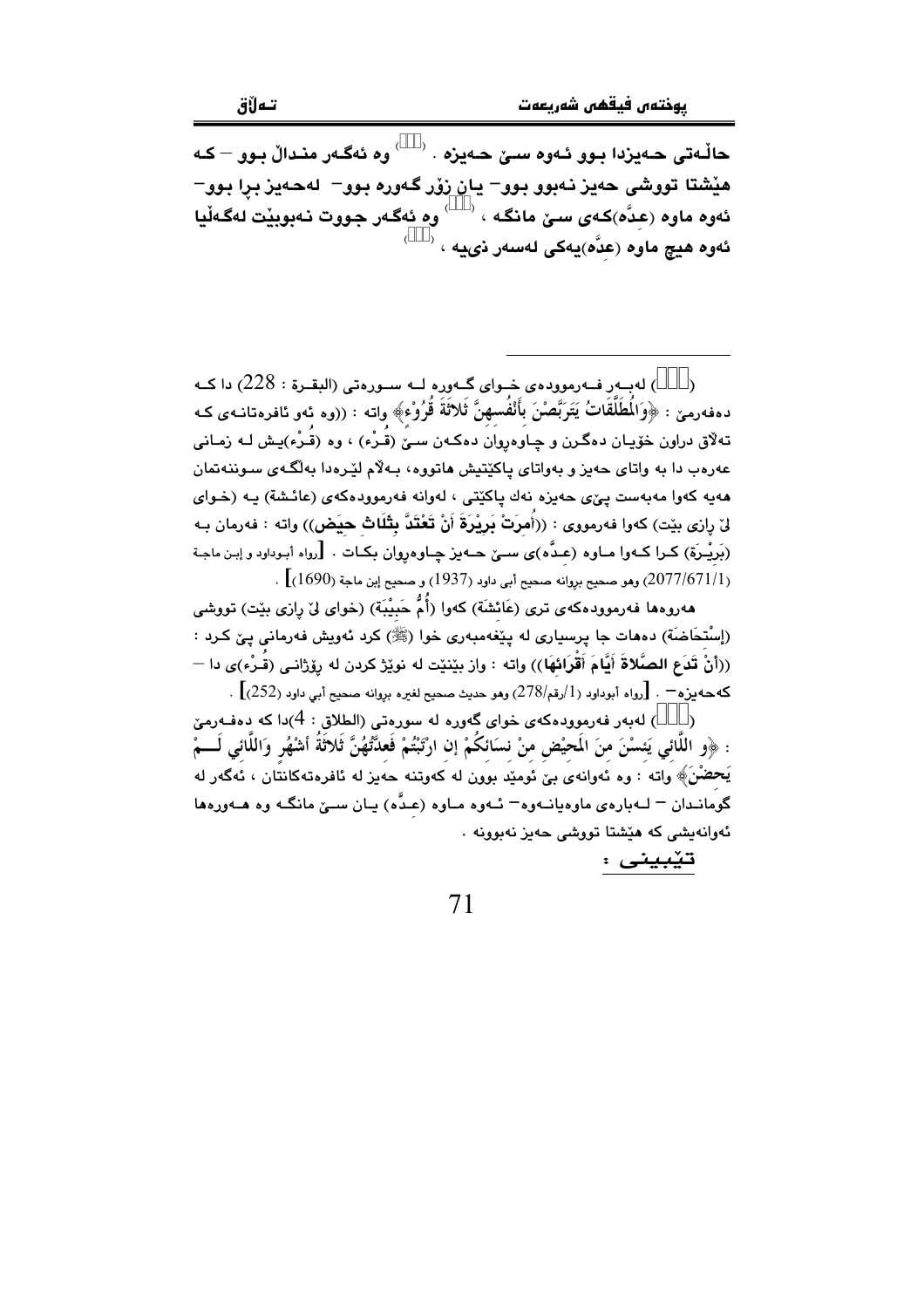بـهلام مـاوه (عـدٌه) ی ئـافره تيْـك ميردهكـهى مـردو بيْـت چـوار مـانگ و ده( رۆژە $\,$   $\,$  ئەگـەر ھـەتا جـووتيش نـەبوبێت لـە گـەڵيا $\,$   $\,$   $\,$  وە ئەگـەر $\,$   $(10$ ئاووس بوو به دانانی سکهکهی کۆتایی پـێ دێت  $\langle \rangle$ وه لهمهدا ئافرهتی

ئەو ئافرەتانەي كەبـە كـاتيى (مُؤَقَّـت) لـە حـەيز بـراوون لەبـەر ھۆيـەكى پـەيـدا بـوو (لعَارض) ئەوانە زانايان جياوازن لە بارەيانەوە ، بەلاّم ئەوەي راست بێت ماوەي (عدَّه)ى ئەوانىش ھەر سىێ مانگە . [بروانە الروضة الندية (143/2) بتخريج محمد صبحى حلاق] .

) لهبهر فهرمودهكهي خواي گهوره لـه سـورهتي (الأحـزاب : 49) دا كـهوا دهفهرمين : ﴿يَا أَيُّهَا الَّذيْنَ آمَنُوا إذَا نَكَحْتُمُ الْمَوْْمنَات ثُمَّ طَلَّقْتُمُـــوهُنَّ مــــنْ قَبْـــل أنْ تَمَسُّوهُنَّ فَمَا لَكُمْ منْ عَــدَّة تَعْتَــدُّوْنَهَا﴾ واتـه : ئـهءى ئهوانـهى كـه باوهرتـان هێنـاوه .<br>مەركاتىّك ئافرەتانى موسولمانتان مارەكرد ياشان تەلاقيانتان دا يــێش ئـەوەي دەسـتيان يٽوه بدهن ــ يٽش جيماع کردن ــ ئەوه هيچ ماوه (عده) يەکتان بەسەريانەوه نىيە .

) لەبەر فەرموودەي خواي گەورە لە سورەتى (البقرة :234) كــه دەفــەرمێ : ﴿ وَالَّذِينَ يُتَوَفَّوْنَ منْكُمْ وَ يَذَرُونَ أَزْوَجَاً يَتَرَبَّصْنَ بِأَنْفُسهنَّ أَرْبَعَةَ أشْهُر وَعَشْرَاً ﴾ واتــه : وه کهسـاني کـه لــهئێوه دهمـرن و ژنانێـك بـهجێ دههـێڵن ، بـا چـوارمانگ و ده (10) رۆژ ڇاوهروان بن ماوه (عده) راگرن .

) چـونكه ئايـەتى ﴿وَالَّذِيْنَ يُتَوَفُّونَ مِنْكُمْ وَيَذَرُونَ أَزْوَاجَاً يَتَرَبَصْنَ بِأَنْفُسهنَّ أَرْبَعَةَ أَشْهُرٍ وَعَشْرَاً﴾ (عام) ه ، بۆ مەموو ئافرەتىكە پياوى مـردوو بيْـت ، ئـيتر جـووت بوبيّت لهگه لّي دا يان نهء ، وه ئايهتى ﴿يَاأَيُّهَا الَّذيْنَ آمَنُوا إذَا نَكَحْــتُمُ الْمؤْمنَـــات ثُـــمّ طَلَّقْتُمُوْهُنَّ منْ قَبْل أَنْ تَمَسُّوْهُنَّ فَمَا لَكُمْ عَلَيْهِنَّ منْ عدَّة تَعْتَدُّوْنَهَا﴾ تەنها بَۆ ئافرەتێكە بياوهکەي تەلاقى دابێت نەك بۆ ئەوەي بياوەکەي مردوبێت .

) لەيبەر فەرموودەكبەي خېواي گەورە ليە سېورەتى (الطيلاق :4) بروانيە بان (په دې) په مخالیه ته ماوه (عده) په بۆ ئافرەتی ئاووسی تـهلاق دراو و ئـافرەتی ئاووسـی (په ا $(121\,$ مێرد مردوويش ، لەبەر فەرموودەكەي (المسْوَر بنُ مَخْرَمَة) : كەوا(سُبَيْعَةُ الأَسْلَميَّة) (خواي ليٰ رازي بێت) کەوتە زەيسانى (مندالٌ بونەوە) ياش مردنى مێردەکەي بـە چـەند شـەوێك جا مات بۆ خزمەتى يێغەمبەرى خوا (ﷺ) كەوا رێې يـێ بـدات شـووبكات ، ئـەويش رێى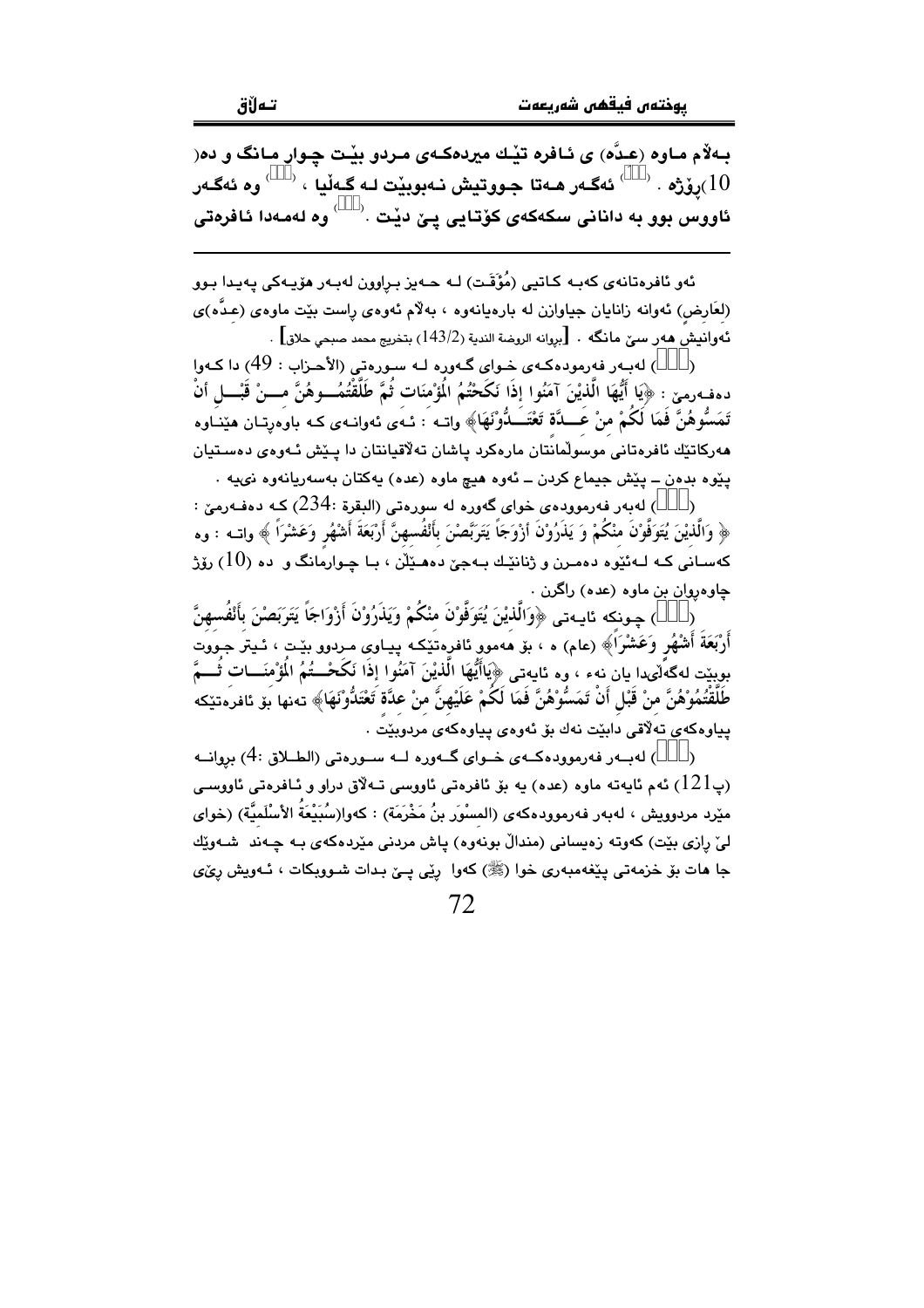كەنيزە (أَمَة) وەك ئافرەتى ئازاد وايە  $\sim$  وە يێويستە لەسەر ئەو ئافرەتەي کهك مـاوه (عـده) ی مردنـی مێردهکـهی دایـه واز لـه خـوّ جوانکردنـهوه و ئارايشت كردن يٽنٽت <sup>(</sup>

يسيّ دا ، حيــا شبــووي كبــرد . [رواه البخباري واصيله في الــصحيحين البخباري (9/رقــم/5318) ومــسلم . [/1122/2) عن ام سلمه] .

تێبینی :

(إِبْنُ القَيِّمِ) (رەحمەتى خـواي لـيْ بێـت) دەڧـەرمێ : لـەنێوان پێـشينان (سَـلَف) دا جیاوازی ههبووه له بارهی ئهو ئافرهتهی مێردهکهی بمرێت و ئـاووس(حَاملَـه) بێت کـهوا ماوه (عده) کهی دوور ترین ماوهیانه ــ ئهگهر سکی پیش چوار مانگ و ده  $(10)$  رۆژهکه دانا ئەوە دەبێت چوارمانگ و دە $(10)$  رۆژ چاوەروان بێت ، بەلاّم ئەگەر دواي چوار مـانگ و ده $(10)$ رۆژەكە سكى دانا ئەوە دەبێت تا سك دادەنا چـاوەروان بێت ـــ بـەلاّم ياشـان (اتفاق) کرا لەسەر ئەوەي کە بە دانـانى سـکەکە مـاوە (عـدە) کـەي کۆتـايى يـێ دێـت ــــ ئەگەر سكیشى پێش چوارمانگ و دە $(10)$  پۆژەكەيش دانا ـــ ، بەلاّم ماوە (عدە) ى مردن يٽِويست دهبٽت لهسهر ئافرهت به مردني مٽِردهکهي جگه له ئافرهتي سك پر ئيتر جـووت بوبێت له گـهڵيا يـان نـهء وهك (عمـوم) ي قورئـان و فــهرموودهى (صـحيح) و (إتِّفَاق) ي خەلكى (زانايان) بەلگەن لەسەرى . بروانە [إعلام الموقعين لابن القيم (86/2)].

) لهبهر (عموم) ي ئهو پهلگانهي که پاسمان کرد ، وه ئهو فهرموودهينهي ک  $\lambda$ [(الترمذي) (3/488/3) وابوداود (2189/639/2) والبيهقي (369/7)] ده بگنرينهو ه له (عائشه) هوه كهوا گوابه بينغهمبهري خبوا (ﷺ) فهرموويـهتي : ((طُلَباقُ الأُمَة تَطْلِبْقَتَانِ وَعِيدَّتُهَا  $\left(2066\right)$  (خَسِعْيفَ) هـ ،  $\left[\right.$ دوانه (الإرواء) (2066)

(50/574/2)] كهلسه (ابسن عمس)هوه. دهيگێرنسهوه ((طَبلاقُ الأَصَة إِثْنَتَيَانٍ وَعِبدَّتُهَا حَفْضَتَان)) ئەمپشيان مـەر (ضـعيف) ە پروانـه (ضـعيف) سـنن إيـن ماجـة (451) و.ه بیِّگومان حوکمی شەرعیش بە فەرموودەی لاواز (ضعیف) ، دانامەزریّت و (ثابت) نابیّت .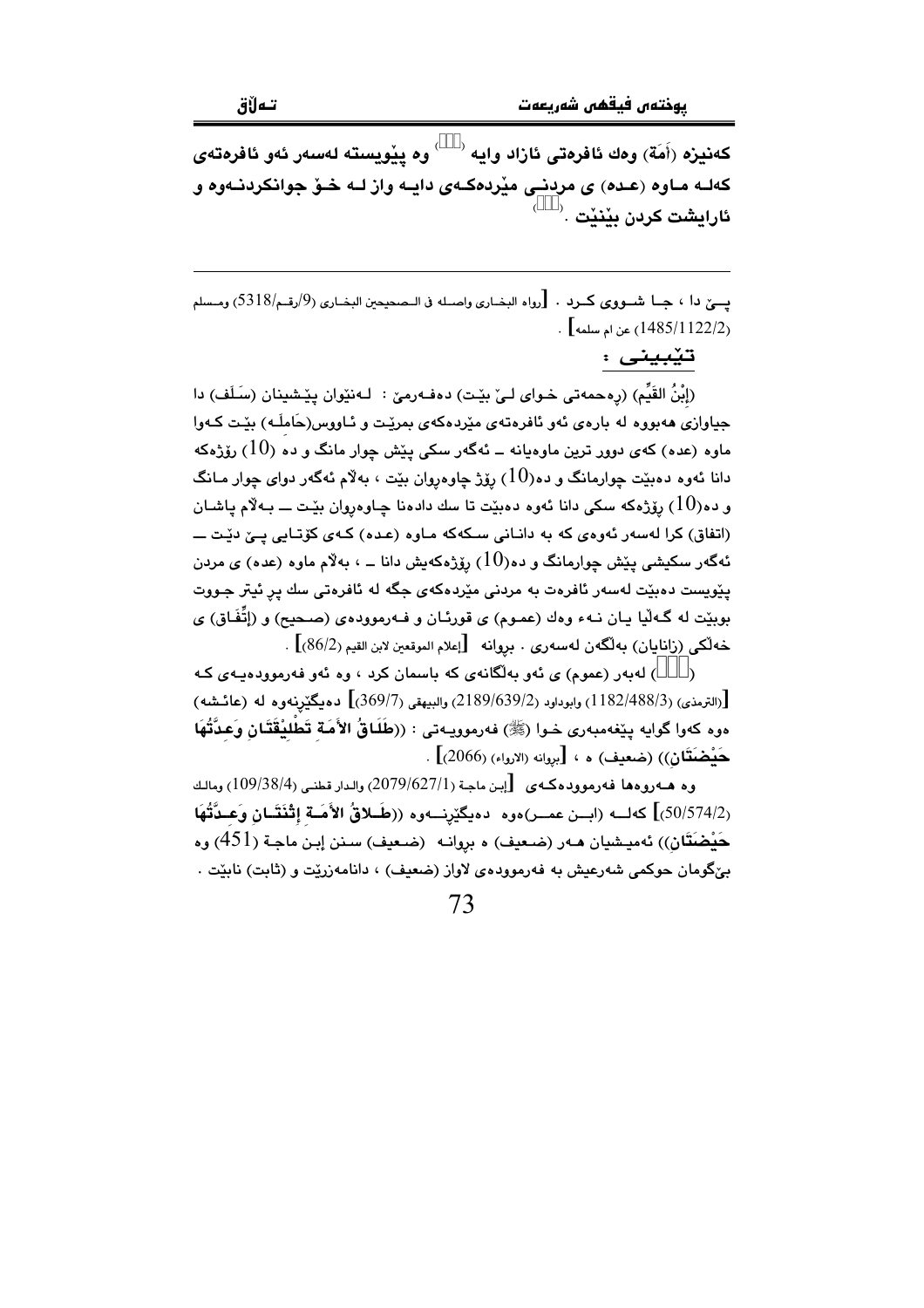تەلاق

وه لهمالّی میّردهکهیدا بمیّنیّتهوه تا ماوه (عده) کهی تهواو دهبیّت ،  $\overset{\leftarrow}{\longrightarrow}$ بەلام دروستە لەبەر يێويستى لەمالْ بچێتە دەرەوە .

) لهبـهر فـهر موودهكـهى (أُمّ سَـلَمَة) (خـواى ليّ رِازى بيّـت) كـهوا فـهرمووى : ينِغهمبهري خوا (ﷺ) فهر مووى : ((لايَحلُّ لإمْرَأَةٍ مُسْلمَةٍ تُؤْمِنُ ۖ بِاللهِ وَاليَوْمِالآخِرِ أَنْ تَحدَّ فَوْقَ ثَلاثَة أَيَّامٍ إِلَّا عَلَى زَوْجِهَا أَرْبَعَةَ أَشْهُرٍ وَعَشْرَاً)) واته : حهلالْ نىيه بـوّ مـيچ ئافرهتێك موسولمان كه باوهري بهخوا و به رۆژى دوايـي هــهبێت كـهوا تـازێ بـاراي بـۆ هيچ مردويهك بکات له سێ رۆژ زياتر مەگەر بۆ مێردەکـەی خـۆی ، ئـەوە چـوارمانگ و ده(10) رۆژ دەيكـات . [رواه البضارى (9/رقـم/5334) ومـسلم (1486/1123/2) وغيرهمـا] . وه لهبـهر فهرموودهكـهى (أُمّ عَطيَّـة الأنْـصَارِيَة) ( خـواى لـيّ رازى بيّـت ) كـهوا فـهرمووى : ((ئٽمه قەدەغەمان ليّ دەكرا كـەوا تـازىّ بـارى بـۆ مـردو بكـەين لـه سـيّ رۆژ زيـاتر ، مهگەر بىۆ مێىرد ئـەوە چـوارمانگ و دە $(10)$  رۆژ دەمـانكرد ، چـاوەمان نەدەرەشـت و خۆمان بۆ ن خۆش نەدەكرد و جل و بەرگى رەنگاو رەنگمـان لەبـەر نـەدەكرد، مەگـەر يۆشاكى (عَصَبِ) ، وه روخسەتمان يېْ دەدرا لەكاتى ياككردنەوەدا ، ئەگەر يـەكێكمان خۆی له حەيز ياك بكردايەتەوە يارچـەيەكى بـچوك لـه (كُسْت أَظْفَـار) بـەكار بێنێـت ، وە قەدەغـەشمان لــيٰ دەكـرا لــه شــوێن كــەوتنـي جــەنازە)) [رواه البخـاري (9/رقـم/5341) ومـسلم (938/1128/2) رغيرممـا] وه پۆشــاكى (عــصب) جـۆره پۆشــاكێكه دەرێـسرێت و رەنــگ دهکريّت ياشان دهچنريّت ، وه (کُست أَظْفَار) جۆريّکه له ميخوري بۆن خۆش .

) لەبەر فەرمودەي خواي گەورە لە سورەتى (الطلاق : 1) دا كـه دەفـەرمێ :  $\lambda$ ﴿لاتُخْرِجُوْهُنَّ منْ بُيُوتهنَّ وَلا يَخْرُجْنَّ إِلَّا أَنْ يَأْتِيْنَ بِفَاحِشَة مُبَيَّنَة …﴾ واتــه : ئـافرهتى تـه لاق دراو لـه ماڵـهكانيان دهر مهكـهن تـا مـاوه (عـده) كـهُبان تـُهواو دهبيّـت وه نابيّـت خۆشپان له مالّەوه دەريجن مەگەر كارێكى خرابيان كردېيّت ٠٠٠ وه لەپەر فەرموودەكـەي (الفُرَيْعَةُ بنتُ مالك) (خواي ليّ رازي بێت) كهوا مێردهكهي كوژرا ، جا پێغهمبهري خوا (ﷺ) فهر مانی پێ کرد و فهرمووی : ((أُمْكُثِي فِي بَيْنِّكِ الَّذِي أَتَاكِ فِيْهِ نَعِي زَوْجِكِ حَتَّـى يَبْلُغَ الكتَّابُ أَجَلَـهُ)) واته : بمێنهوه لهو ماڵهت دا كـه هــهواڵي كوشـتني بياوهكـهتت يـێ گەيشت تا ماوە (عدە) كەت كۆتايى يېْ دێت . (فُرَيْعَة) يش ووتى : جا منـيش لـەو ماڵـەدا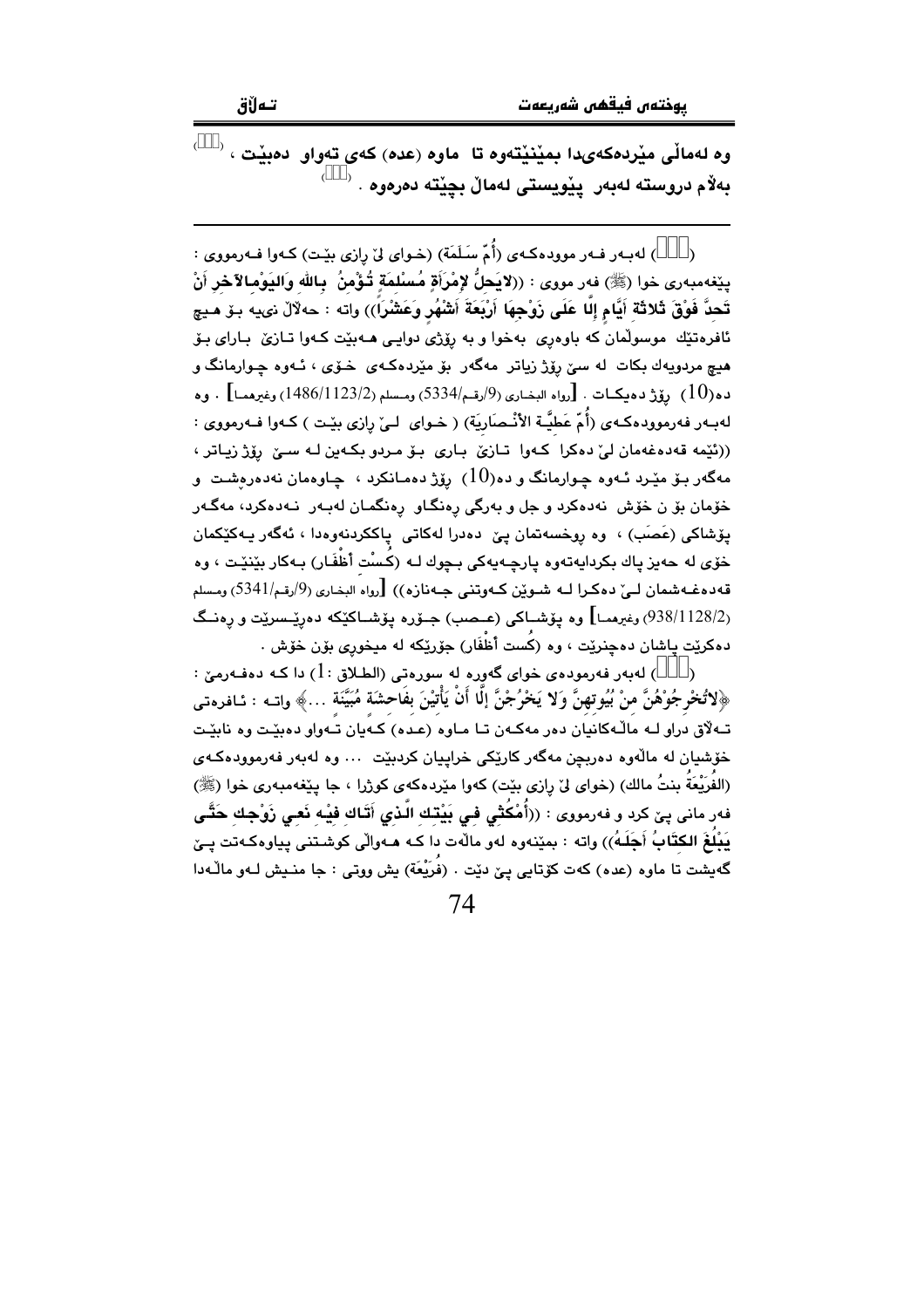## سوبند خواردني مبرد كهوا له گەن خێزانەكەي دا جووت نەبێت ( الإيْلاءِ )

ئەگەر مێرد سوێندى خوارد كەوا لەگەلٌ ژنەكەيدا جووت نەبێت بۆ ماوهيهك له چوارمانگ كـهمتر، ئـهوه دهتوانيْت سـويْندهكهي بـهجيْ بِيْنيْت وه بنویسته ئافرەتەكەبش ئارام بگرنت تا ئەو ماوەبە تەواڧ دەبنت <sup>( \_\_)</sup>

جوارمانگ و ده (10) رۆژ مامـهوه . [رواه احمد (370/6) وابـو داود (2300/723/2) و الترمـذي (1224/508/3) و النسائي (199/6) وإبن ماجة (1/654/1) (2031) وهو حديث صحيح بروانـه صـحيح الترمـذي (962) و صحيح إبن ماجة (1651) والارواء (2131 التحقيق الثاني) وه ئهم (لفظ)ه لاي (إبن ماجة) يه] .

) لەببەر فەرموودەكبەي (جَـابر) (خـواي لىْ رازى بِيْـت) كـەوا فــەرمووى :  $\lambda$ خوشکٽِکي دايکم تهلاق درا ، جا ويستي کهوا بهري دار خورماکاني بکاتهوه ، جـا پياوٽِك قهدهغهی ليّ کرد کهوا له مالّ دهربچێت ، جا ئـهويش چـووه خزمـهتی پێغهمبـهری خـوا (ﷺ) بِيَغْهْمِبِهِ رِي خَـوابِشْ (ﷺ) فـهمووى : ((لِلَـى ، فَجُدِّى نَخْلَك ، فَإِنَّك عَسَى أَنْ تَصَدَّقي أَوْ تَفْعَلي مَعْرُوْفَاً)) واته : بهلْيٌ ، بروْ بەرى دارخورماكانت بكـهرەوە ، جـونكه تق لهوانه به خَيْرِيْكي ليّ بِكهيت بان كاريْكي جاكه بكهيت . [رواه مسلم (رقم/1483)] .

) جونکه بیّغهمبەری خوا (ﷺ) سوی٘ندی خوارد بەك مانگ نزیکی خبّزانـهکانی  $\lambda$ .<br>نهکهويتهوه ، جا ئهو مانگه له ژووريکي پهرزي خوّي دا دهمايـهوه ، کاتيـُك کـه بيـست و نۆ(29) رۆژ تێپەربوو دابەزى بۆ لايان ، جا كەيىێى ووترا : ئەي يێغەمبـەرى خـوا (ﷺ) ! ئەي باشە تۆ سوێندت نەخواردوە بـەك مـانگ نزيكيـان نەبێتـەوە ؟ فـەرمووى : ((الىشَّهْرُ تسلَّعٌ وَ عشْرُوْنٌ)) واتــه : مـانگ بيـست و نــوّ رِوِّزْه . [رواه البخـارى (9/ رقم /5289) والنـسائى .  $(166/6)$ والترمذي $(166/6)$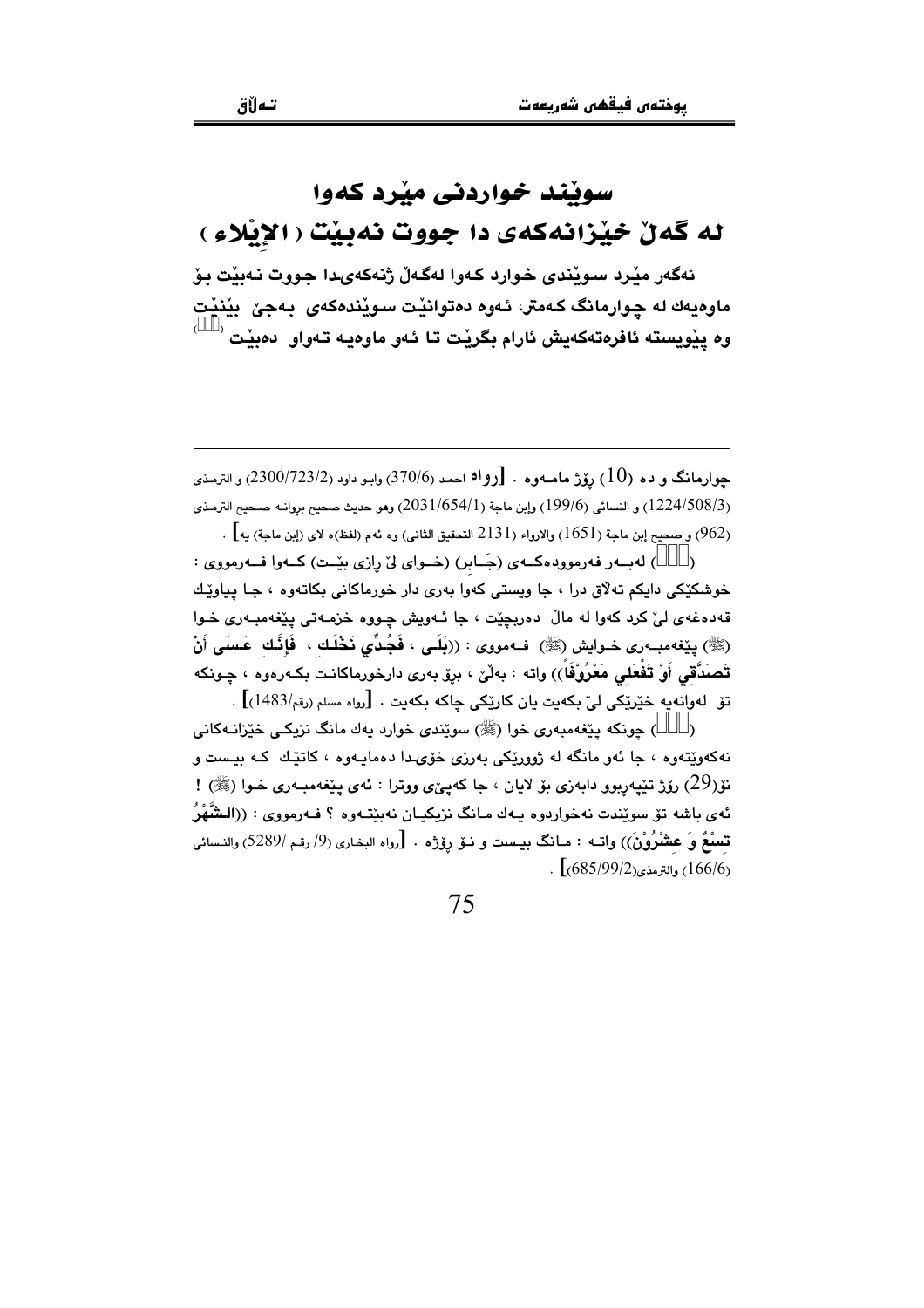ئەگەر چى باشتر وايە سويْندەكەى بشكيْنيْت و كەففارەتى بدات <sup>‹ )</sup> بەلاّم ئەگـەر لەچـوار مـانگ زيـاتر بـوو، ئـەوە ژنەكـەى تـا چـوار مـانگ چـاوەروان دمكـات ياشـان داواي لـيّ دمكـات يـان دمبيّـت ِ سـويْندمكهي بـشكيْنيْت و جـووت ببــێ لهگهڵيـدا و كـهففارهتي سـوێندهكهي بـدات ، وهيـان دهبێـت تەلاقى بدات ، <sup>‹   ›</sup> وە ئەگەر تەلاقى نەدا ئەوە داوەر بۆى ھەيە پىْى تەلاق ىدات . `

) لهبهر فهرموودهكهي (أُبُوهُرَيْرة) (خواي ليٌ رازي بيّت) كهوا ييّغهمبهري خـوا  $\lambda$ (ﷺ) فەرمورى : ((مَنْ حَلَفَ عَلَى يَميْنِ فَرَأَى غَيْرَهَا خَيْرَاً مِنْهَا فَلْيَأْتِ الَّذِى هُوَ خَيْرٌ وَلَيُكَفَّرْ عَنْ يَميْنه)) واته : مەركەسێك سوێندى خوارد لەسەر شتێك ، جابينى شـتێكىتر لهوه چاکتره ، ئەوه با ئەوه بکـات کـه چـاکتره و کـهففارهتي سـوێندهکهي بـدات)) [رواه . مسلم (1650/1271/3) والنسائي (11/7)].

) له به ر فه رمووده که ی خوای گهوره له سورهتی (البقره :226،227) دا که دەفەرمىٚ : ((لِلْدْيْنَ يُؤْلُونَ منْ نساَئِهِمْ تَرَبُّصُ أَرْبَعَةِ أَشْهُرٍ ، فَإِنْ فَاءوا فَإِنَّ اللهَ غَفُورٌ رَحيْمٌ ، وَإِنْ عَزَمُوا الطَّلاقَ فَإِنَّ اللهَ سَميْعٌ عَلـيْمٌ)) واته : وه كهسانيّ كه سويّند دهخوّن کهوا لهگهلٌ خێزانهکانیان دا جووت نهبن ، دهتـوانن چـوار مـانگ چـاوهرێ بکـهن ، جـا ئەگەر لەر مارەپەدا گەرانەرە (وسوێندى ناھەقى خۆپـان شـكاند و كـەڧڧارەتيان دا) ئـەرە خوای گەورە لێبوردەو بەبەزەييە ، وە ئەگەر بريارى تەلاقپشيان دا ، ئـەوە بىٚگومـان خوای گەورە بېسەرو زانابە .

) لەبەر فەرموودەكەي (إينُ عُمر) (خوابـان لِيْ رازي بِيّـت) كـەو! فـەر مـووي :  $\lambda$ ((ئه گەر چوارمانگ تێپەر بـوو دەوەسـتێنرێت تـا تـﻪلاقى دەدات)) [رواء البخارى (9/ رقـم /5291) . ئيمـامي (البُخـاري) دەفـەرمێ : ئەمـە لـه (عُثْمَـان) و (عَلـي) و (أَبُـو دَرْدَاء) و (عائشه) و دوانزه (12) بیاو له هاوهلانی بیّغهمب۱رهوه دهگیّرنـهوه ، بروانـه [فتح الباری  $\sim [428/9, 4289]$  .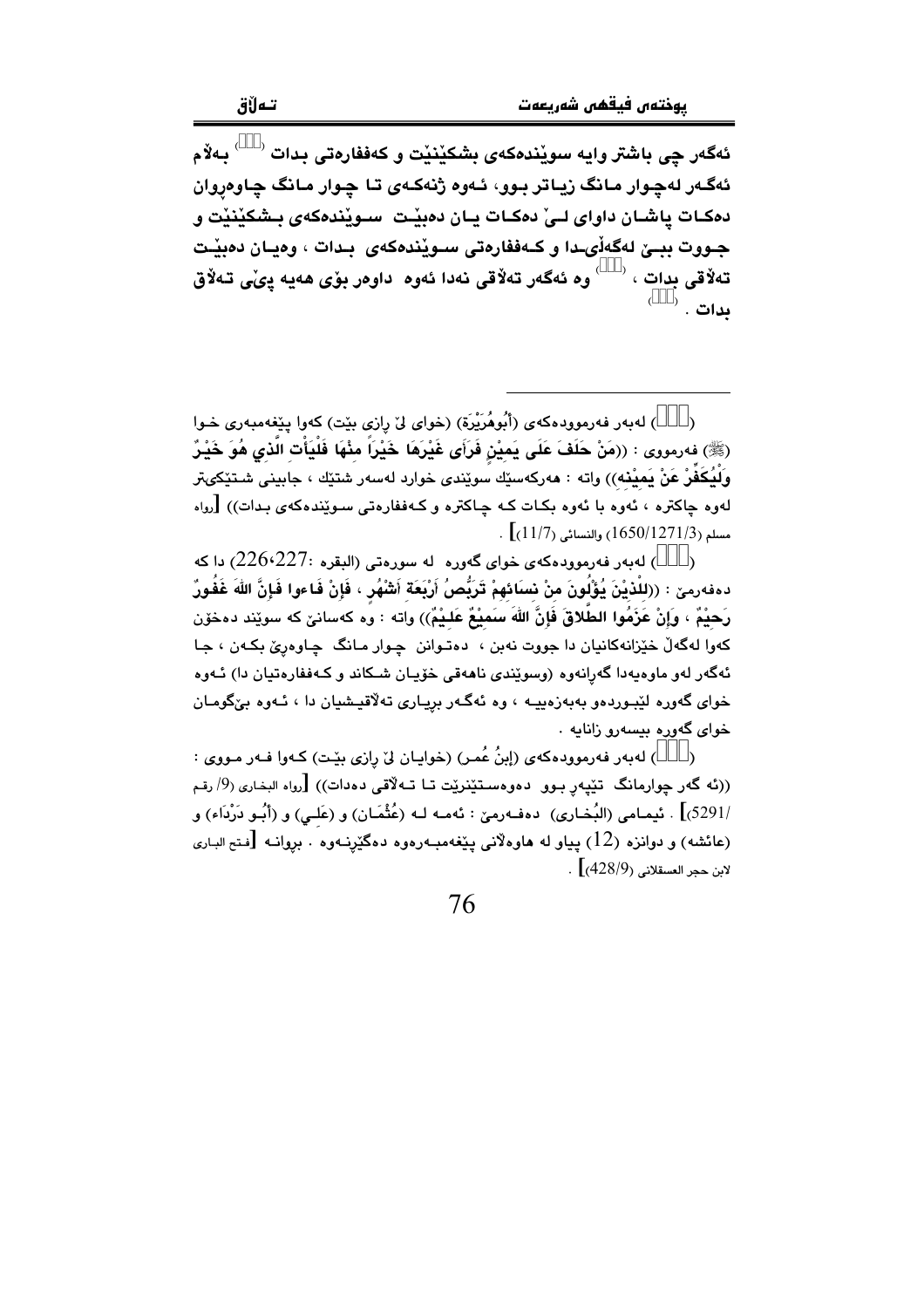#### منر د ىەژنەكەي ىلن

#### توْ وهكو دايك و خوشكم واي ( الظَّهَار )

ئهگەر مێرد به ژنهکەي خۆي بِلْـيٰ تىۆ لاي من وەکـو پـشتى دايکـم واي يـان وهكـو يـشتى خوشـكم واي ئـهوه (الظَهَـار) ي كـردوه لـه ژنهكـهي ، وه ئەگەر بِلْيْ ۖ وەك دايكم يان خوشكم واي بـه مەبەستى (الظهَار) كـردن ئـەوە (ظهَار) ی کردوه . <sup>(</sup>

وه شەرعيش ئەم (ظهَار)ەى ھەرام كردوه ،  $\qquad \qquad$ وه بـەو (ظهَار) كردنيشە ئافرەتەكە لە مێردەكەي جەرام دەبێت ، جا ئەگەر بۆ ماوەبەكى دېارى كراو نەبنت ئەوە نابنت نزیکی ژنەكەي بىنتەوە تا كەففارەتى دەدات كە ئا زاد كردنــى كۆيلەيەكــە ، ئەگــەر نــەبوو دوومـانگ رۆژ و بەســەر يەكــەوە ، ئەگــەر نــهیتوانی ئــهوه خــواردن دانــی شهســت کــهم دهســته ، <sup>( )</sup> وه ئهگــهر بــۆ

> ) ئەمە يێناسەي (ظهَار)ە لە شەرع دا .  $\mathcal{E}$

) لهبهر ئهوهي خواي گهوره به ووتهيهكي خراپ و درۆ ناوي بـردوه ، وهك لـه  $\lambda$ سورەتى (المجادلة :2) دا دەفەرمىّ : ﴿وَالَّذِيْنَ يُظَاهِرُونَ مِنْكُمْ مــــنْ نــــسَائهِمْ مَـــاهُنَّ أُمَّهَاتِهِمْ ۚ إِنْ أُمَّهَاتُهُمْ إِلاَّ الَّلائِي وَلَدْنَهُمْ وَإِنَّهُمْ لَيَقُولُونَ مُنْكَرَاً منَ القَــول ۖ وَزُوْرَاً وَ إِنَّ اللَّهَ لَعَفُوْ ۚ غَفُورٌ ﴾ واته : وه ئەوانەتان كەلبە ژنبەكانيان (ظهَـار) دەكبەن ، لەراسىتىدا ئــەو ژنانه - دايکيان نين ، پولکو دايکي ئووان تونها ژنانٽکن که ئووانيان لٽوه ليه دايك پيووه ، وه بن⁄گومان ئەوان قسەپەكى خراپ و درۆ دەكەن ، بەراستى خـواي گـەورە بەخـشەرەو لٽيورڊمبه .

) لەبەر فەرموودەكـەي خـواي گـەورە لـە سـورەتى (المجادلـة :3،4) دا كـە  $\lambda$ دهفـهرمـێ : ﴿الَّذيْنَ يُظَاهرُونَ منْ نسَائهمْ ثُمَّ يَعُودُونَ لمَا قَالُوا فَتَحْرِيْرُ رَقَبَة منْ قَبْل أنْ يَتَمَاسَا ، ذَلكُمْ تُوْعَظُونَ بَه وَاللّهُ ۚ بَمَا ۚ تَعْمَلُونَ ۚ خَبيْرٌ ۚ ، فَمَنْ لَمْ يَجِدْ فَــصيَامَ شَـــهْرَيْن 77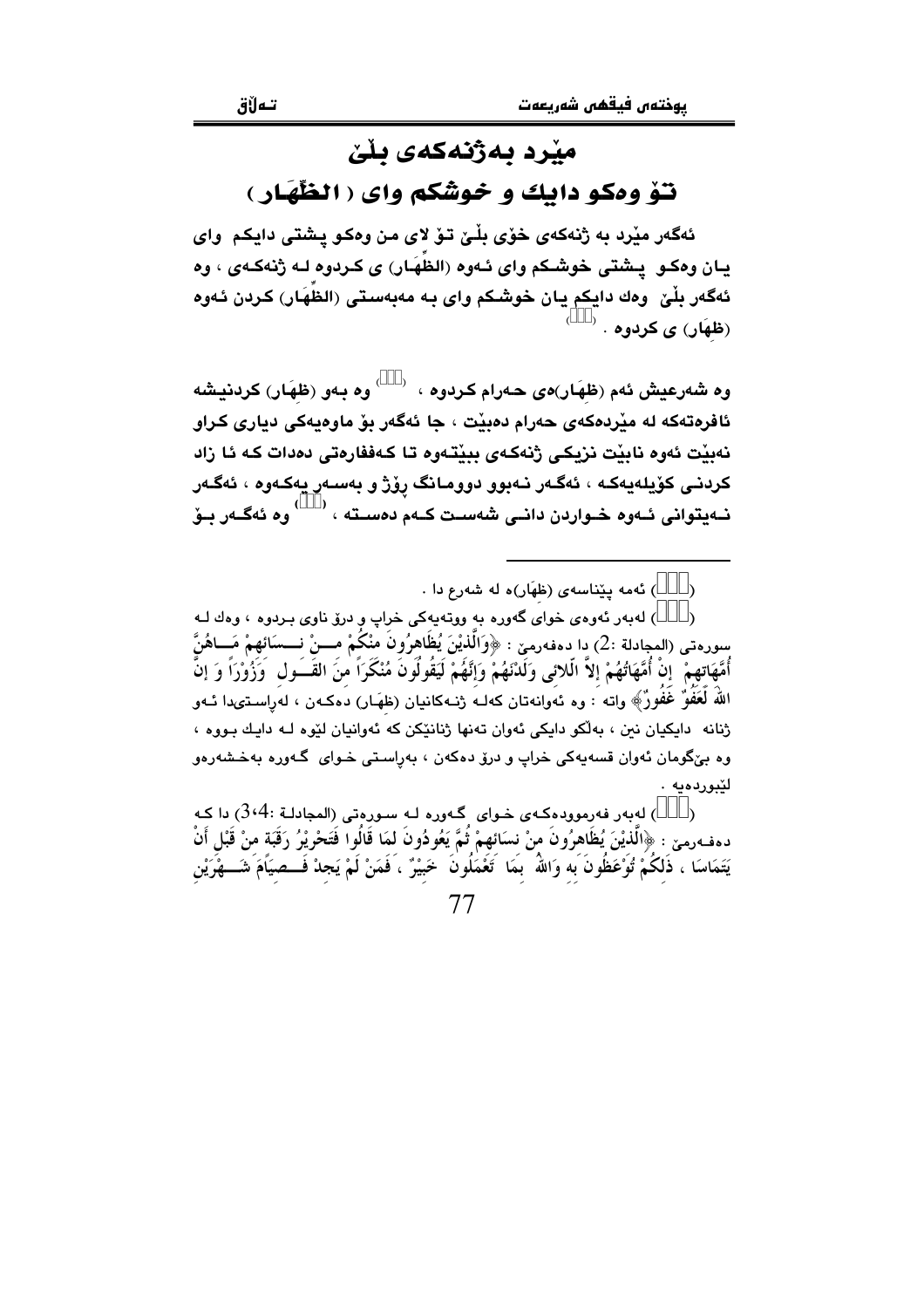ماوهيهکی ديـاری کـراو بـوو ئـهوه نابيْـت نزيکـی ببيْتـهوه ، تـا ئـهو ماوهيـه تـهواو دهکـا ، وه ئهگـهر جـووت بـوو لـه گهڵىـدا پـێش تـهواو کردنـى ئـهو 

مُتَتَابِعَيْنِ مِنْ قَبْلِ أَنْ يَتَمَاسَا ، فَمَنْ ۖ لَمْ يَسْتَطِعْ فَإطْعَامُ ستِّيْنَ مسْكيْنَاً ذَلكَ لتُؤْمنُوا بالله وَرَسُوْلهَ وَتلْكَ حُدُودُ الله وَللْكَافريْنَ عَذَابٌ ۚ أَلـــيُّمُّ﴾ واتَــه : وَه مَّهوانــه َتان كــه َ (ظهَـار) دەكەن لە ژنەكانى خۆيان پاشان پەشيمان دەبنەوە ، ئەوە با بەندەيەك ئازاد بكەن پێش ئەوەي جوت بىن لەگەلياندا ، ئەمە يەندێكە ئامۆژگـارى ئێوەي يـێ دەكرێت وە خـواي گەورە ئا گادارە لە ھەر كارێك دەپكەن ، جا ئەوانەتان كە بەندەيان دەست ناكـەوێت، ئەوەبا دوو مانگ رۆژوو بگرن بەسەر يەكەوە يێش ئـەوەي جـووت بـىن لـە گەڵپانـدا ، جـا 0 (مەركەسىيّك نەيتوانى ئەوە با خواردنى شەست كەس بدات $\ldots$  )

وه لهبهر فهر موودهكهى ((خُوَيْلَةُ بِنْتُ مَالك بن ثَعْلَبَة)) (خواى ليّ رازى بيّت) ((كـهوا مێردهکهی (ظهَار) ی لیؒ کرد ، ئەويبش سکالای حالی خوّی هیٚنا بو٘لای پیٚفهمبـهری خـوا (ﷺ) جا خـواي گـەورە ئايەتـەكانى (ظهَـار) ي سـورەتى (المجادلـة) ي لـەبارەي ئـەوەوە  $\bigl[ (1934)$  دابهزاند))  $\bigl[$ رواه ابوداود (3 $1/6/2199/301/6$ ) مم العون ،وهو حسن بروانه صحيح ابي داود (1934)

وه فهرموودهکهی (عائشة) کهلهو بارهوهیه له [سنن ابن ماجة (2063/666/1) دا ماتووه  $\left[ (1678)$  وهو صحيح بروانه صحيح إبن ماجة (1678).

) له به ر فه رمووده كه ي (سَلَمَة بنُ صَخْر البيَاضي) (خـواي ليّ رازي بيّـت) كـهوا  $\rightarrow$ فهرمووي : من پياوێك بووم زۆر دەچوومەلاي ئافرەت ، وا نازانم ھېچ پيـاوێكى تـر وەكـو من زۆر تووشی ئەوه ببوايه ، جا كاتێك كە رەمەزان ھات (ظهَار)م لە ژنە كەم كرد تا ره مەزان تەوار دەبيّت ، شەوپكيان قسەي لە گەلّ دەكردم شتيّكم بىر دەركـەوت ، جا خۆمم يېّ نهگيرا و لهگهڵىدا جووت بووم ، كاتێك كه رۆژ بوويەوه ، چووم بۆلاى مۆزەكەم و ههوالّي خوّمم يـيّ را گهياندن و پيّم ووتن : پرسيارم بوّ بكهن له پيّغهمبهري خـوا (ﷺ) ، ئەوانيش ووتيان : ئێمە شتى واناكەين ، دوايى خـواي گـەورە نوسـراوێكمان لـه بـارەوە دادهبهزيننيت بان بينغهمبهري خوا (ﷺ) له بارهمانهوه -فهرموودهبهك دهفـهرميّ : دهييّتـه (عار) يْك بەسەرمانەوە ، بەلام ئێمە كارى خۆت دەدەبنە دەستى خۆت ، خۆت برۆ باسى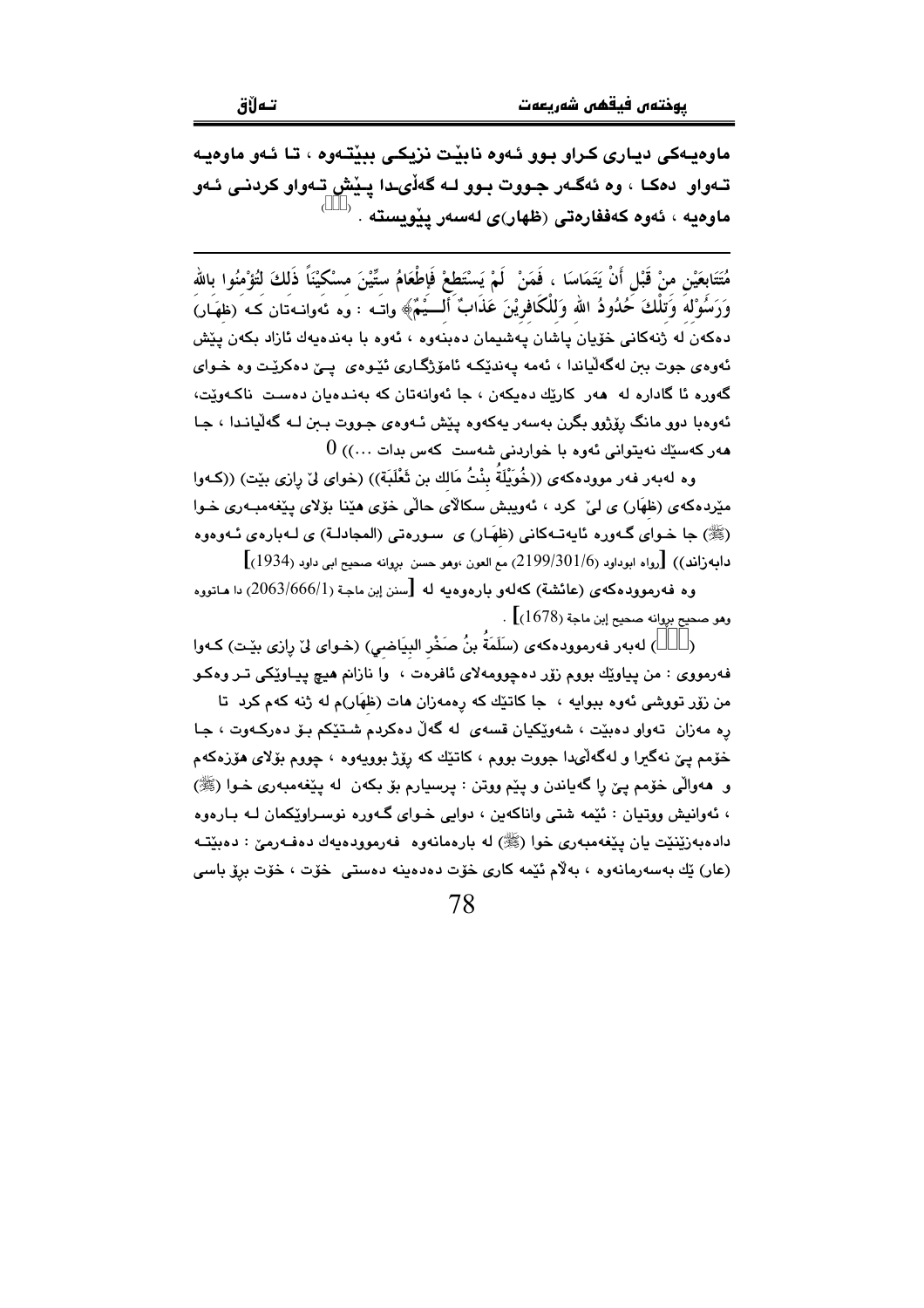حالّی خوّت بوّ یێغهمبهری خوا بکه ،فهرمووی : جا منیش چووم تا هاتمه خزمهتی وههوالَّم يـيٌ راگه ياند ،جا ئـهويش فـهرمووي : ((تق خوّت ئـهو كارهت كـردوه؟)) ووتم : مـن كردومه ، وهمن ئەوەتا ئامادەم ئەي يێغەمبەرى خـوا ، ئـارام گـرم بـۆ حـوكم و بريـارى خوای گەورە بەسەرم دا ، فەر مووی : ((دە كويلەيـەك ئـازاد بكـه)) فـەر مـووی : منـيش ووتم : بهو كهسهى تـوّى بهحـهق رهوانـه كـردوه تـهنها خـاوهنى ئـهم گهردنـهى خـوّمم ، فــهرمووي : ((ده دوومــانگ رۆژوو بهســهر يهكــهوه بگــره)) فــهرمووي : ووتم : ئــهي پێغەمبەرى خوا (ﷺ) ، ئەم ھەموو بەلاّيە تووشم بووە ھەمووى بە ھۆى رۆژووەوە بوو ؟ فهرمووی : ((ده خواردنی شست ( $60$ )کهم دهست بده )) فهرمووی: ووتم: بـهو کهسـهی تۆي به حەق رەوانە كردوە ئێمە ئەم شەومان بەبىٌ خواردن بردوەتەسـەر ، فـەرمووى : ((ده برۆ بۆلای خاوهنی زهکاتی (بـنی زُریـق) و یــیی بلّـی بـا یـیّـتـی بـدا ، وه خـواردنی شهست کهم دهستی لیؒ بـده و سـوودیش لـه پـاش ماوهکـهی وهربگـره بـو٘ خـو٘ت)) [رواه ابوداود (2198/298/6) مـم العـون ، والترمـذي (2/335/2) (1220/335/1) وإبـن ماجـة (2062/655/1) وهـو صـحيح  $\cdot$  [1677] مروانه صحيح إين ماجة

وه لهبـهر فـهر مودهكـهي (إِبْنُ عَبَّـاس) (خوايـان ليّ رازي بيّـت) كـهوا يـياويّـك هاتـه خزمهتي پێغهمبهري خوا (ﷺ) (ظهَار) ي له ژنهکهي کردبوو ، و جيماعيشي لهگهڵ کردبوو ، جا ووتي : ئەي پێغەمبەرى خوا (ﷺ) من (ظهَار) م كردوه له ژنهكـهم و جـووتيش بـووم لەگەليىدا ، يىيش ئىەوەي كىەففارەت بىدەم . يێغەمبىەرى خىوايش (ﷺ) فىەرمووى : ((مَاحَمَلَكَ عَلَى ذَلِكَ يَرْحَمُكَ اللهُ ؟)) واته : جي ههلّينايت ئهوه بكهى خـوا رهحمـت يـێ بکات ؟ ووتی : (خلخال) ه کهبیم لهبهر تیشکی مانگ دا بینـی ، فـهرموی : ((فَـلا تَقْرَبْهَـا حَتَّى تَفْعَلَ مَا أَمَرِكَ اللهُ)) وإنه : ده نزیکی مهیهرهوه تا ئهوهی خوای گـهوره فـهرمانی يـِيّ كردويت بهجيِّي دههێنيـِت)) [رواه الترمذي (2/335/2) (1219) وإبـن ماجـة (2065/665/1) وهـو. حديث حسن بروانه صحيح الترمذي (958) ] .

وه له ريوايهتي (إبن ماجـة) ددا ((كاتێـك كـه يێغهمبـهر (ﷺ) فـهرمووي : چـي واي يێ کرديت ئەوە بکەيت ؟ ئـەويش ووتـى : ئـەی يێغەمبـەرى خـوا سـييايى حجيلـەکانيم لهبهر تێشکی مانگ دا بینی ، جا خۆمم یێ نهگیرا تا جووت بووم لهگهڵی دا ...)) .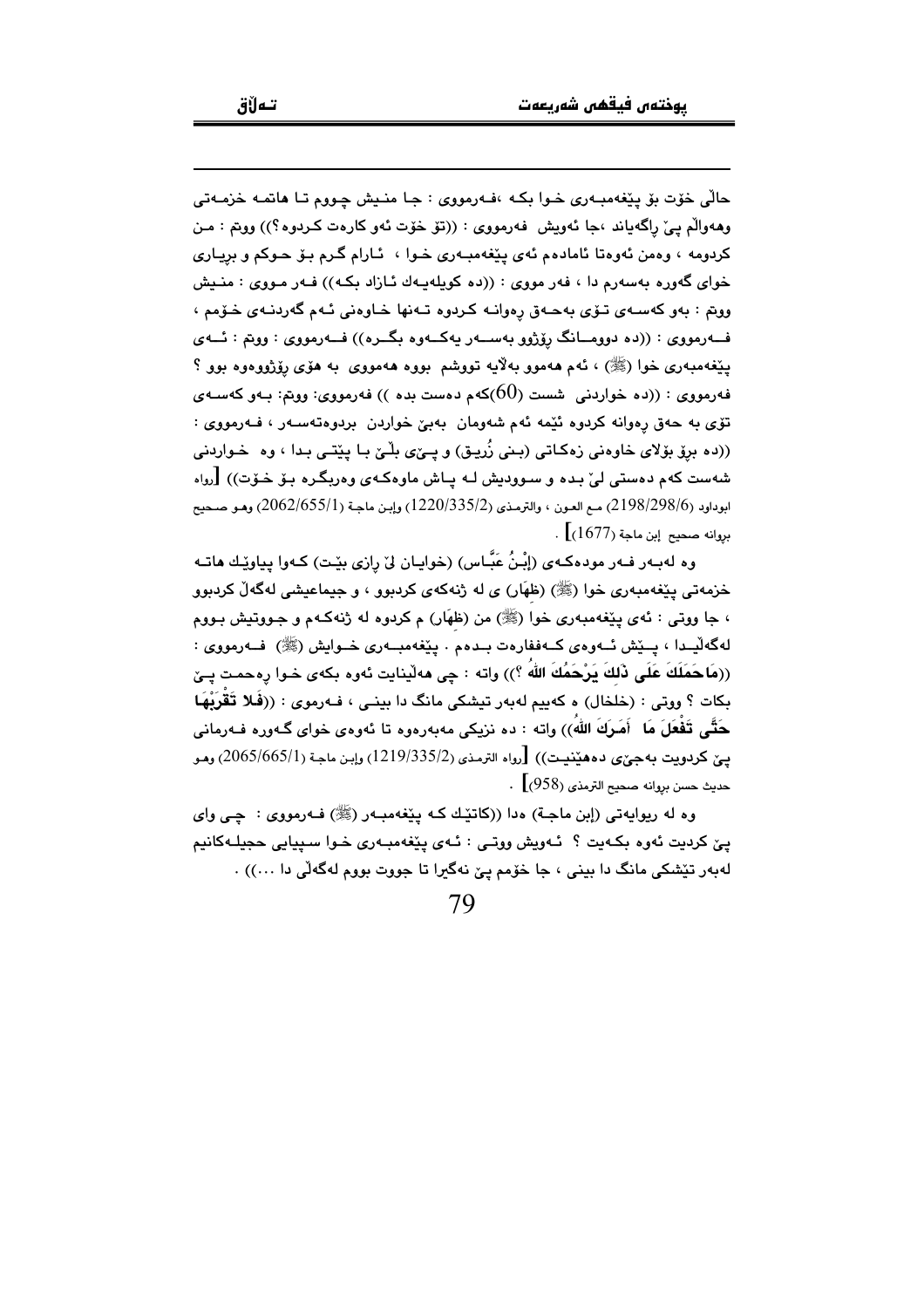#### ( لعَان ) کردن

ئەگەر مێرد تومەتى زيناي كردە ژنەكەي خۆي دا ، وچوار شايەتى نـهبوو ، ئـهوه يـان دارى ئـابرو بردنـى (حَدَّ القَدْف) لـىٰ دەدريْت  $\langle\quad\rangle$ وەيـان دهبيْت (لعان)ي ليِّ بكات ، بهوهي چوار جار بِّيِّ : شايهتي دهدهم بهخوا من بەراست دەكـەم كـە فلانـە ژنـى خـۆم ووتم : زينـات كـردوه ، وه لـه جـارى یپْنجهمیش دا – یاش ئامۆژگاری کردنی دا وەر و ترساندنی لـه تاوانی بۆختيانى ئابرو– بِلْـێ : لەعنـەتى خـوام لەسـەر بێت ئەگـەر درۆ بكـەم ، وە داريي (حَدٍّ)ي رْيِنايش لەسەر ئافرەتەكە لا دەچێت بەوەي چوار جار بِلَيْت : شايەتى دەدەم بەخوا كەوا فلانە كەسى مێردم درٯْ دەكا لەو قسەيەيدا كە بـوّ مـن هەڵيبەسـتوه كـه تۆمـەتى زيناكردنـه ، وه لـه جـارى يێنجـهميش دا– یـاش ئامۆژگـاری کردنـی داوەر، کـهوا سـزای قیامـهت زۆر سـهخت تـر و گەورەترە لە سزاى دونيا– بِلْيْ : تورەيى و غەزەبى خوا لەسەرم بِيْت ئەگەر

<sup>)</sup> چونكە بۆ (إِثْبَات) كردنى تاوانى زينا لەسەر ھەر موسولْمانێك يێويستى بـﻪ  $\lambda$ جوار شابهت ِ هەبە ، ئەگەر جوار شابەتەكەي ھەموويان ئامادە نەپوون ئەوە ئەو كەسبە*ي* بوختیانهکــهی هەڵبەســتوه هەشــتا (80) داری - ئــابرو بردنــی لــیّ دەدریّــت لەبــەر فهرموودهکهی خوای گهوره له سورهتی (النور :4) دا که دهفهرمیّ : ﴿وَالَّذِيْنَ يَرْمُـــوْنَ الْمَحْصَنَات ثُمَّ لَمْ يَأْتُوا بِأَرْبَعَة شُهَدَاءَ فَاجْلِدُوهُمْ ثَمَانِيْنَ جَلْدَةً ، وَلا تَقْبَلُوا لَهُمْ شَـــهَادَةً أَبَدَاً وَأُوْلَئِكَ هُمُ الفَاسقُونَ﴾ واته : وه ئەوانەى كە تَوັمەتى زينا دەدەنە پالى ئافرەتـانى داوێن پاك ، پاشان چوار شايەت ناھێنن كەوا شايەتى بدەن لەسەر تۆمەتەكەپان ، ئەوانـە هەشىتا( 80) داريىان لــ ، دەن وئىيتر ھــەرگيز شـايەتيان لــىٰ وەرمــەگرن ، وە ئەوانــە تاوانيارانن .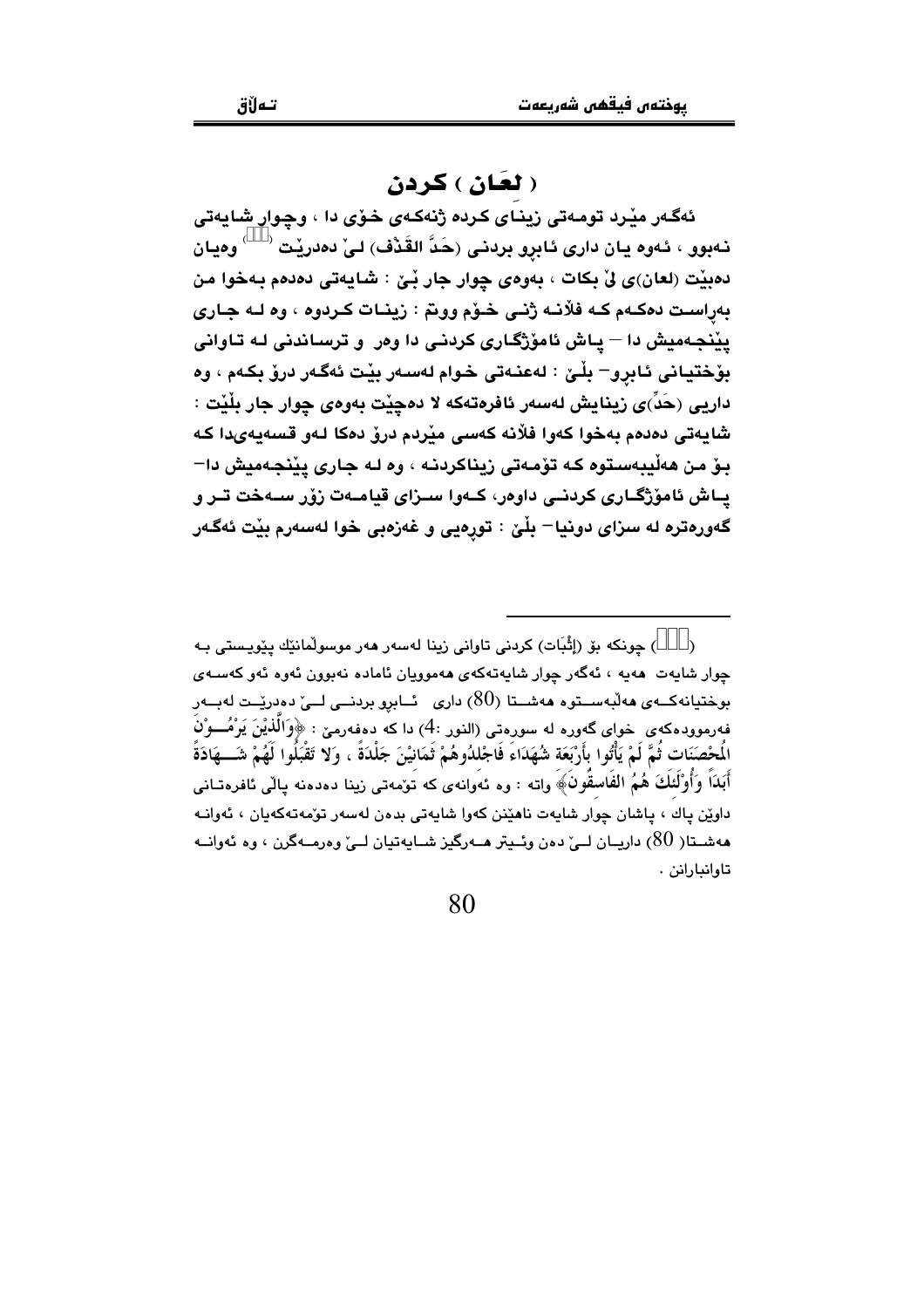تەلاق

<sup>6</sup> وه ئەگـەر ئافرەتەكـە بـەو تۆمـەتى ئـهو راسـت بكـات لـهو قـسهيهىدا <sup>(</sup>

) تەنھا بياو ئەگەر تۆمەتى زيناي بە ژنەكەي خۆيىدا كرد ئـەوە دەتوانێت لهجياتي چوار شايەتەكە (لعان) بكات ، لەبـەر فـەرموودەي خـواي گـەورە لـە سـورەتى (النور : 6–9)دا كه دهفهرميّ : ﴿وَالَّذِيْنَ يَرْمُوْنَ أَزْوَاجَهُمْ وَلَمْ يَكُنْ لَهُمْ شُـــهَدَاءُ إِلْـــا أَنْفُسَهُمْ فَشَهَادَةُ أَحَدهمْ أَرْبَعُ شَهَدَاتَ بالله إِنَّهُ لَمنَ الصَّادُقينَ ، وَ الخَامسَةُ أَنَّ لَعْنَتَ الله عَلَيْه إِنْ كَانَ منَ الكَّاذَبِيْنَ ، ۖ وَيَدْرَوُۢاْ عََنْهَا الْعَذَابَ أَنْ تَشْهَدَ أَرْبَعُ شَهَادَاتٌ بالله إنَّهُ لَمنَ الكَاذِبَيْنَ ، وَ اَلْحَامسَةَ أَنَّ غَضَبَ الله عَلَيْهَا إِنْ كَانَ منَ الصَّادِقيْنَ﴾ واته : ((وه نُهوانهُى که ژنهکانی خۆیان تاوانبار دهکهن به زینا وهجگه له خۆپـان شـایهتی تریـان نوییـه ئـهوه شايەتى ھەر يەكەيان ئەوەيە كەوا چوار جار بەناوى خواوە (خوا بگرى بىه شايەت) كـەوا ئهو لهراست بێژانه ، وه لـه پێنجـهم جـاريش دا بلێت کـهوا لهعنـهتي خـواي لهسـهر بێت ئەگەر درۆ بكات ، وە ئافرەتەكەيش سىزا (دارى حـەدى زينـا)ى لەسـەر لا دەچـێ بـەوەي چوار جار شايهتي بهناوي خواوه بدات (خوا بگريّ به شايهت) كه ئهو پياوه له درۆزنانه و لهو تاوانهی داوێنی پاکه درۆ دهکات ، وه له پێنجهم جاریش دا بلێت : : کـهوا تـورِهیی خوا و غەزەبى خواى لەسەر بێت ئەگەر مێردەكەى راست بكات .

وه لهبهر فهرموودهكهي (إبْنُ عَبَّاس) (خوايـان ليّ رِازي بيّـت) كـهوا (هـلالُ بـنُ أُمَيَّـة) تۆمەتى زيناي داوە يالْي ژنەكەي خۆي لەلاي يێغەمبەرى خوا دا (ﷺ) لەگـەلْ (شُـرَيْكُ بـنُ سَحْمَاء)دا ، جا بِيْغەمبەرى خـوا (ﷺ) فـەرمووى : ((البَيِّذَةُ أَوْ حَدٌّ فـى ظَهْرِكَ)) واتـه : شابهت بيّنه بان وهكو داري (حد) له پشتت دهدريّنت ، ئـهويش ووتـي : ئـهي پيّغهمبـهري خـوا ، ئەگـەر يـەكێكمان ييـاوێكى بەسـەر ژنەكەيـەوە بينـى دەروات بـەدواي شـايەت دا دهگەرێِت ؟ جا پێغەمبەرى خوا (ﷺ) دەيفەرمور : ((البَيَّنَةُ وَ إِلَّـا حَدٌّ فـى ظَهْرِكَ)) جـا (هلال)یش ووتی : بهو کهسهی تۆی بهحهق ناردووه من رِاست دهکهم ، وخوایش ئـهوه دا دهبـهزێنێت کـه پــشتم لـه داري (حـد) بـهري بکـا ، جـا (جبريـل) (الطَّيِّلاّ) دابـهزي و ئـهم ئايەتانەي سورەتى (النور :  $-6$ ) بەسەردا دابەزاند : ﴿وَاَلَّذِيْنَ يَرْمُونَ أَزْوَاجَهُـــمْ ... إِنْ كَانَ مِنَ الصَّادِقِيْنَ﴾ جا بيِّغهمبهري خوا (ﷺ) رؤيشت و نباردي بهشبويْني هـه ربوكيان .<br>دا ، کاتێك هاتن ، (ملال) هەسـتا و شـايەتى دا و يـێغەمبـەرى خـوايش (ﷺ) دەيفـەرموو :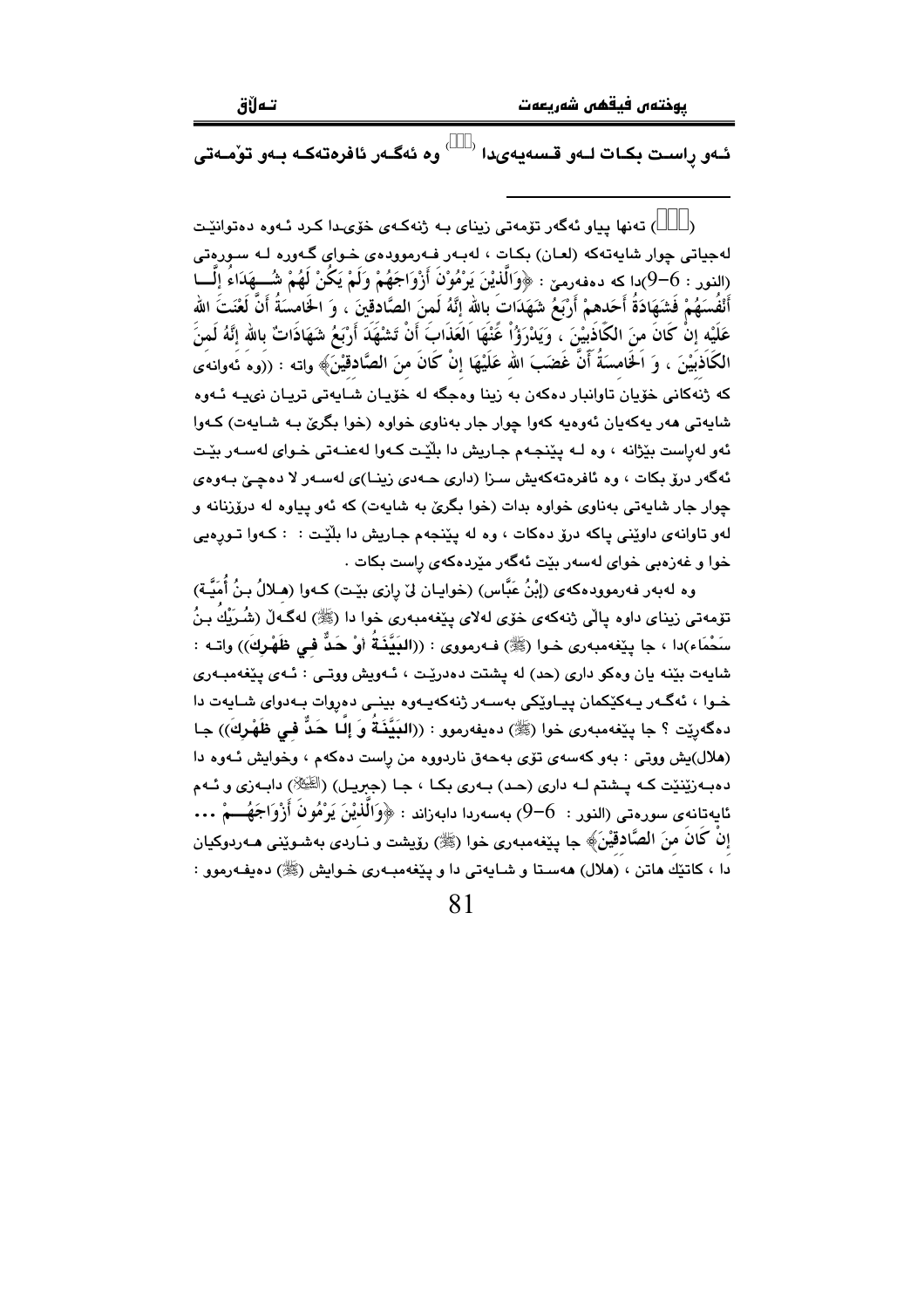تەلاق

((خوای گەورە ئاگادارە و دەزانىؒ پەكێكتان درۆ دەكەن ـ ئاپا كەستان پەشىمان دەبنەوە ؟ پاشان ئافرەتەكە ھەستا و شاپەتى دا ، جا كە گەپشتە پێنجەم جار ، وەستانيان و يێڀان ووت : ئەمـه (غَـضَب)و تـورەيى خـوات لەسـەر يێويـست دەكـات ، (ابـن عبـاس) فهرمووي : جا گتي کرد و سهري داخست خوار تا گومانمان برد کهوا بگهرێتهوه ، پاشان −ئافرەتەكە− ووتى : نە ئابرووى قەوم و كەس و كارەكـەم نـا بـەم لەمـە بـەدواوە ، جـا سوێِندي خوارد ، بێغهمبەری خوابِش (ﷺ) فەرمووی : ((أَنْظُرُوْهَا ، فَإِنْ جَاءَتْ بِه أَكْحَلَ العَيْذَيْنِ ، سَابِغَ الإِلْيَتَيْنِ خَدْلَجَ السَّاقَيْنِ فَهُوَ لشُّرَيْك بنِ سَحْمَاءَ فَجَاءَتْ بِه كَذَلكَ)) واته : تەماشاي بكەن، ئەگەر ئەو مندالّەي كە دەيبێت چاو ڕەش بـوو ، ھـەردوو سـورێنى تـهواو بـوو ، هـهردوو قـولى تونـد و ئهوسـتوور بـوو ئـهوه لـه (شُـرَيْك بـن سَـحْمَاء)ه ، جـا مندالُهکەي بەو شێوەيە بوو− کە يێغەمبەرى خىوا (ﷺ) وەسىفى کىرد− بۆيـە يێغەمبـەرى خوا (ﷺ) فەرمووى : (( لَوْ مَامَصْمَى منْ كتَاب الله لَكَانَ لي وَ لَهَا شَأْنٌ)) واتـه : ئەگـەر لەبەر ئەوە نەبوايە كە رابورد لە كتێبى خوادا ئەوە من لەگەڵ ئەو ئافرەتەدا شىتێكى تىرم **ده**بوو . [رواه البخاري (8/رقم/4747) و غیره] .

وه لهبــهر فهرموودهكــهى (عُــوَيْمر العَجْلانــى) لهگــهڵ ژنهكهىـدا ، بروانــه [البخـارى . (ارقم/5259) و مسلم (1129/9/1129) و غيرهما  $(1492/1129/9)$ 

) لەبەر فەرموودەكـەي (إِبنُ عُمـر) (خوايـان ليْ رازى بِيْـت) كـەوا فـەرمووى : ((پێغهمبهري خوا (ﷺ) برياري (لعان)ي جيِّبهجيّ کرد له ژن و مێردێك دا ، جـا پياوهکه (حاشا)ی له منالی ژنهکهی کرد ، باشان لهبهك حیای کردنـهوه و مندلّهکـهبش کرایـه نـاو  $\left[ (1494/1132/2) \right]$ . رواه البخاري (9/رقم/5315) و مسلم (1 $(1494/1132)$  .

) لهٻهره فهرموودهکهي (سَهْلُ بنُ سَعْد) (خواي ليّ رازي بيّت) کـهوا فـهرمووي  $\lambda$ : ((له ياش ئەوە — ياش ئەو ژن و مێردەي كە لەبەردەمى يێغەمبەرى خوادا (ﷺ) (لعان) يان كرد – سوننهت وابووه لـهو ژن و مێردهى كـه (لعـان) دهكـهن ، كـهوا لهيـهك جيـا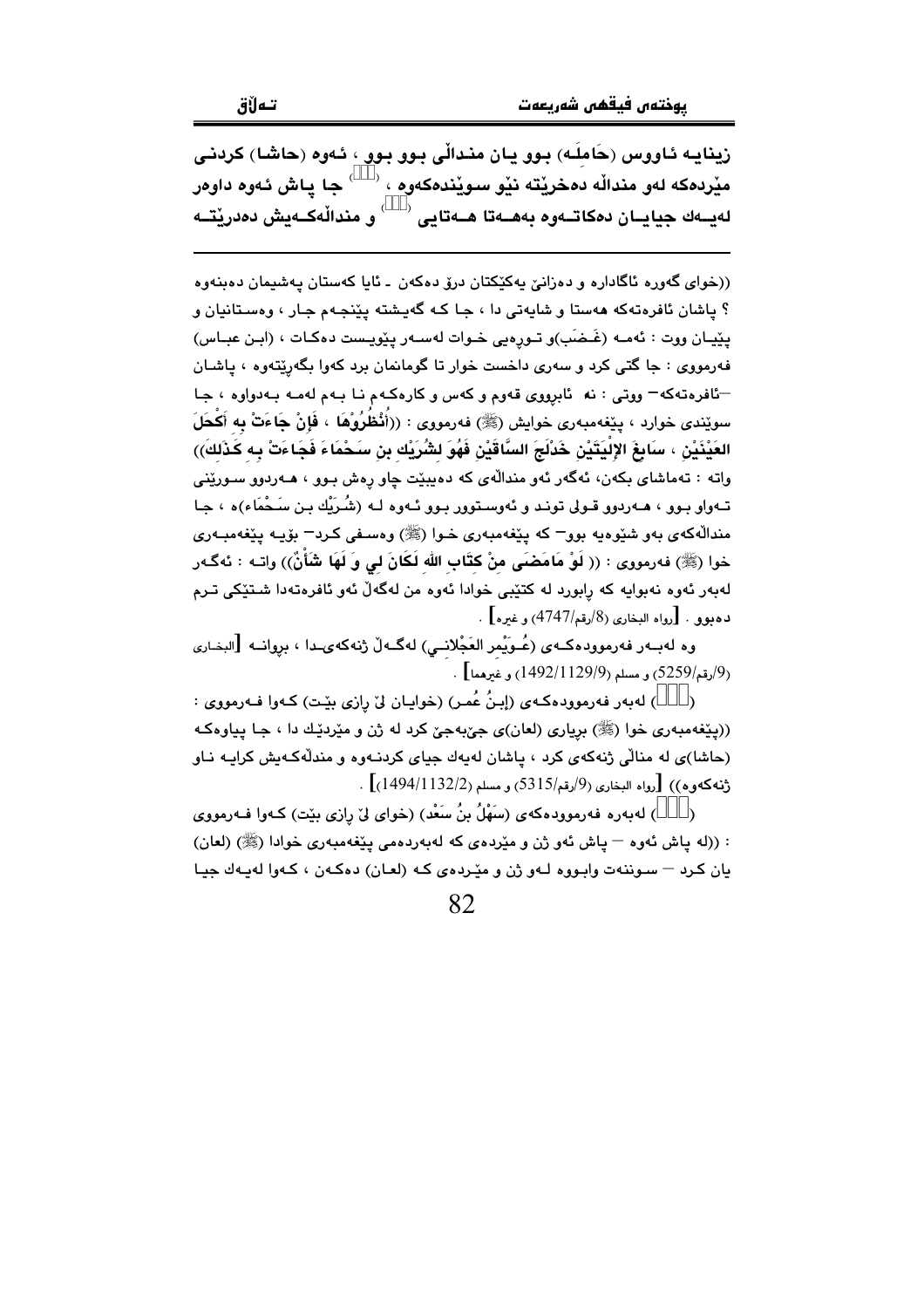دايكەكە $\sim$  ) ياش ئەوە ھەر كەسىلك ئەو ئافرەتە تاوان بار بكات بە زىنا یان مندالْهکهی به مندالْی زینا ئـهوه داری ئـابرو بردنـی (حَدَّ القَـٰذْف)ی لِّیْ  $^\circ$ . دەدرٽت

## به خپّو کردن و یهروهردهکردنی مندالٌ ( الحَضَانَة )

ئهگەر ژن و مێرد لەبەك چيا پوونەوە و مندالْيش له نێوانيان دا ھەبوو ، ئەوە ماف دار ترين كەس لە بەخێو كردنى ئەو مندالْـه تـا دەگاتـە تەمـەنى .<br>ووريا بوون و تێ گەيشتن دايكي مندالْهكەيە ئەگەر شووپەكىتر نەكات <sup>( \_\_</sup> )

بکرینـهوه ، پاشـان بهيـهك نهگهيهنـهوه بههـهتا هـهتايى)) [رواه أبـو داود (2250/683/2) و البيهقي في السنن الكبرى (4 $10$ 7) وهو حديث صحيح و لــه شـواهد أخـري عـن (إبـن عبـاس) و (إبـن عمـر) بروانـه مسند أحمد (4477/221/6) بتخريج أحمد شاكر ، والروضة الندية (140/2–141) بتخريج الحلاق] .

> ) لەبەر فەرموودەكەي (ابن عمر) بروانە (پ $(142)$  .  $\lambda$

) چونکه ئەو ئافرەتە بەو (لعان)ە ھیچ تۆمەتێکى لەسەر نامێنێت لـه دونیـا ،  $\lambda$ بۆيە ھەر كەستك تـاوا نيـارى بكـات دەبيّـت جـوار شـابەتى ھـەبيّت ئـەگينا دارى (حـد)ى بوختيان مەلبەستن و ئابرو بردنى (القَذْف) لىٰ دەدريْت ، بەمەمان شێوە بۆ كورەكەيشى .

) ِ له بِ و فه رمووده کبه ی (عَبْـدُالله بـن عُمَـر) (خوایـان ليّ رازی بِيّـت) کــهوا  $\lambda$ فهرمووي : ئافرەتێك ووتىي : ئـهي پێغهمبـهري خـوا مـن ئـهم كورەمـه سـكم بـۆي بوويـه (وعَاء) ، وه هەردوو مەمكيشم بۆي بوو بە (سقّاء) وه كۆشكيشم بۆي بوو بە (حَوَاء) ، جا باوکي تهلاقي دام و دهيهوٽت لـٽِم بـسێنٽِتهوه ، پێغهمبـهري خـوا (ﷺ) پــێي فـهرمووي : ((أَنْتِ أَحَقُّ بِه مَالَمْ تَنْكحي)) واتـه : تـو٘ يـێي مـاف دار تـري تـا شـوو نهكـهيت . [رواه .<br>أبوداود (2259/371/6) وهو حديث حسن بروانه الإرواء (2187)] .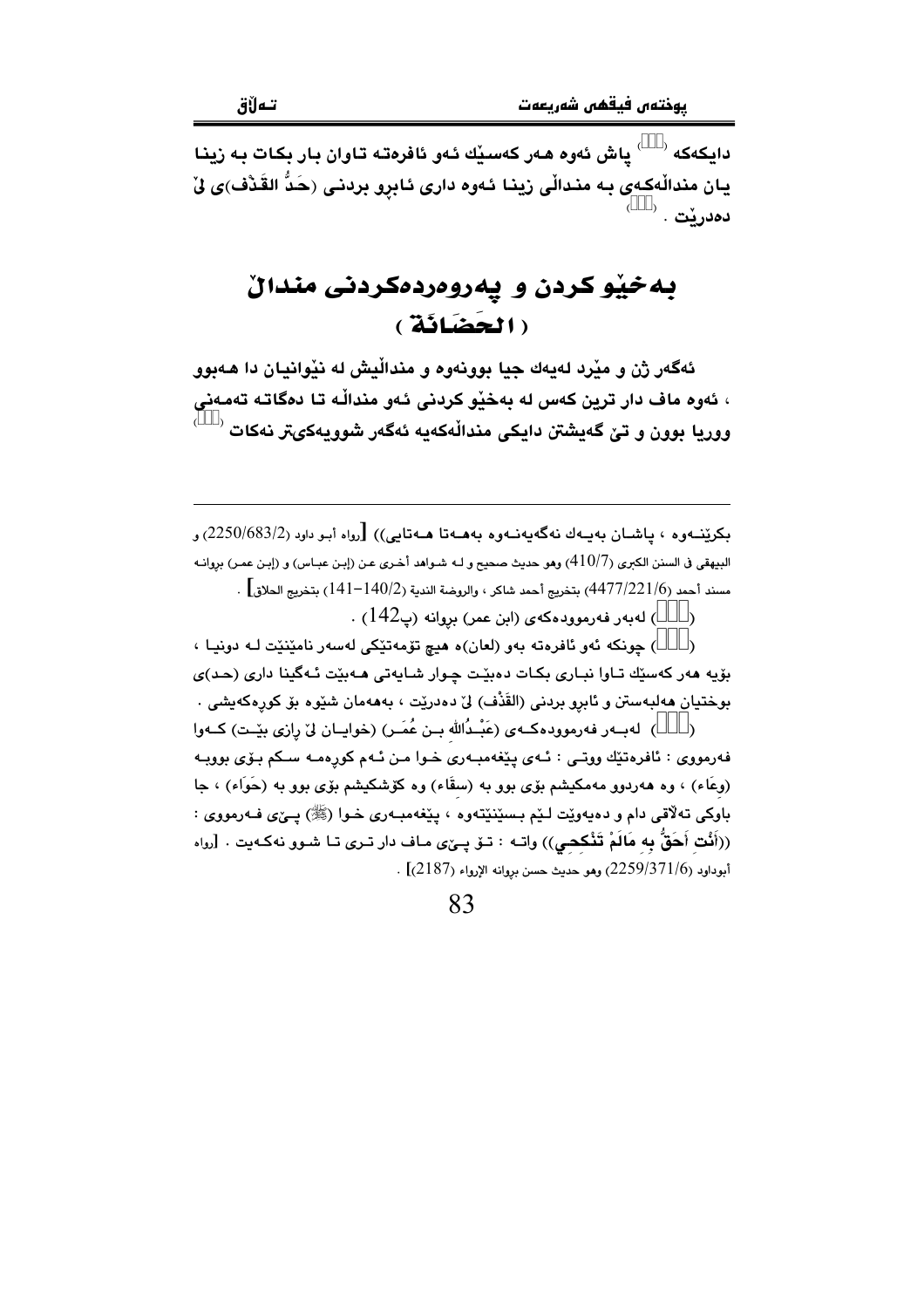ياشان خوشكي دايك ئەگەر دايك نەبوو  $\mathfrak{t} \stackrel{\text{(a)}}{=}\mathfrak{t}$ ياشان وياشان ئەگەر ئهمانه نهبوون ئەوە دادوەر خۆى كەسىيك ديـارى دەكـات لـه خىزم و كـەس و کاری کەوا بەرژەوەندى ئەو مندالّە لەھەموو کەس زياتر رەچاو بکات ، جا ياش تەمەنى تێگەپشتن ، ئەو مندالْه ئازاد دەكريت لـه ھەلْبـژاردنى نێوان دايك و باوك دا <sup>(</sup>

وه (وعَاء) : قايێِکه شتی تێ دهکرێت و دهیپارێزێت ،وه (سقَاء): له يێست دروست دهکريّت ، ئاو وخواردنهوهکاني تيّ دهکريّت ،وه (حَوَاء): جيّ ي حهوانهوه و لاواندنهوه .

تيبينى :

(إبْنُ المُنْذر) (رِهحمهتي خواي ليٌ بيّت) يهك دهنگي (إجماع) زانايـاني هيّناوهتـهوه ، لەسەر ئەوەي كەوا ئافرەت مافى بە خێو كردنىي نامێنێت ئەگـەر شـوويەكى تـر بكـات ، [بروانه الإجماع لإبن المنذر (ل 99 ژ 392 ، 393)] .

) له به ر فه رمووده كه ي (البَرَّاءُ بنُ عَازب) (خواي ليّ رازي بيّت) كـهوا فـه رمووي  $\lambda$ : ((... جا که پێفهمبهري خوا (ﷺ) دهرچوو ، کچهکهي (حَمْزَه) شوێنيان کـهوت – ئـهي مامه ، ئەي مامە¬ جـا (عَلـى) دەسـتى گـرت و بـه (فَاطمَـة)ى ووت : بيگـرە كـچى مامتـه هه ليگره ، جا (عَلى و زَيْد و جَعْفَر) بوو به دهمه قالْهيان لهسهري ، (عَلى) ووتى : من ماف دار ترم کچی ماممه ، (جَعْفَر)پش ووتـی : کـچی ماممـه و خوشـکی دایکیـشی خێزانمـه ، (زَيْد)بِـش ووتـي : كـچي برامـه ، جـا پێغهمبـهري خـوا (ﷺ) داي بـه خوشـكي دايكـي و فهرمووى : ((الخَالَةُ بِمَثْرْلَة الأُمِّ)) واته : خوشكي دايك له جێگهى دايكه، وه بـه (عَلـى) فهرمووى : ((أَنْتَ مفِّى وَ أَنَا مثْكَ)) واته : تۆ له منى و منيش لـهتۆم ، وه بـه (جَعْفَر)ى فهرموو : ((أَنْثَنَبِهْتَ خَلْقى وَ خُلُقى)) واته : تۆ له من دەجيت له شـێوه و رەوشـتيش دا ، وه به (زَيْد)يشي فهرموو : ((أَنْتَ أَخُوْنَنَا وَ مَوْلاَنَنَا)) واتــه : تــوّ بـرا و يـاليـشتي ئێمـهي . [دواه البخاري (5/رقم/2699)] .

) لەبەر فەرمودەي (أَبُو هُرَيْرَة) (خواي لِيْ رازِي بِيْتِ) كـەوا ((ئافرەتێك ھاتـﻪ خزمەتى پێغەمبەرى خوا (ﷺ) ووتى : ئەي پێغەمبەرى خوا مێردەكەم دەپەوێت كورەكەم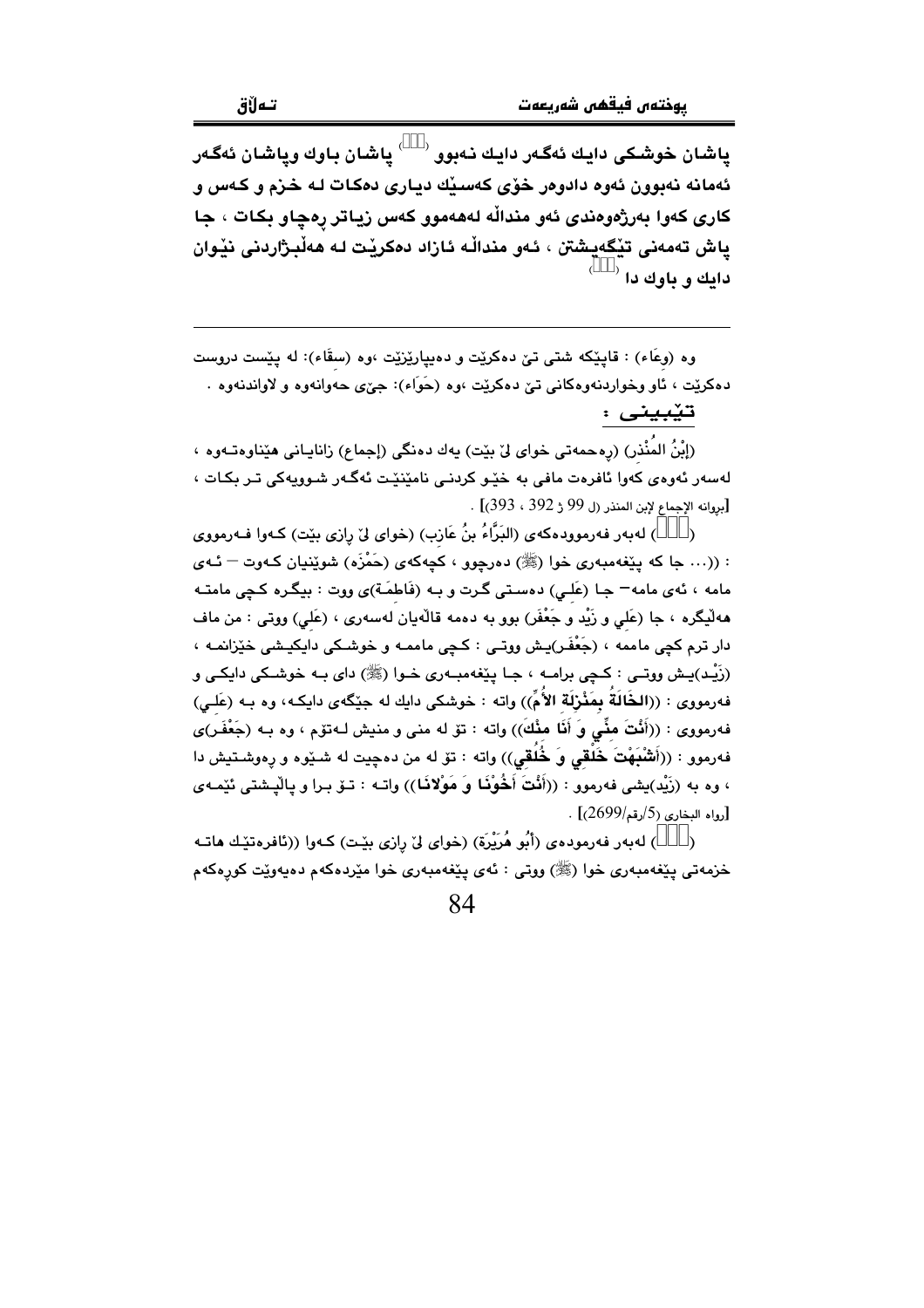### شَيْرِدان (الإرْضَاع)

ئەگـەر ئافرەتيـْك لـه شـيرى خـۆي شـيرى بـه منـدالْيْك دا ، ئـەوه دەبيْتـه دایکی شپری ئهو مندالّه به دوو مهرج : تهمهنی ئهو مندالّه له دوو سالٌ کـهمتر بيْـت <sup>( د</sup> وه لـهيێنج جـارى جياجيـا کـهمتر نـهبيْت هـهرجاريٚکيش  $^\circ$  تٽري پکات

ببات ، وه ئاوي ييّ دام له ببري (أُبُو عنبة) و سوودي زوّري ييّ گهياندم ، جا پيّغهمبـهري خوا (ﷺ) به مندالُهکـهي فـهرموو : ئـهوه باوکتـه و ئـهويش دايکتـه ، ئـيتر ويـستي خۆتـه دهستی ههر کامهیان دهگریت ، جـا دهسـتی دایکـی گـرت ، دایکیـشی بـردی و رۆیـشت)) [رواه أبـوداود (2/رقـم/2277) و النـسائي (3496/185/6) و غيرهمـا وهـو صـحيح بروانـه صـحيح أبـي داود  $\lceil (1992) \rceil$ 

تێبینی :

يێويسته نهو ڪهسهں دهڪريٽه سهريهرشتيار و بهذيٽوڪـهرس منـدالّ ئەم مەرجانەن تېدا بېت :

، موسولْمان بيّت ، (2) ئازاد بيّت ، (3) ژير بيّت ، (4) داد پهروور بيّت ، وإتــه)  $(1)$ دهست ياك و داوێن ياك بێت ، چونكه ئهگـهر وا نـهبێت ئـهو بـێ گومـان زيـاني ئاشـكراي هەبە بۆ يەرژەوەندى ئەو مندالە .

) لهبـهر فهرموودهكـهي (أُمّ سَـلَمَة) (خـواي ليّ رازي بيّـت) كـهوا فـهرمووي :  $\lambda$ ييّفهمبهري خوا (ﷺ) فهرمووي : ((لايَحْرُمُ منَ الرَّضَاعَة إِلَّا مَافَتَقَ الأَمْعَاءَ في التُّدي و َ كَانَ قَبْلَ الفَطَامِ)) واتـه : حـهرام نابيْـت بـه شــردان مهگـهر ئـهوهي تيّـري بكـات لـه مەمكێـەوە ، وەيــێش برانەوەيــشى بێـت لــە شـــير ــــ يــێش دووســالان ــــ [رواه الترمـذى ر (1168/458/3) وهو صحيح بروانه صحيح سنن الترمذي (921) ] .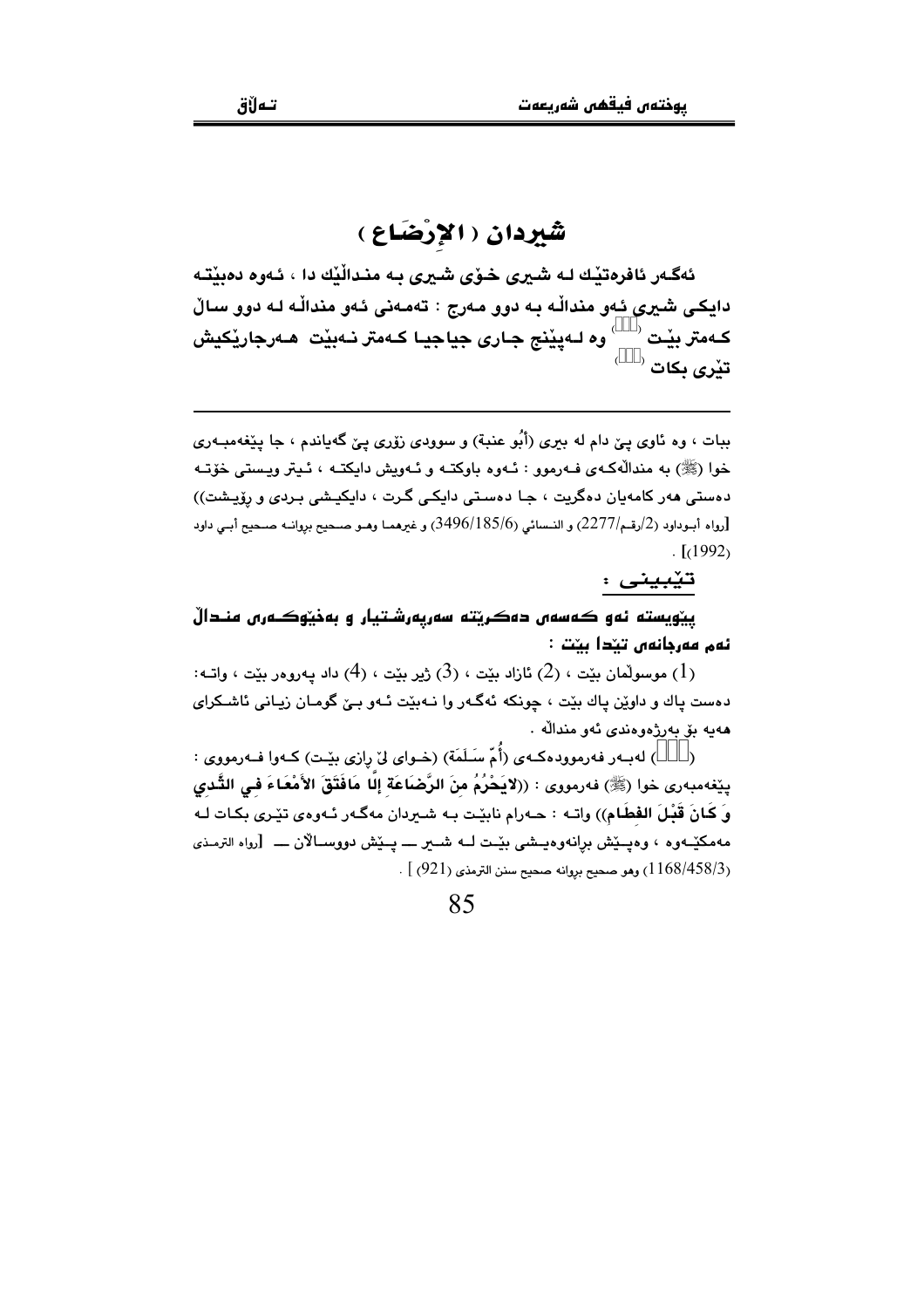جبا مٽردي ئيهو ئيافرهتيش دهيٽتيه بياوکي شپري ، ' وه ئلهوهي به <sup>'</sup> بەلام خوشك خزمايەتى (نَسَب) حەرام بېيْت بە شيريش حەرام دەبيْت

وَقَالَ القُّرْمذيُّ : (وَالعَمَلُ علـى هَـذَا عنْـدَ أكْثَـر أهْـل العلْـم مـنْ أَصْـحَاب النَّبـى (ﷺ) وَغَيْرِممْ، أَنَّ الرَّضَاعَةَ لاتَحْرُمُ إِلَّا مَا كَانَ قَبْلَ الحَوْلَيْنِ ، وَمَا كَانَ بَعْدَ الحَوْلَيْن الكَـامليْن فَإِنَّـهُ لايَحْرُمُ شَيْئًا).

) له به رفه رمووده که ی (عَائشَة) (خوای لی رازی بیّت) که وا فه رمووی : ئـهوه ی  $\lambda$ له قورئان دا دابهزي کهوا ماره برين حـهرام بکـات ده $(10)$  جـار شــرداني جياجيـا کـهوا تێري بکات ، پاشان (نَسْخ) بويهوه به : پێنج جاري جياجيا کهوا تێري بکـات ، جـا پێفـه مبـهري خـوا (ﷺ) وهفـاتي كـرد هێـشتا هـهر دهخوێندراپـهوه لـه قورئـان دا)) [رواه مـسلم (1452/1075/2) وغيره]

مەبەستى دايكە(عائشە) لەوەي كە فەرمووى : يێغەمبەر وەفاتى كـردو ھێشتا ھـەر خوێنرايەوە ، ئەوەبە كەوا ھەندێك لە ھاوەلان بەوەبان نەزانى بوو كەوا دە $(10)$ جارەكە له قورنان دا (نَسْخ) کراوه بۆیه هەر دەيانخوێندەوە ، تا ماوەپەکیش دوای وەفات کردنى يێغەمبەر (ﷺ) . وه لەبەر فەرموودەكمەي تىرى (عَائىشَة) (خىواي لىْ رازى بێت) كىەوا فهرمووي : رۆژێکيان پێغهمبەري خـوا (ﷺ) ماتـه ژوورەوه بـۆلاي ، پيـاوێکي لابـوو ، جـا وهکو ئهوهي رپويي تنڍك بچێت و پێي ناخوش بێت ، (عَائشَة) پـش ووتــي : ئــهوه برامــه ، يێغەمبەرى خوايش فەرمورى : ((أَنْظُرْنَ مَا إِخْوانكُنَّ ، فَإِنَّمَا الرَّصْبَاعَةُ منَ المَجَاعَةِ)) واته : باش تەماشا كەن كىّ براتانە ، چونكە شىردان تـەنھا لـە برسىيّتى دابـە ، ـــ واتــە : کاتێك شيردان دەبێتە ھۆي حەرام بوون ئەگەر لــه كاتێك دا منالْهكـه برسـي بێت و بــهو شيردانه تني ببيّت \_ [رواه البخاري (9/رقم/5102) ومسلم (1455/1078/2)] .

) له به رفه رمووده که ی (عَائشَة) (خوای ليّ رازی بيّت) که وا فه رمووی : ((پاش ئەوەي ئايەتى حيجاب دابەزى (أَفْلَح) ي براي (أَبُوالقُعَيْس) روخسەتى لى ٘ وەرگىرىم كـەوا بێته ماڵەوه ، منیش ووتم : روخسەتت یێ نادەم تا یرسىي یێغـه مبـهرى خـوا نەكـهم لـه بارەيەوە چـونكە (أَبُـوالقَعَيْس)ى بـراى شــيرى بــەمن نــەداوە ، ئــەوەى شــيرى بــەمن داوە خێزانهکهي (أَبُوالقَعَيْس)ه ٠ جا پێغه مبهري خـوا (ﷺ) هاتـه ژوورهوه بـۆلام ومنـیش پـێم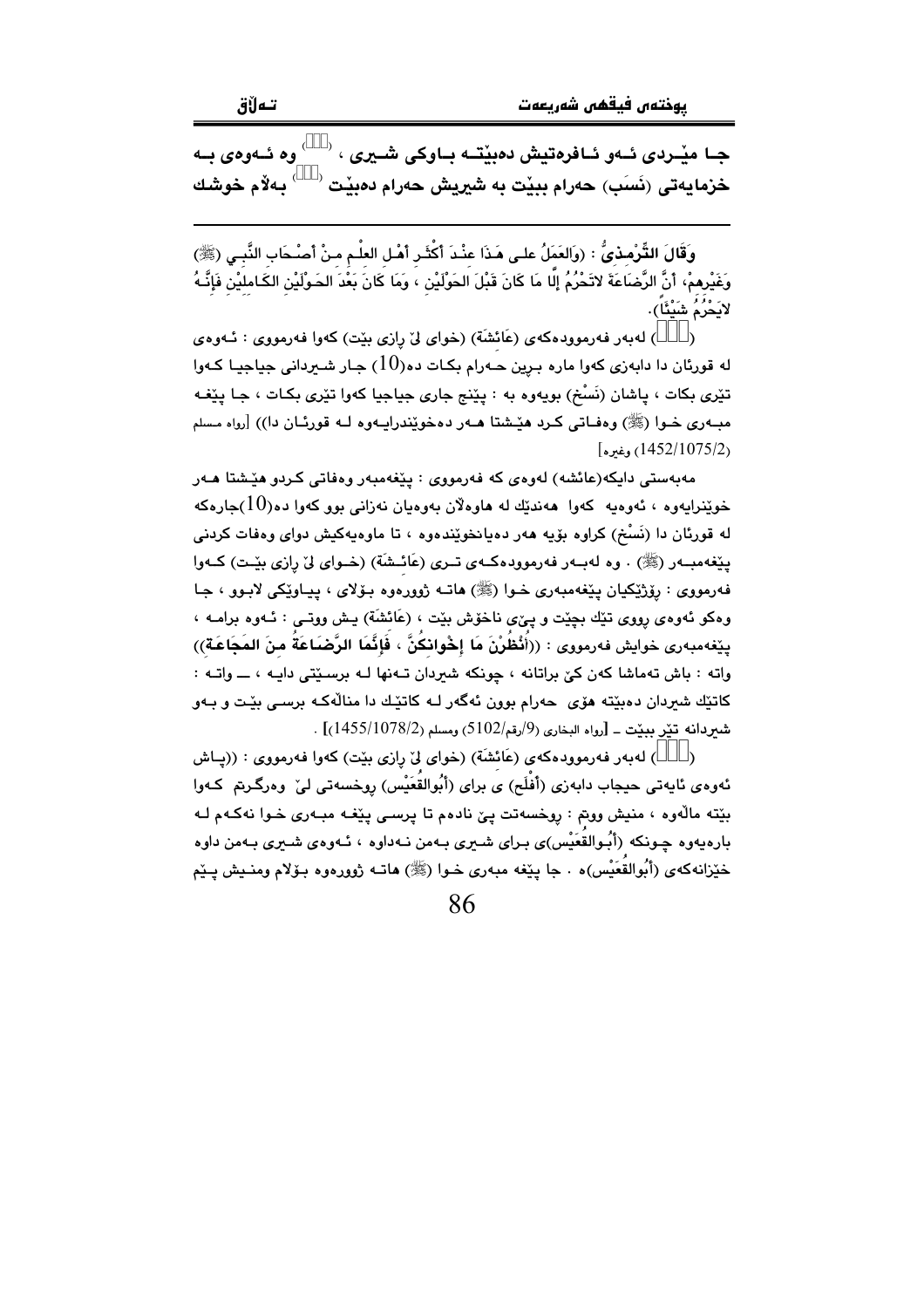و براو دايك و باوك و كهس و كارى شيرخۆرەكه حەرام نابيْت لـه شيردەر و 

## به خپْو کردنی ژُن و کهس و کار (**نَفَقَةُ الزَّوْجَةَ وَالأَهْل**ِ ) <sup>(</sup>

ووت : ئەي يێغەمبەرى خوا (أَفْلَح) ي براي (أَبُوالقُعَيْس) روخسەتى لـيْ وەرگـرىم ، منـيش روخسەتيم نەدا تا يرست يې نەكەم ، يێغەمبەرى خـوايش (ﷺ) فـەرمووى : ((وَمَامَنَعَكَ أَنْ تَأَذَّنَى ، عَمُّك)) واته : جاچى واى ييّ كردى كهوا روخسەتى نـﻪدەيت ؟ مامتـﻪ . [رواه  $[$ البخاري (رقم 4518 ديب البغا) ومسلم (رقم/1445)

) لهبهر فهرموودهكهي (إِبْنُ عَبَّاس) (خوايان ليّ رازي بێت) بروانه (پ $(80)$  .

) چونکه جگه له شير خۆر خۆی نـهبێت کـهوا حـهرام دهبێـت لـه شـير دهر و  $\lambda$ کهس کاری ، هیچ بهلگهیهکی شهرعی نیمیه کهوا کهس و کاری شیر خۆریش حهرام ببن.

) لهبهر فهرموودهكهى (عُقْبَةُ بنُ الحَارِث) (خواي ليّ رازي بيّت) كهوا فــهرمووي  $\lambda$ : ژنٽکم ماره کرد ، جا ئافرهتٽکي رهش يٽست هات بۆلامان ووتي : من شيرم به هەردووكتان داوە ، منيش هاتم بۆ خزمەتى يێغەمبـەرى خـوا (ﷺ) ووتم : مـن (فلانَـة بِنْـتُ فَلان)م ماره کردوه ، جا ئافرەتێکى رەش بێست ھات بۆ لامان و بے٤ی ووبتر : مـن شـبری هەردووكتانم داوه ، وەئەو درۆ دەكات ، جا يێغەمبەرى خوا يشتى تێ كردم ، جا لەبەرەو روويهوه هاتمهوه ووتم : بيٌگومان ئهو درۆزنه . فهرمووي : ((كَيْفَ بِهَا وَقَدْ زَعَمَتْ إِنَّهَا قَدْ أَرْضَعَتْكُمَا ، دَعْهَا عَذْك)) واتـه : چـۆن ئـهو درۆ دەكـات ، ئـهو وا دەلێـت كـهوا ئـهو شیری به ههردووکتان داوه ، وازی لیّ بیّنه \_ لهو ژنهی که مارهت کردوه \_ . [رواه البخاری  $\cdot$  [5104/ رقم /5104/]

) كاتٽك باسے، بـﻪخێو كـردن (النَّفَقَـة) دەكـﻪين ، مەبەسـتمان دابـين كردنـي  $\lambda$ مهموو پێویستپهکانی ژیانه له خواردن و خواردنهوهو پۆشـاك و جێگـای حهسـانهوهیش ،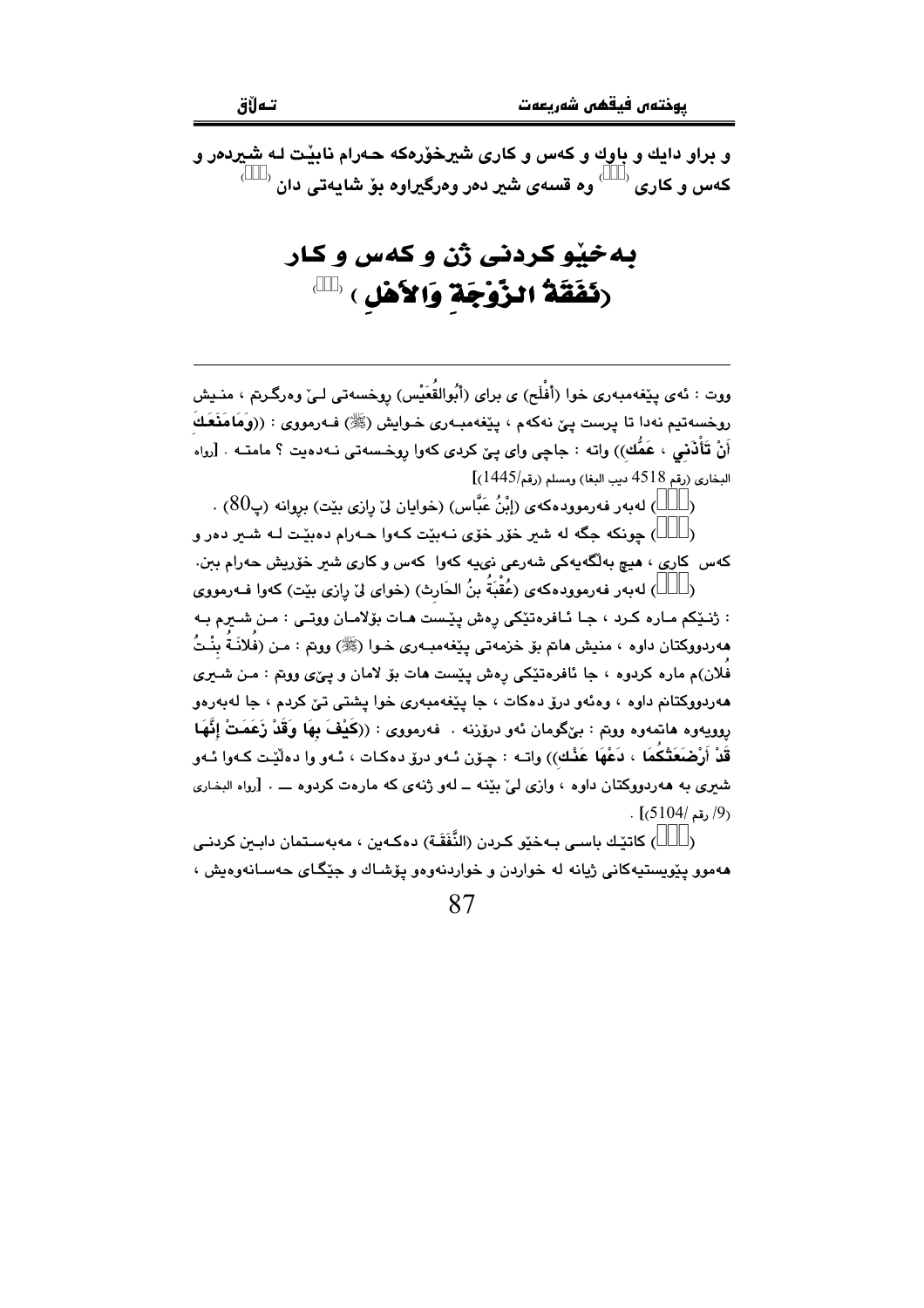خــهرجي (نَفَقَـه) كـردن ميْـرد لهســهر ژنهكــهي ييْويــست (واجـب)ه تــا بەيەكەوە بژێن بەچاكە <sup>‹ )</sup>وە ھەروەھا ئە گەر تەلاقى (رجْعى) يشى بدات ، تا ماوه (عدَّة) ي بەسەر دەچێت <sup>( )</sup> بەلاْم ئەگەر تەلاقى (بَائن) ي بدات

جونکه تەواوى ووشەي (النَّفَقَة) ئەوە دەگەپەنێت ، وەلە شەريعەتيش دا بەو واتابە ھـاتوە وهك لهو به لكانهى دا هاتودا زياتر روون دهبيتهوه .

) ئەمسە ھىيچ جياوازييسەكى تێدانىيسە لسە نێسوانى زانايسان دا ، لەبسەر  $\rightarrow$ فهرموودهکهی خوای گهوره له سورهتی (النساء :5) دا کـه دهفـهرمێ : ﴿ وَارْزُقُوهُمْ فَيْهَا وَاكْسُوهُمْ ﴾ ئيمامي (الشَّوْكَاني) لـه تەفـسىرەكەيدا دەفـەرمێ : بـه شـێِكى رۆزيـان بـۆ دابنٽن تٽيدا ، وه بۆيان دياري بکـهن ، وه ئهمـهش بـۆ کهسـانٽِکه کـهوا خـهرجي (نفقـه) لهسهر کردن و پۆشاك بۆ کردنيان يێويست بێت له ژنان و کوران و ئهوانهى وهکو ئـهوانن  $\cdot$  [بروانه فتح القدير (426/1)].

وه لهبهر فهرموودهکهی (عائشه) (خـوای لیّ رازی بیّـت) کـهوا ۖ فـهرمووی : (( (هنْـدُ بِنْتُ عُتْبَة) به یێفهمبهری خوای (ﷺ) ووت ــ لهکاتێك دا كه (بَیْعَة) ی به یێفهمبـهری خـوا (ﷺ) دا ــ : ئەي يێغەمبەرى خوا (ﷺ) ، (أَبُوسُفْيَان) ييـاوێكى چـروكە وە ئەوەنىدەم يــێ نادات کهوا بهشی خوّم و منالّهکانم بکات ، مهگهر ئـهوهى لـیّ ی ببـهم بـیّ ئـهوهى خـوّى بزانيّت ، جا ٢ينغهمبـهري خـوا (ﷺ) فـهرموي : ((خُـدْي مَايَكْفيْك وَوَلَـدَك بِـالمَعْرُوْف)) واته : ئەوەندەي لے' بيه كه پەشى خۆت و منالّەكانت بكات بـه جـاكه [رواه البخارى (9/ رقم ، دسلم (338/3/1714/1338) ] وه له بهر فهرموودهكهي(مُعَاوِيَة)بروانه(پ $(51$ ) .  $\,$ 

) لهبــهر فهرموودهكــهى (فَاطمَــةُ بِنْــتُ قَــيْس) (خــواي ليّ رازي بِيّـت) كــهوا  $\lambda$ فهرمووي : رۆيشتم بۆ خزمەتى پێغەمبەرى خـوا (ﷺ) ووتم : مـن كـچى (آل خالـد)م وه مێردهکهم فلانه کهسه ، و تهلاقی بۆ نـاردوم ، وهمـن داوای (نَفَقَـه) و جێِگـام لهکـهس و کاري کردوه ، ئـهوانيش يێيـان نـهدام و ووتيـان : ئـهي يێغهمبـهري خـوا (ﷺ) ههرسـێ تهلَّاقهكهى بق ناردوه ، فهرمووى : جا يێغهمبهرى خوا (ﷺ) فهر مووى : ((إِنَّمَا النَّفَقَةُ وَالسُّكْنَى للُمَرْأَة إِذَا كَانَ لزَوْجِهَا عَلَيْه الرّجْعَة)) واتـه : (نفقـه) و جێِّگـا كاتێـك بـۆ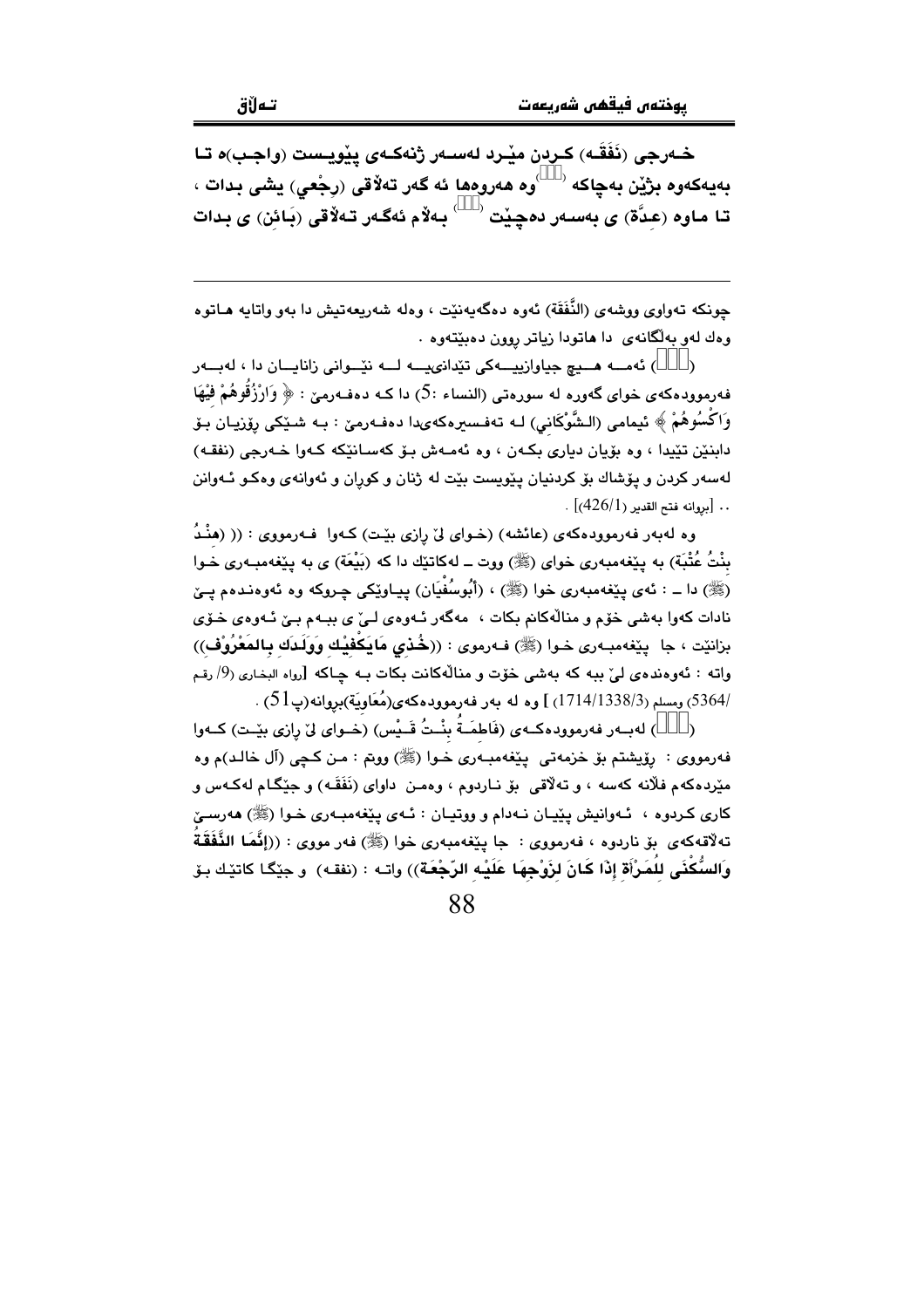ئـهوهِ (نَفَقَه) ي لهسـهر مێـرد نيدـه ، ` ` هـهروهها ئهگـهر لـه مـاوهِ (عـدٌه)ي مردنی مێردهکهیشی دا بێت ، (نَفَقَه)ی بۆ نىيه بهلام جیگای بۆ هەیـه  $^{\flat}$ مهگـهر ژنهكـه ئـاووس (حَاملَـه) بِيْت  $\left\langle \begin{array}{c} \downarrow \end{array} \right\rangle$ وه ئـه گـهر بـاوك و دابـك دهسـت

ئافرەتە ئەگەر مێردەكەي مافى گێرانەوەي بەسەرەوەببێت . [رواه النسائى (3403/144/6) و  $\sim$  1 حمد (4 $16/6$ ) وهو صحيح بروانه -صحيح النسائي (3323).

وه بەلگەيش لەسەر ئەوەي كە ئەگەر تەلاقىي (رجْعى) بێت جێگاى بۆ (ئَابت) دهبێت فهرموودهکهی خوای گهورمیه له سورهتی (الطلاق : 1) دا کـه دهفـهرمێ : ﴿يَاأَيُّهَا النَّبِيُّ إذَا طَلَّقْتُمُ النِّسَاءَ فَطَلِّقُوهُنَّ لعدَّتهنَّ وَأَحْصُوا العدَّةَ وَاتَّقُوا ۚ اللّهَ رَبَّكُمْ لاتَخْرجُوْهُنَّ منْ بِيُوْتِهِنَّ﴾ واته : ئەي يێغەمبەر ، ئەگەر ئافرەتانتان تەلاق دا ئـەوە لـەماوە (عـدە) ي شَهرِعِي ۖ خوّيان دا ته لَّاقى بدەن ــ بـه تـه لَّاقى سـوننى تـه لَّاقى بـدەن ـــ و ژمـارەى مـاوە (عده) کهی رابگرن ، وله خوای گهوره بترسن و دهریان مهکهن لـه مالـْهکانی خوّیان ... جا بے گومان له گەلّ جێگايش دا دەبێت خواردن و خواردنەو پۆشاكىشى بۆ بكرێت .

) لهبــهر فــهر موودهكــهي (فَاطمَــةٌ بنــتُ قــيس) (خــواي ليّ رازي بيّـت) كــهوا  $\lambda$ يٽغەمبەرى خوا (ﷺ) له بارەي ئەو ئافرەتەوە كە تەلاقى سىّ بەسىّ درابيّت فـەرمووى : ((لَيْسَ لَهَا سُكْنَى وَلانَفَقَة)) واتــه : نــهجێگای بـوْ ههيــه و نــه (نفقـه) يـش . [رواه مسلم  $\lceil (1480/1119/2) \rceil$ 

) لەبەر فەر موودەكەي (فَاطمَةُ بِنتُ قيس) بروانە (پ $157$ ) ، بەلام بۆ ئەوەي  $\lambda$ که حێگای بۆ ھەبە لەماوە (عـدە) ی مردنـی مێردەکـەدا ، لەبـەر فەرموودەکـەی (الفَرَيْعَـةُ بِنْتُ مَالُك) (خواي لِيّ رازي بِيّت) بروانـه (پ130) ، وه خـهرجي (نفقـه) و پێويـستيهكاني .<br>ترې له بهشه ميراتپهکهي خـۆي دهېێـت کهلـه مێردهکـهي بـۆي بـهجيّ دهمێنێـت . (والله اعلم) .

) لەبەرفەر موودەكەي خواي گەورە لە سورەتى (الطلاق :6) دا كە دەفـەرمێ : ﴿وَ إِنْ كُنَّ أُولَاتٍ حَمْلٍ فَأَنْفَقُوا عَلَيْهِنَّ حَتَّى يَـــضَعْنَ حَمْلَهُـــنَّ﴾ واتــه : وه ئــه گــهر خاوەن سك بوون (حَاملَه) ئەوە خەرجى (نَفَقَه) يان لەسەر بكەن تا سكەكانيان دادەنێن . وه لهبهر فهرموودهكهي (فَاطمَةَ بِنتُ قـيس) (خـواي ليّ رازي بيّـت) كـهوا ييّغهمبـهري خـوا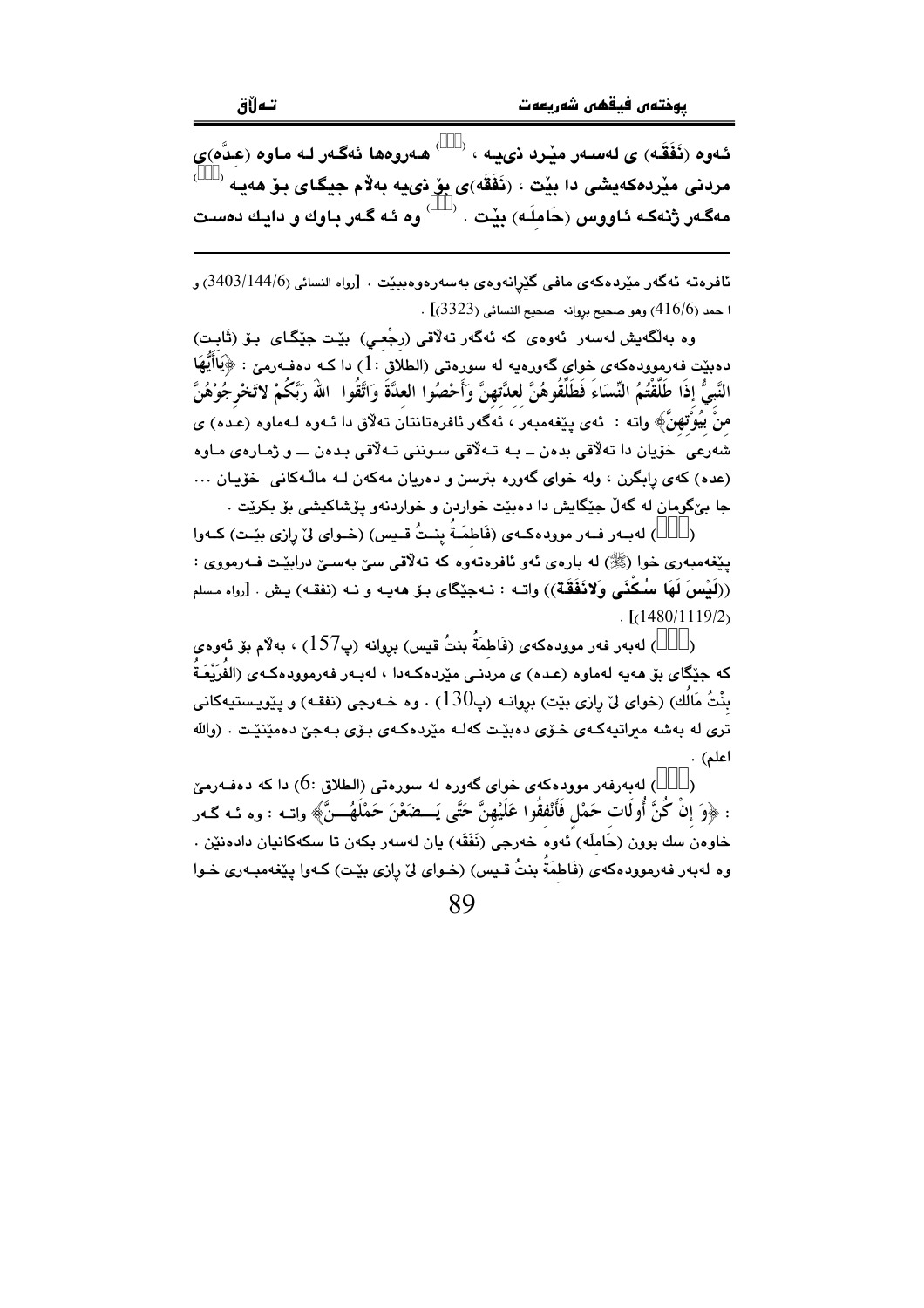کورت بن ئەوە (نَفَقَه) يان لەسەر کور يێويستە <sup>( )</sup> وە بە يێچەوانەيشەوە ، <sup>)</sup> وه (نَفَقَه) ي كۆيله و ئاژەلْ لەسەر خاوەنەكەبەتى

(ﷺ) بِيَىٰ فــه(مووى : ((لاَنَفَقَةَ لَك إلاَّ أَنْ تَكُوْنِي حَاملَــــاً)) واتــه : (نَفَقَـه)ت بــق نبيبـه .<br>مهگەر سكت هەمبيّت . [رواه مسلم (1117/2/1480) و ابو داود (2/رقم/2290) و غيرها] .

) لهبهر فـهر موودهكـهي (عَائـشَة) (خـواي ليّ رازي بيّـت) كـهوا فـهر مـووي :  $\lambda$ يتفهمبهري خوا (ﷺ) فهرمووي : ((إِنَّ أَطْيَبَ مَا أَكَلَ الرَّجُلُ منْ كَسْبِه وَإِنَّ وَلَـدَ الرَّجُل منْ كَسبْهِ)) واته : بيْگومان ياك ترين و حهلالْ تـرين خـواردن كـه پيـاو بيخـوات ئهوهيـه لهكار و كاسبي خۆي بێت وه كورى پياويش لهكاسبي خۆيەتى . [رواه ابوداود (3/رقم/3528) والنسائي (4449/240/7) وابن ماجه (2290/768/2) والترمذي (3/639/3) (358) وهو حديث صحيح بروانـه . [(1626) منحيح الجامع (1566) و الارواء (1626).

) لەبىــەر فەرموودەكـــەي (عَائــشَة) لـــە بـــارەي (هنْـــدُ بِنْــتُ عُتْبَــة) ەوە  $\lambda$  $\cdot$  بروانه (پ $156$ )

) لهبهر فهر موو دهکهي (أَبُو هُرَيْرَة) (خـواي ليّ رازي بێت) کـهوا پێغهمبـهري خوا (ﷺ) فەرمورى : ((للْمَمْلُوك طَعَامُـهُ وَكسْوَتُهُ وَلايُكَلَّـفُ منَ العَمَل إلاَّ مَـايُطيق)) واته : کۆیله خواردن و پۆشا کی خۆی بۆ ھەيە — واتە پێویستە خاوەنەکـەی بـۆی بکـات – وه لهکار کردنیش دا زۆری لیّ ناکریّت مهگەر بـه ئەنـدازەی توانـای خـۆی . [رواه مسلم  $\frac{1}{6}$  [(1662/284/3)

وه لەريوايەتێكى ترىدا (رقم/996) يێغەمبەر (ﷺ) فـەر مـووى : ((كَفَـى بِـالمَرْء إِثْمَاً أَنْ يَحْبِسَ عَمِّن يَملكَهُ قُوتَـهُ)) واته : بهسێتى بۆ مرۆِﭬ تاوان باراى ، كـهوا خـواردن لهوه بگرينتهوه که روّژي له ژير دهستي پُهو دايه . وه فهر موودهکهي (أُسُوذَر) (خـواي ليّ رازي بيّت) كهوا فهرمووي ييّغهمبـهري خـوا (ﷺ) فـهر مـووي : ((فَلْيُطْعِمَـهُ ممَّا يَـأْ كُلْ وَيَلْبَسُهُ ممَّا يَلْبَسُ)) واتـه : بـا لـهو خواردنـهـى يـِيّ بـدات كـه خـوّى دهيخـوات وه لـهو يۆشاكەيـــشە بكاتـــە بـــەرى كـــە خــۆي دەبيۆشـــێت [رواه البخــاري (10/رقــم/6050) ومــسلم  $\frac{1}{1661/1282/3}$